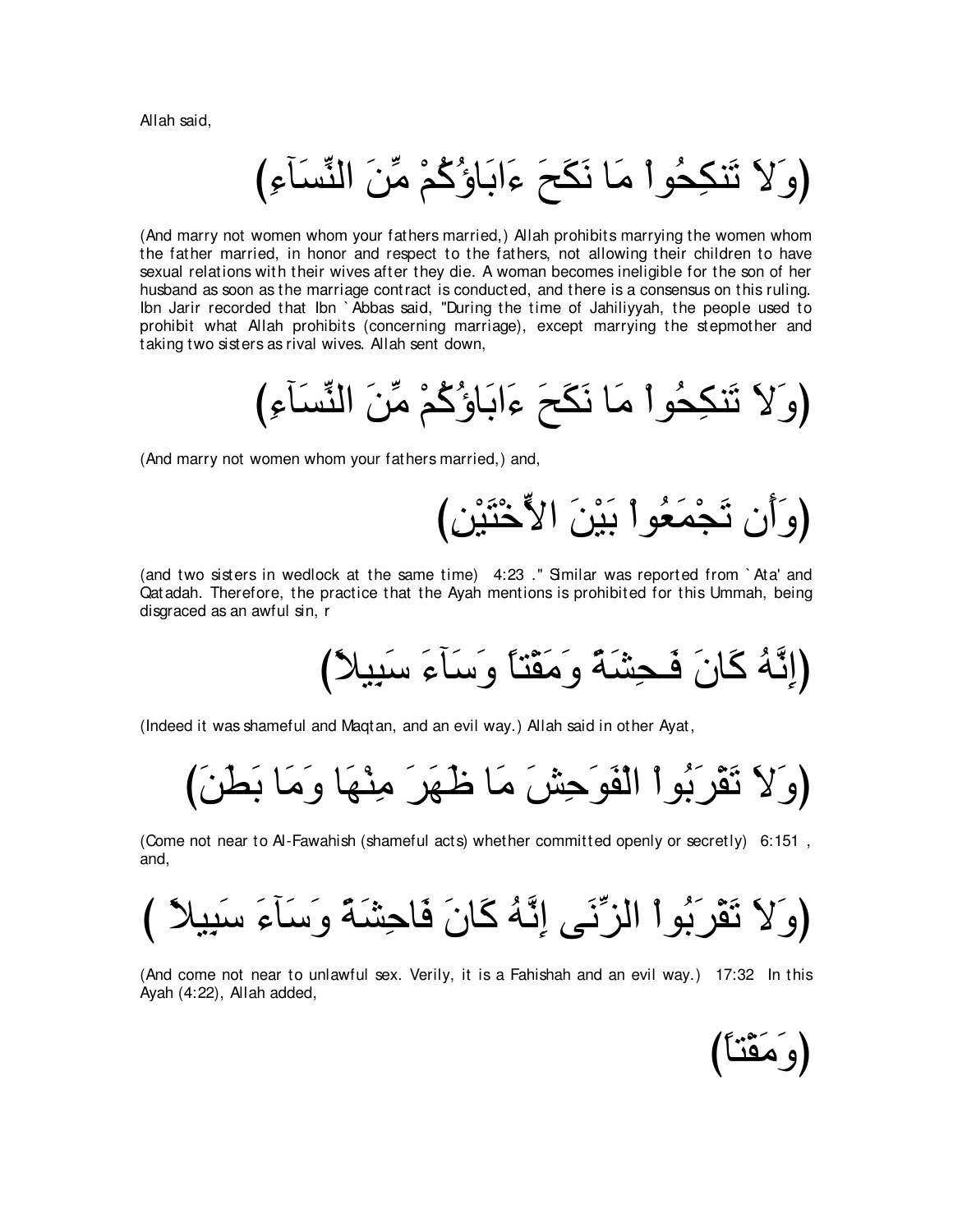(and Magtan), meaning, offensive. It is a sin itself and causes the son to hate his father after he marries his wife. It is usual that whoever marries a woman dislikes those who married her before him. This is one reason why the Mothers of the Faithful were not allowed for anyone in marriage after the Messenger. They are indeed the Mothers of the Faithful since they married the Messenger, who is like the father to the believers. Pather, the Prophet's right is far greater than the right of a father, and his love comes before each person loving himself, may Allah's peace and blessings be on him. `Ata' bin Abi Rabah said that the Ayah,

و معدّ

(and Magtan), means, Allah will hate him,

او ساع سا

(and an evil way), for those who take this way. Therefore, those who commit this practice will have committed an act of reversion from the religion and deserve capital punishment and confiscation of their property, which will be given to the Muslim Treasury. Imam Ahmad and the collectors of Sunan recorded that Al-Bara' bin `Azib said that his uncle Abu Burdah was sent by the Messenger of Allah to a man who married his stepmother to execute him and confiscate his money.

 $\bullet$  $\bullet$ <u>گد</u> اللّهَ كَان اد بق سلف  $\blacktriangle$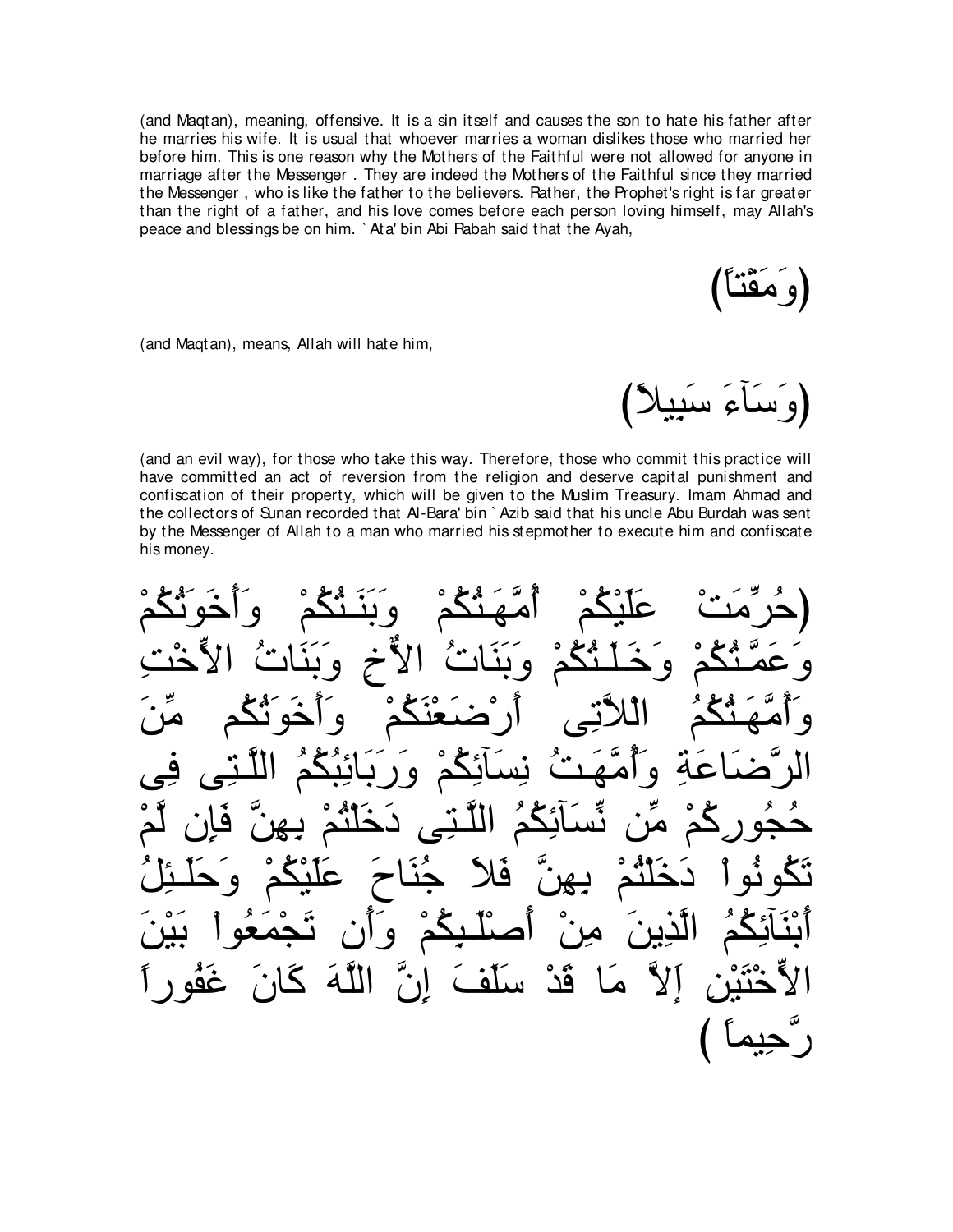(23. Forbidden to you (for marriage) are: your mothers, your daughters, your sisters, your father's sisters, your mother's sisters, your brother's daughters, your sister's daughters, your foster mothers who suckled you, your foster milk suckling sisters, your wives' mothers, your stepdaughters under your guardianship, born of your wives unto whom you have gone in -- but there is no sin on you if you have not gone in unto them (to marry their daughters), -- the wives of your sons who (spring) from your own loins, and two sisters in wedlock at the same time, except for what has already passed; verily, Allah is Oft- Forgiving, Most Merciful.)

## **Degrees of Women Never Eligible for One to Marry**

This honorable Ayah is the Ayah that establishes the degrees of women relatives who are never eligible for one to marry, because of blood relations, relations established by suckling or marriage. Ibn Abi Hatim recorded that Ibn ` Abbas said, "(Allah said) I have prohibited for you seven types of relatives by blood and seven by marriage." Ibn `Abbas then recited the Ayah,



(Forbidden to you (for marriage) are: your mothers, your daughters, your sisters...) At-Tabari recorded that Ibn ` Abbas said, "Seven degrees of blood relation and seven degrees of marriage relation are prohibited (for marriage).'' He then recited the Ayah,

∇ユ⊥ム⊥ゎ∠ヲ∠カ∠ぺ∠ヱ ∇ユ⊥ム⊥わ⇒∠レ∠よ∠ヱ ∇ユ⊥ム⊥わ⇒∠ヰzョ⊥ぺ ∇ユ⊥ム∇Β∠ヤ∠ハ ∇ろ∠ョあゲ⊥ェぴ び⌒ろ∇カyΙや ⊥れゅ∠レ∠よ∠ヱ ⌒ォxΙや ⊥れゅ∠レ∠よ∠ヱ ∇ユ⊥ム⊥わ⇒∠ヤ⇒∠カ∠ヱ ∇ユ⊥ム⊥わ⇒zヨ∠ハ∠ヱ

(Forbidden to you (for marriage) are: your mothers, your daughters, your sisters, your father's sisters, your mother's sisters, your brother's daughters, your sister's daughters) and these are the types prohibited by blood relation.'' Allah's statement,



(Your foster mothers who suckled you, your foster milk suckling sisters) means, just as your mother who bore you is prohibited for you in marriage, so is your mother from suckling prohibited for you. Al-Bukhari and Muslim recorded that `A'ishah, the Mother of the Faithful, said that the Messenger of Allah said,

«إِنَّ الرَّصْدَاعَة ثُحَرِّهُ مَا ثُحَرِّهُ الْوِلَـادَة»

(Suckling prohibits what birth prohibits.) In another narration reported by Muslim,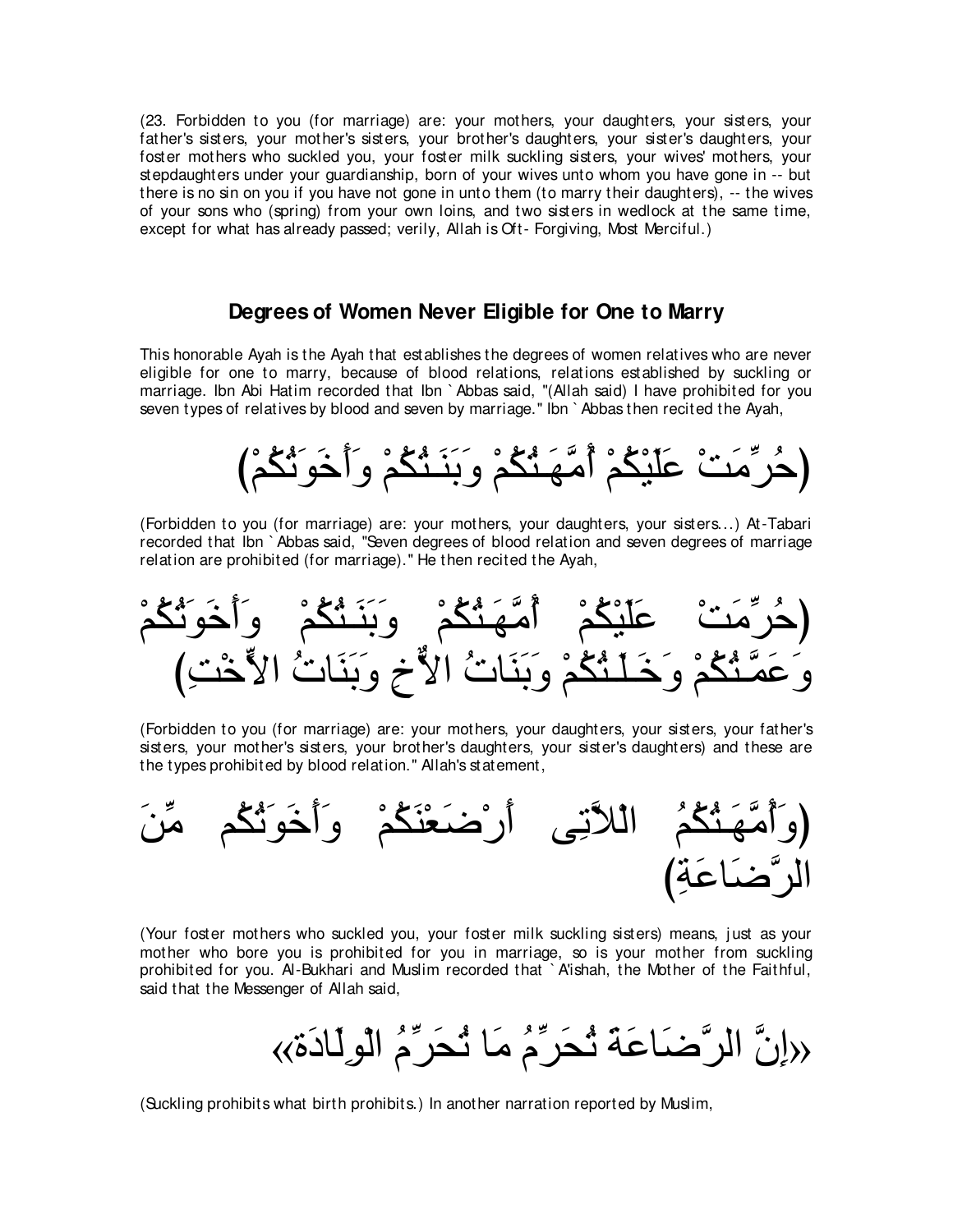«يَحْرُمُ مِنَ الرَّصَنَاعَةِ مَا يَحْرُمُ مِنَ النَّسَبِ»

(Suckling establishes prohibited degrees just as blood does.)

#### Suckling' that Establishes Prohibition for Marriage

Less than five incidents of suckling will not establish prohibition for marriage. In his Sahih, Muslim recorded that `A'ishah said, "Among the parts of the Qur'an that were revealed, is the statement, `Ten incidents of suckling establishes the prohibition (concerning marriage).'It was later abrogated with five, and the Messenger of Allah died while this statement was still recited as part of the Qur'an."" A Hadith that Sahlah bint Suhayl narrated states that the Messenger of Allah ordered her to suckle Salim the freed slave of Abu Hudhayfah with five." We should assert that the suckling mentioned here must occur before the age of two, as we stated when we explained the Ayah in Surat Al-Bagarah,

(The mothers) should suckle their children for two whole years, (that is) for those (parents) who desire to complete the term of suckling) 2:233. The Mother-in-Law and Stepdaughter are Prohibited in Marriage Allah said next,

(Your wives' mothers, your stepdaughters under your guardianship, born of your wives unto whom you have gone in - but there is no sin on you if you have not gone in unto them.) As for the mother of the wife, she becomes prohibited for marriage for her son-in-law when the marriage is conducted, whether the son-in-law has sexual relations with her daughter or not. As for the wife's daughter, she becomes prohibited for her stepfather when he has sexual relations with her mother, after the marriage contract is ratified. If the man divorces the mother before having sexual relations with her, he is allowed to marry her daughter. So Allah said: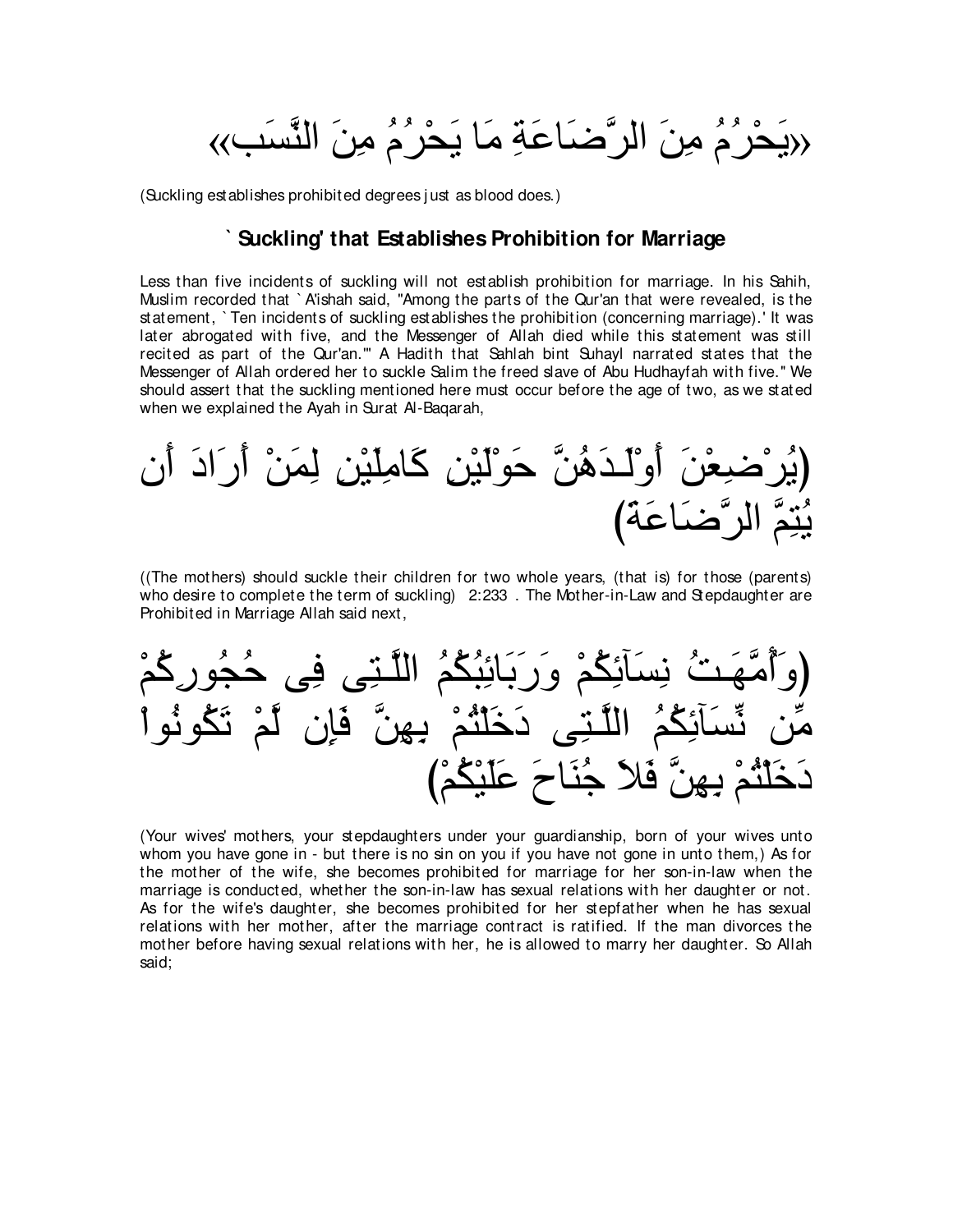

(Your stepdaughters under your quardianship, born of your wives unto whom you have gone in -- but there is no sin on you if you have not gone in unto them, to marry the stepdaughter.

## The Stepdaughter is Prohibited in Marriage Even if She Was Not Under the Guardianship of Her Stepfather

Allah said,

(وَرَبَائِبُكُمُ اللَّتِي فِي حُجُورِكُمْ)

(...your stepdaughters under your guardianship,) The majority of scholars state that the stepdaughter is prohibited in marriage for her stepfather who consummated his marriage to her mother whether she was under his guardianship or not. The Two Sahih recorded that Umm Habibah said, "O Messenger of Allah! Marry my sister, the daughter of Abu Sufyan (and in one narration `Azzah bint Abu Sufvan)." He said,

«(أَوَ شُجِبِّينَ ذَلِك»)

:؟ قالت: نعم ِ لست لك بمخلية، وأحب من شاركني في خير أختى، قال

«هَاِنَّ ذَلِكَ لَمَا يَجِلُّ لِي»

:قالت: فإنا نتحدث أنك تريد أن تنكح بنت أبي سلمة، قال .

«بِنْتَ أُمِّ سَلَّمَة<sub>ٌ</sub>»

:؟ قالت: نعم قال

﴿ إِنَّهَا لَوْ لَمْ تَكُنْ رَبِيبَنِّي فِي حِجْرِي مَا حَلْتْ لِي، إِنَّهَا لَبِنْتُ أَخِي مِنَ الرَّضَاعَةِ، أَرْضَغَتْنِهِ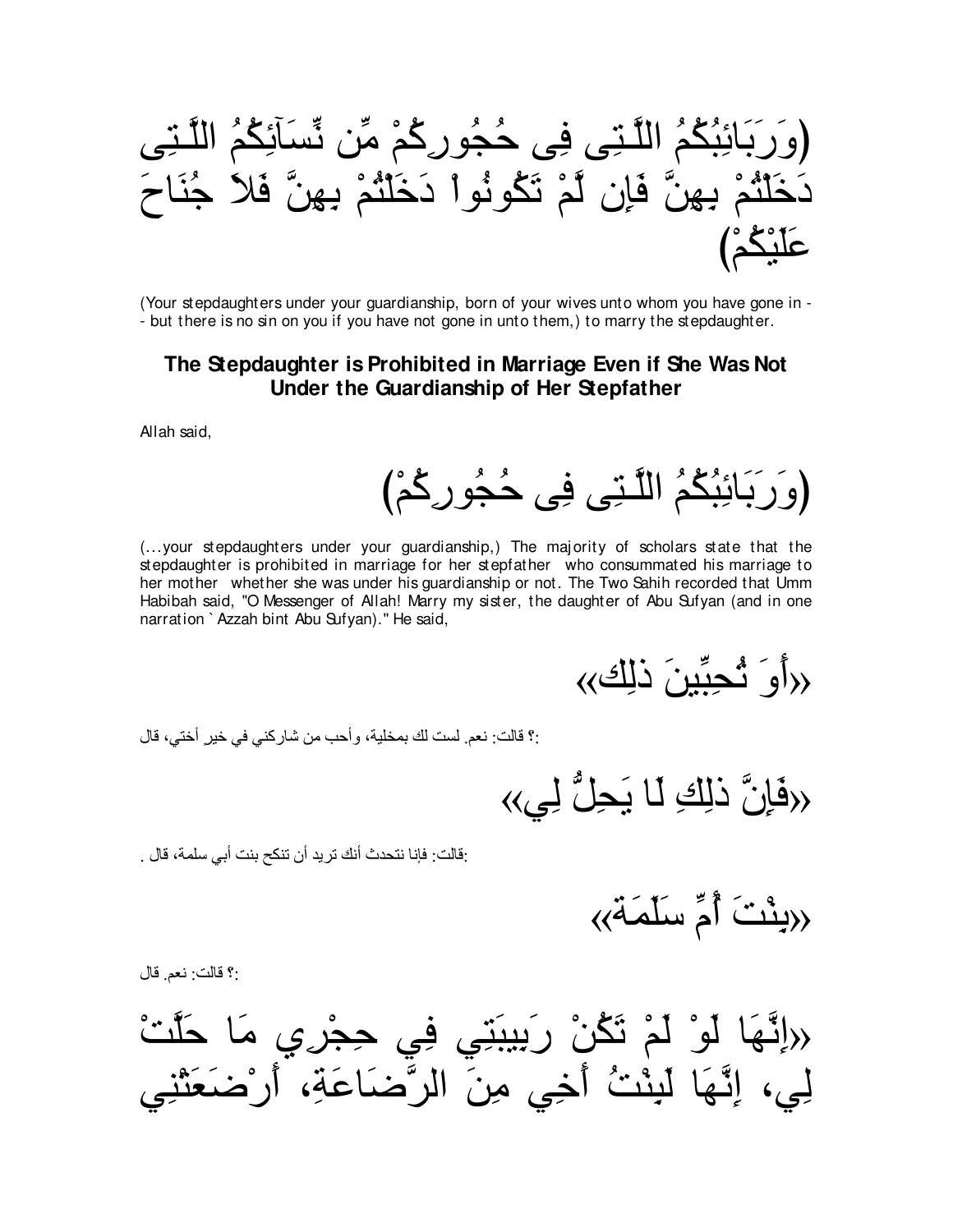# وَأَبَا سَلَمَةَ ثُوَيْبَةٌ، فَلَا تَعْرِضْنَ عَلَيَّ بَنَاتِكُنَّ وَلَا أخَوَ انكُن∢∢

("Do you like that I do that'' She said, "I would not give you up for anything, but the best of whom I like to share with me in that which is righteously good, is my sister." He said, "That is not allowed for me.'' She said, "We were told that you want to marry the daughter of Abu Salamah.'' He asked, "The daughter of Umm Salamah'' She said, "Yes.'' He said, "Even if she was not my stepdaughter and under my guardianship, she is still not allowed for me because she is my niece from suckling, for Thuwaybah suckled me and Abu Salamah. Therefore, do not offer me to marry your daughters or sisters. '') In another narration from Al-Bukhari,

«﴿إِنَّـِي لَوْ لَمْ أَتَزَوَّجْ أُمَّ سَلَمَةَ مَا حَلَّتْ لِي∢

(Had I not married Umm Salamah, her daughter would not have been allowed for me anyway.) Consequently, the Messenger stated that his marriage to Umm Salamah was the real reason behind that prohibition.

### **Meaning of ` gone in unto them**

The Ayah continues,

(اللَّـتِي دَخَلْثُمْ بِـهِنَّ)

(Your wives unto whom you have gone in), meaning, had sexual relations with them, according to Ibn ` Abbas and several others.

#### **Prohibiting the Daughter-in-Law for Marriage**

Allah said,

(وَ حَلَـئِلُ أَبْنَآئِكُمُ الَّذِينَ مِنْ أَصنْلـبِكُمْ)

(The wives of your sons who (spring) from your own loins,) Therefore, you are prohibited to marry the wives of your own sons, but not the wives of your adopted sons, as adoption was common practice in Jahiliyyah. Allah said,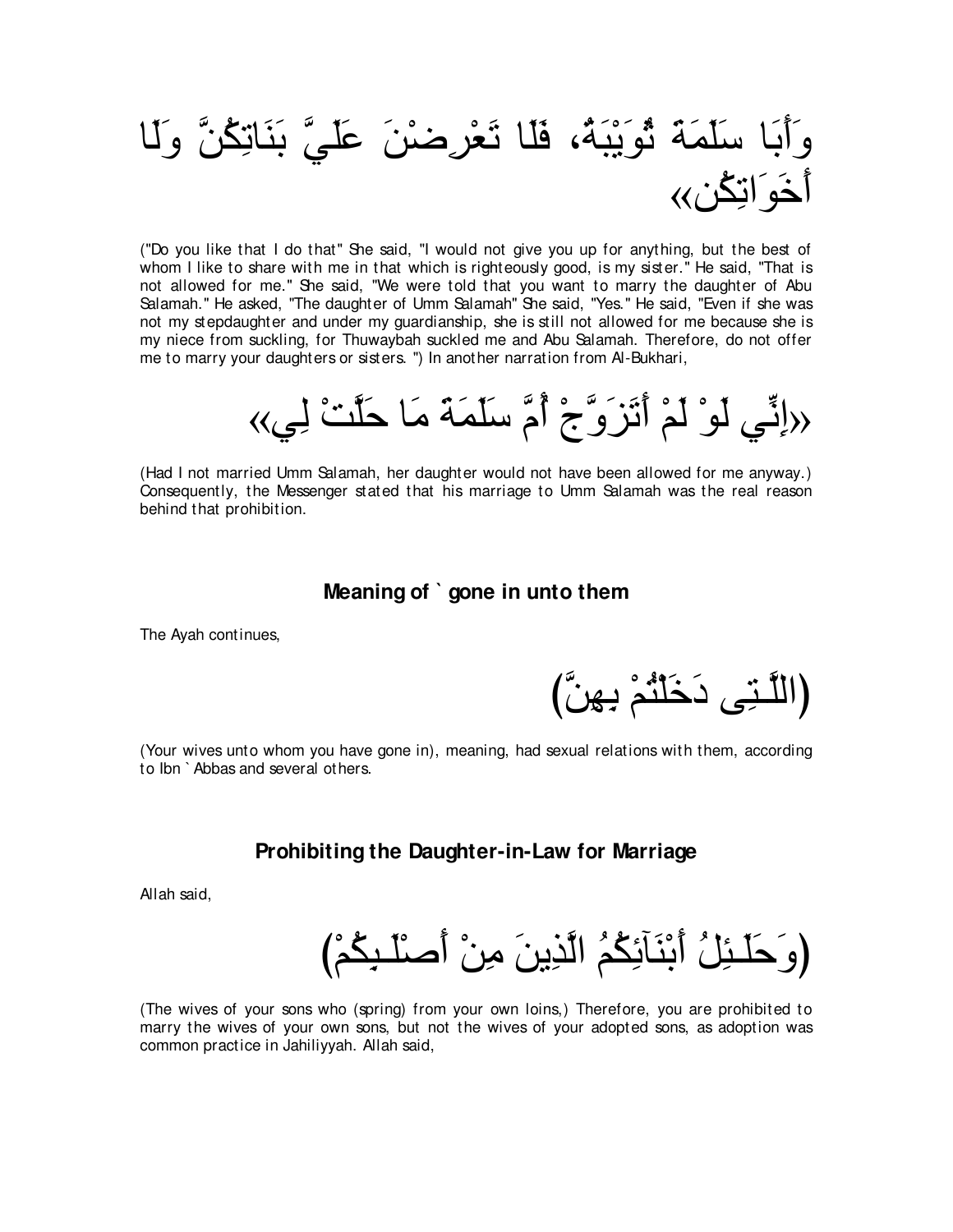(So when Zayd had accomplished his desire from her (i.e. divorced her), We gave her to you in marriage, so that (in future) there may be no difficulty to the believers in respect of (the marriage of) the wives of their adopted sons when the latter have no desire to keep them (i.e. they had divorced them).) 33:37 lbn Jurayj said, "I asked ` Ata' about Allah's statement,

(The wives of your sons who (spring) from your own loins,) He said, `We were told that when the Prophet married the ex-wife of Zayd (who was the Prophet's adopted son before Islam prohibited this practice), the idolators in Makkah criticized him. Allah sent down the Ayat:

(The wives of your sons who (spring) from your own loins),

(nor has He made your adopted sons your real sons.) 33:4, and,

(Muhammad is not the father of any of your men) 33:40 ."" Ibn Abi Hatim recorded that Al-Hasan bin Muhammad said, "These Ayat are encompassing,

(the wives of your sons), and,

(وَأَمَّهَنْ نِسَأَنِكُمْ)

(your wives' mothers). This is also the explanation of Tawus, Ibrahim, Az-Zuhri and Makhul. It means that these two Ayat encompass these types of women, whether the marriage was consummated or not, and there is a consensus on this ruling.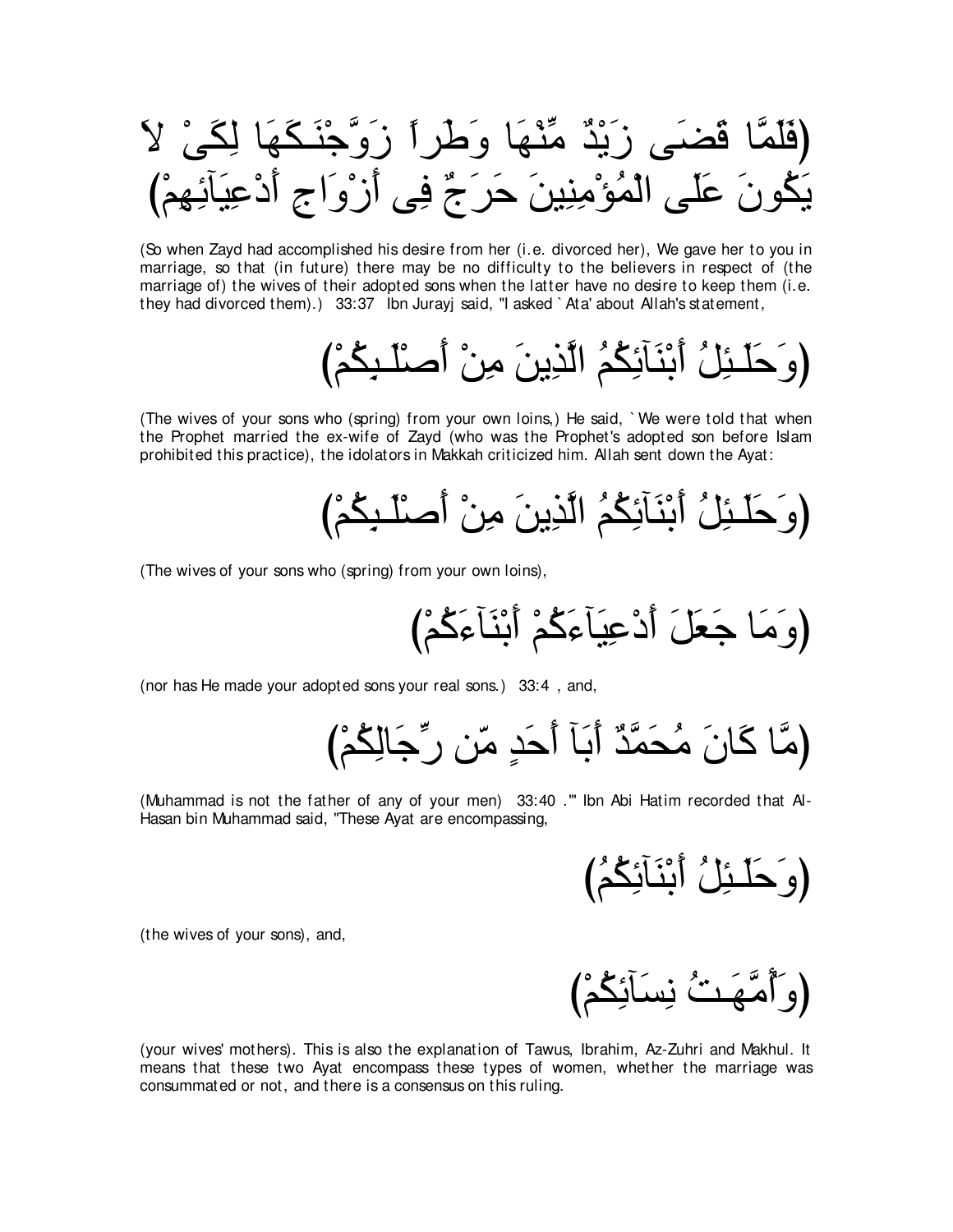## A Doubt and Rebuttal

Why is the wife of one's son from suckling prohibited for him for marriage - that is, if she is no longer married to his son from suckling - as the majority of scholars state, although they are not related by blood The answer is the Prophet's statement.

(Suckling prohibits what blood relations prohibit.)

#### The Prohibition of Taking Two Sisters as Rival Wives

Allah said,

(...and two sisters in wedlock at the same time, except for what has already passed;) The Ayah commands: you are prohibited to take two sisters as rival wives, or rival female-servants, except for what had happened to you during the time of Jahiliyyah, which We have forgiven and erased. Therefore, no one is allowed to take or keep two sisters as rival wives, according to the consensus of the scholars of the Companions, their followers, and the Imams of old and present. They all stated that taking two sisters as rival wives is prohibited, and that whoever embraces Islam while married to two sisters at the same time is given the choice to keep one of them and divorce the other. Imam Ahmad recorded that Ad-Dahhak bin Fayruz said that his father said, "I embraced Islam while married to two sisters at the same time and the Prophet commanded me to divorce one of them."

النِّسَاءِ إِلاَّ مَا نِّهِ إِنَّ اللَّهَ كَانَ عَلِيماً حَكِيهِ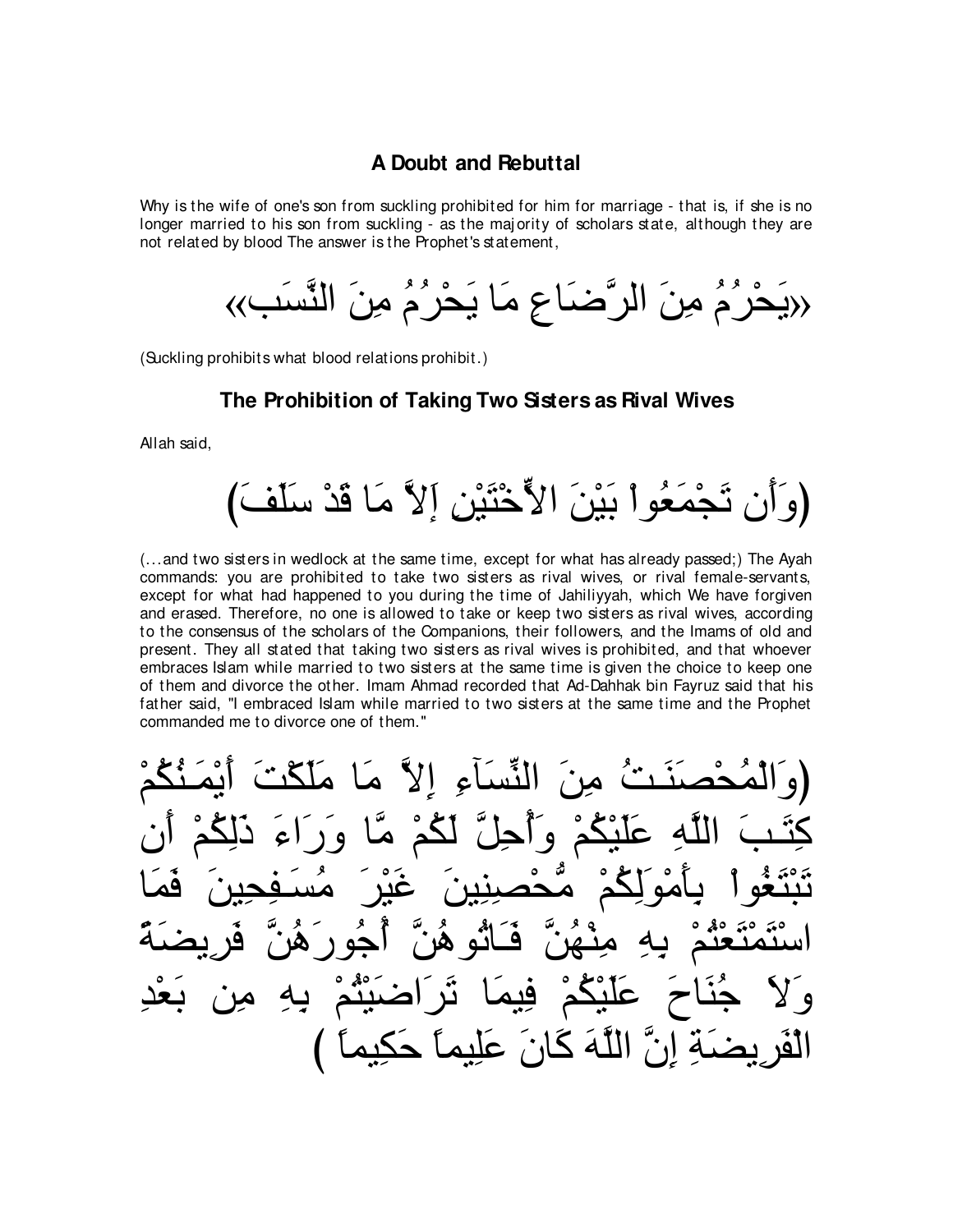(24. Also (forbidden are) women already married, except those (slaves) whom your right hands possess. Thus has Allah ordained for you. All others are lawful, provided you seek them (with a dowry) from your property, desiring chastity, not fornication. So with those among them whom you have enjoyed, give them their required due, but if you agree mutually (to give more) after the requirement (has been determined), there is no sin on you. Surely, Allah is Ever All-Knowing, All-Wise.)

# **Forbidding Women Already Married, Except for Female Slaves**

Allah said,

び∇ユ⊥ム⊥レ⇒∠ヨ∇Α∠ぺ ∠ろ∇ム∠ヤ∠ョ ゅ∠ョ zΙ⌒ま ⌒¬べ∠ジあレャや ∠リ⌒ョ ⊥ろ⇒∠レ∠ダ∇エ⊥ヨ∇ャや∠ヱぴ

(Also (forbidden are) women already married, except those whom your right hands possess.) The Ayah means, you are prohibited from marrying women who are already married,

(إِلاَّ مَا مَلَكَتَ أَيْمَنُكُمْ)

(except those whom your right hands possess) except those whom you acquire through war, for you are allowed such women after making sure they are not pregnant. Imam Ahmad recorded that Abu Sa` id Al-Khudri said, "We captured some women from the area of Awtas who were already married, and we disliked having sexual relations with them because they already had husbands. So, we asked the Prophet about this matter, and this Ayah was revealed, e

び∇ユ⊥ム⊥レ⇒∠ヨ∇Α∠ぺ ∠ろ∇ム∠ヤ∠ョ ゅ∠ョ zΙ⌒ま ⌒¬べ∠ジあレャや ∠リ⌒ョ ⊥ろ⇒∠レ∠ダ∇エ⊥ヨ∇ャや∠ヱぴ

(Also (forbidden are) women already married, except those whom your right hands possess). Consequently, we had sexual relations with these women.'' This is the wording collected by At-Tirmidhi An-Nasa'i, Ibn Jarir and Muslim in his Sahih. Allah's statement,

び∇ユ⊥ム∇Β∠ヤ∠ハ ⌒ヮzヤャや ∠ょ⇒∠わ⌒ミぴ

(Thus has Allah ordained for you) means, this prohibition was ordained for you by Allah. Therefore, adhere to Allah's Book, do not transgress His set limits, and adhere to His legislation and decrees.

## **The Permission to Marry All Other Women**

Allah said,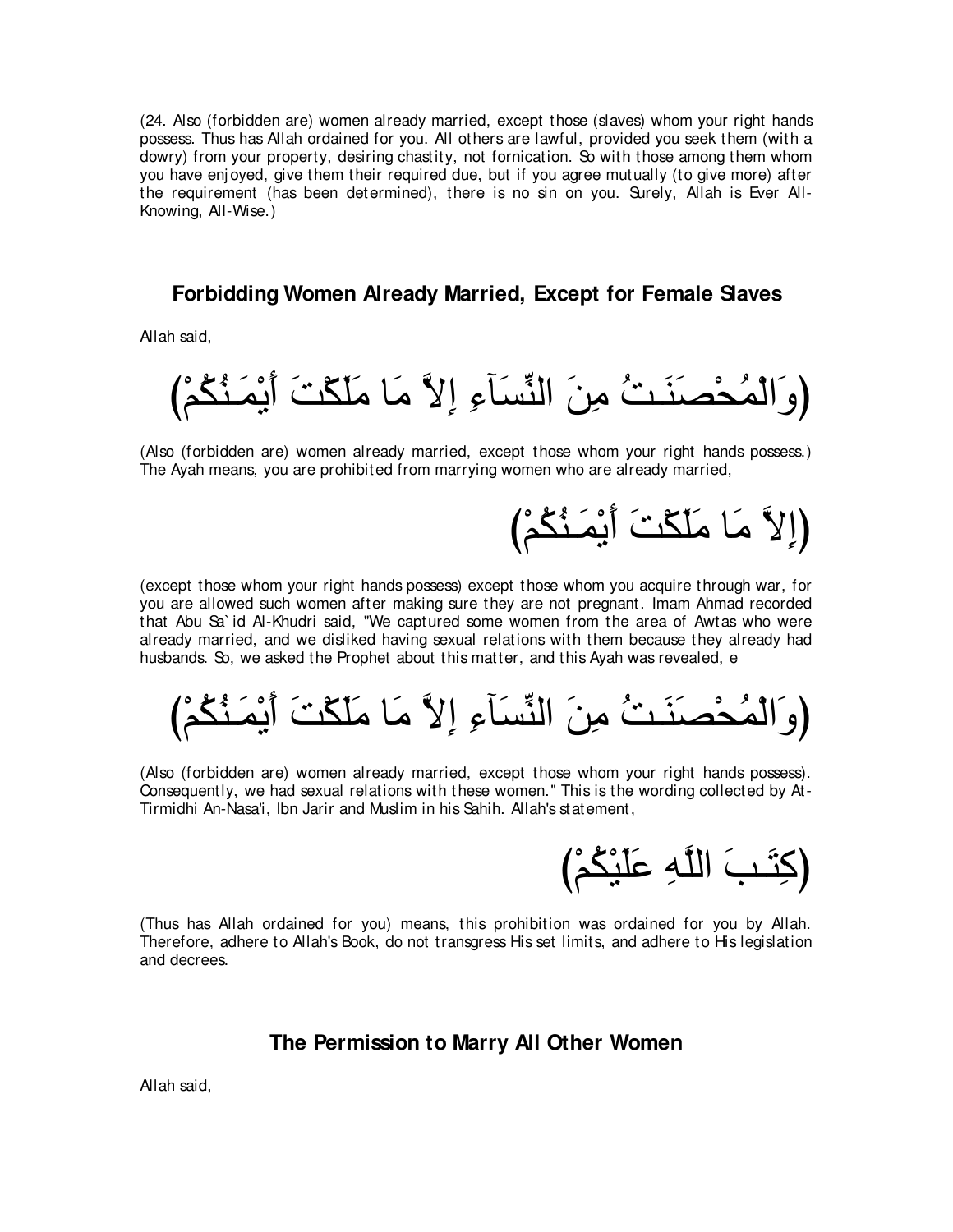(وَأَحِلَّ لَكُمْ مَّا وَرَاءَ ذَلِكُمْ)

(All others are lawful) meaning, you are allowed to marry women other than the prohibited types mentioned here, as `Ata' and others have stated. Allah's statement,

(provided you seek them (with a dowry) from your property, desiring chastity, not fornication,) meaning, you are allowed to use your money to marry up to four wives and for (the purchase of) as many female slaves as you like, all through legal means,

((desiring) chastity, not fornication.) Allah's statement,



(So with those among them whom you have enjoyed, give them their required due,) means, to enjoy them sexually, surrender to them their rightful dowry as compensation. In other Ayat, Allah said,

(And how could you take it (back) while you have gone in unto each other),

(And give to the women (whom you marry) their dowry with a good heart), and,

(And it is not lawful for you (men) to take back (from your wives) any of what (dowry) you gave them)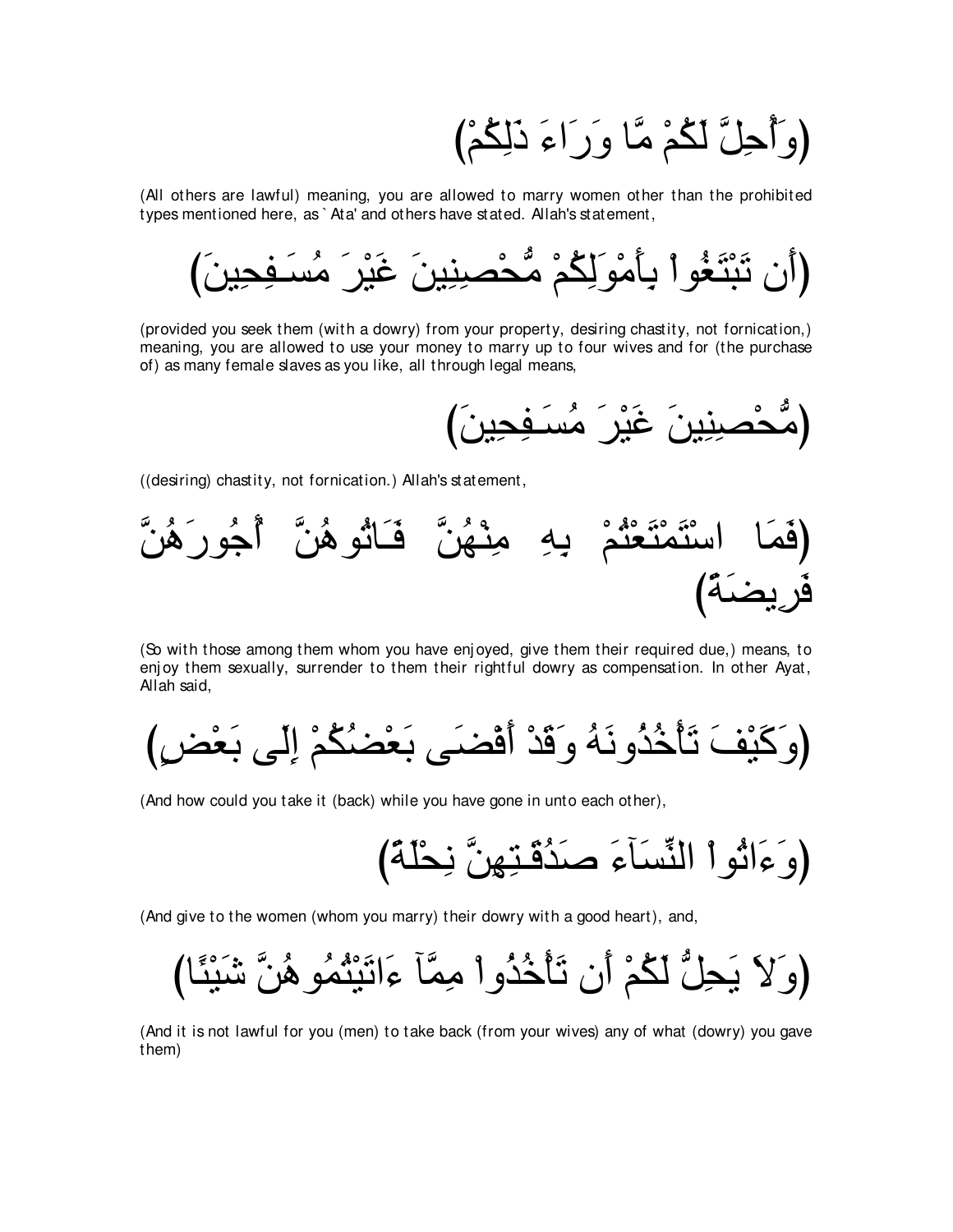#### Prohibiting the Mut ah of Marriage

Mujahid stated that,



(So with those among them whom you have enjoyed, give them their required due,) was revealed about the Mut ah marriage. A Mut ah marriage is a marriage that ends upon a predeterminied date. In the Two Sahihs, it is recorded that the Leader of the Faithful `Ali bin Abi Talib said, "The Messenger of Allah prohibited Mut ah marriage and eating the meat of domesticated donkeys on the day of Khaybar (battle)." In addition, in his Sahih, Muslim recorded that Ar-Rabi` bin Sabrah bin Ma`bad Al-Juhani said that his father said that he accompanied the Messenger of Allah during the conquest of Makkah, and that the Prophet said,



(O people! I allowed you the Mut`ah marriage with women before. Now, Allah has prohibited it until the Day of Resurrection. Therefore, anyone who has any women in Mut ah, let him let them go, and do not take anything from what you have given them.) Allah's statement,



(but if you agree mutually (to give more) after the requirement (has been determined), there is no sin on you.) is similar to His other statement,

(And give to the women their dowry with a good heart). The meaning of these Ayat is: If you have stipulated a dowry for her, and she later forfeits it, either totally or partially, then this bears no harm on you or her in this case. Ibn Jarir said, "Al-Hadrami said that some men would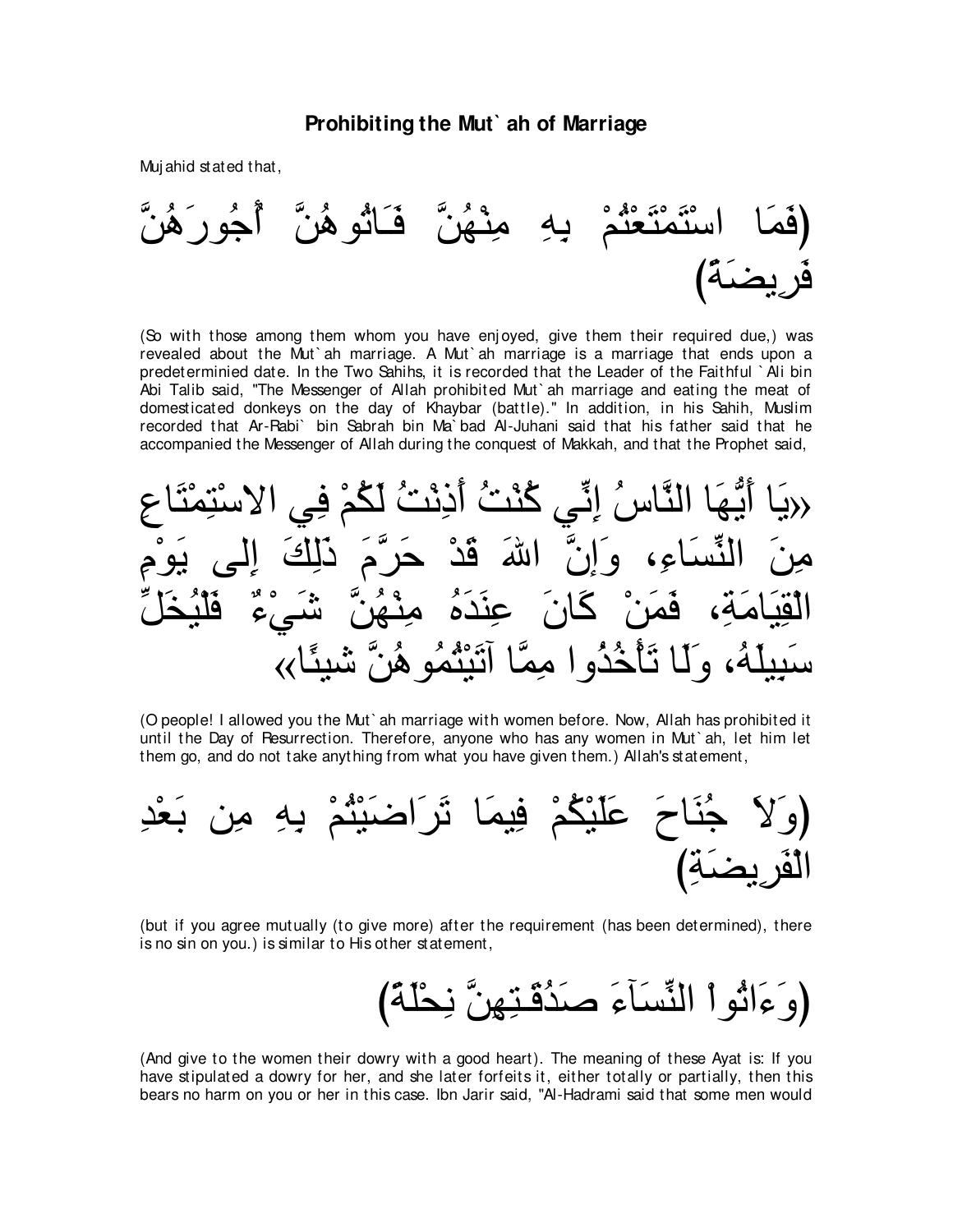designate a certain dowry, but then fall into financial difficulties. Therefore, Allah said that there is no harm on you, O people, concerning your mutual agreement after the requirement (has been determined)." meaning, if she gives up part of the dowry, then you men are allowed to accept that. Allah's statement,

(إِنَّ اللَّهَ كَانَ عَلِيماً حَكِيماً)

(Surely, Allah is Ever All-Knowing, All-Wise.) is suitable here, after Allah mentioned these prohibitions.

 $\sim$   $\sqrt{ }$  $\bullet$ عا  $\bullet$ َاللَّهُ غَفُو ر" ر". حم و

(25. And whoever of you have not the means wherewith to wed free believing women, they may wed believing girls from among those whom your right hands possess, and Allah has full knowledge about your faith, you are one from another. Wed them with the permission of their own folk (guardians) and give them their due in a good manner; they should be chaste, not fornicators, nor promiscuous. And after they have been taken in wedlock, if they commit Fahishah, their punishment is half that for free (unmarried) women. This is for him among you who is afraid of being harmed in his religion or in his body; but it is better for you that you practice self-restraint, and Allah is Oft-Forgiving, Most Merciful.)

## Marrying a Female Slave, if One Cannot Marry a Free Woman

Allah said, those who do not have,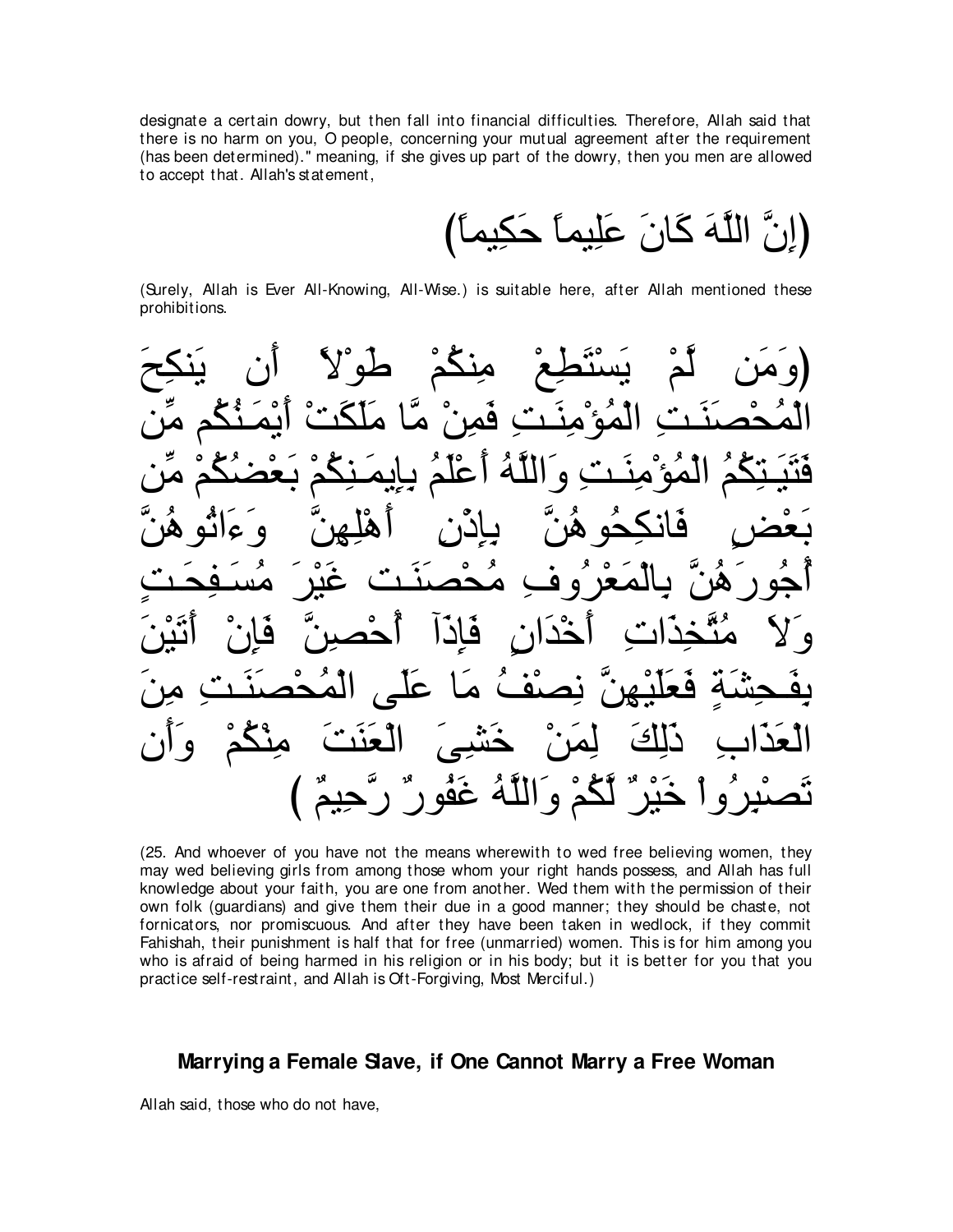(مِنكُمْ طُوْلاً)

(the means), financial capability,

(Wherewith to wed free believing women) meaning, free faithful, chaste women.

(They may wed believing girls from among those whom your right hands possess.) meaning, they are allowed to wed believing slave girls owned by the believers.

(and Allah has full knowledge about your faith; you are one from another.) Allah knows the true reality and secrets of all things, but you people know only the apparent things. Allah then said.

(فَانكِحُو هُنَّ بِإِدْنِ أَهْلِهِنَّ)

(Wed them with the permission of their own folk) indicating that the owner is responsible for the slave girl, and consequently, she cannot marry without his permission. The owner is also responsible for his male slave and they cannot wed without his permission. A Hadith states,

(Any male slave who marries without permission from his master, is a fornicator.) When the owner of the female slave is a female, those who are allowed to give away the free woman in marriage, with her permission, become responsible for giving away her female slave in marriage, as well. A Hadith states that

(The woman does not give away another woman, or herself in marriage, for only the adulteress gives herself away in marriage.) Allah's statement,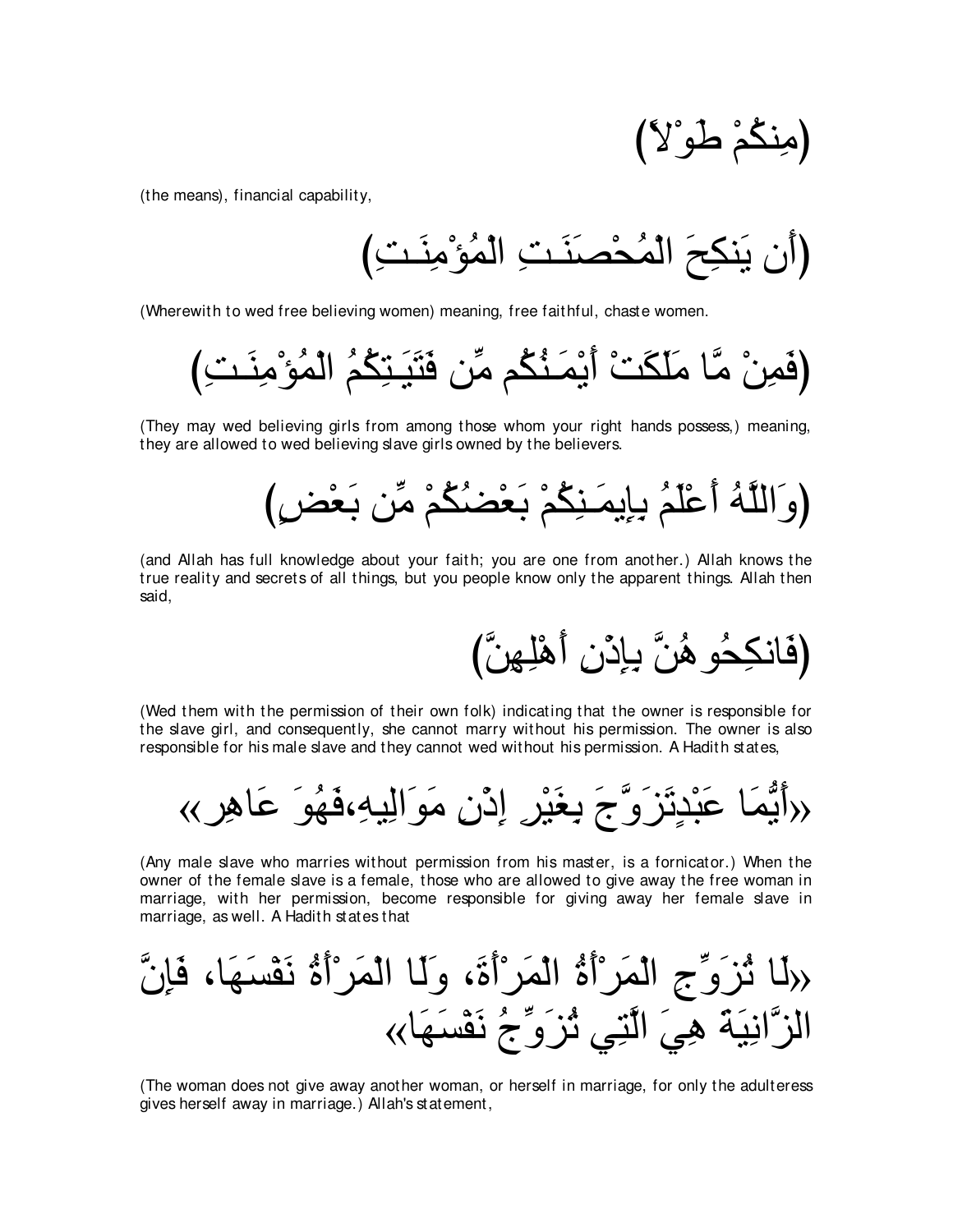(وَعَالَمْوِ هُنَّ أَجُورَ هُنَّ بِالْمَعْرُوفِ)

(And give them their due in a good manner;) meaning, pay them their dowry with a good heart, and do not keep any of it, belittling the matter due to the fact that they are owned slaves. Allah's statement,



(they should be chaste) means, they are honorable women who do not commit adultery, and this is why Allah said,

(غَيْرَ مُسَفِحَتٍ)

(not fornicators) referring to dishonorable women, who do not refrain from illicit sexual relations with those who ask. Ibn ` Abbas said that the fornicating women are the whores, who do not obj ect to having relations with whomever seeks it, while,

(وَ لاَ مُتَّخِذَاتِ أَخْذَانِ)

(nor promiscuous.) refers to taking boyfriends. Similar was said by Abu Hurayrah, Mujahid, Ash-Sha` bi, Ad-Dahhak, ` Ata' Al-Khurasani, Yahya bin Abi Kathir, Muqatil bin Hayyan and As-Suddi.

## **The Slave Girl's Punishment for Adultery is Half that of a Free Unmarried Woman**

Allah said,



(And after they have been taken in wedlock, if they commit Fahishah, their punishment is half of that for free (unmarried) women.) this is about the slave women who got married, as indicated by the Ayah;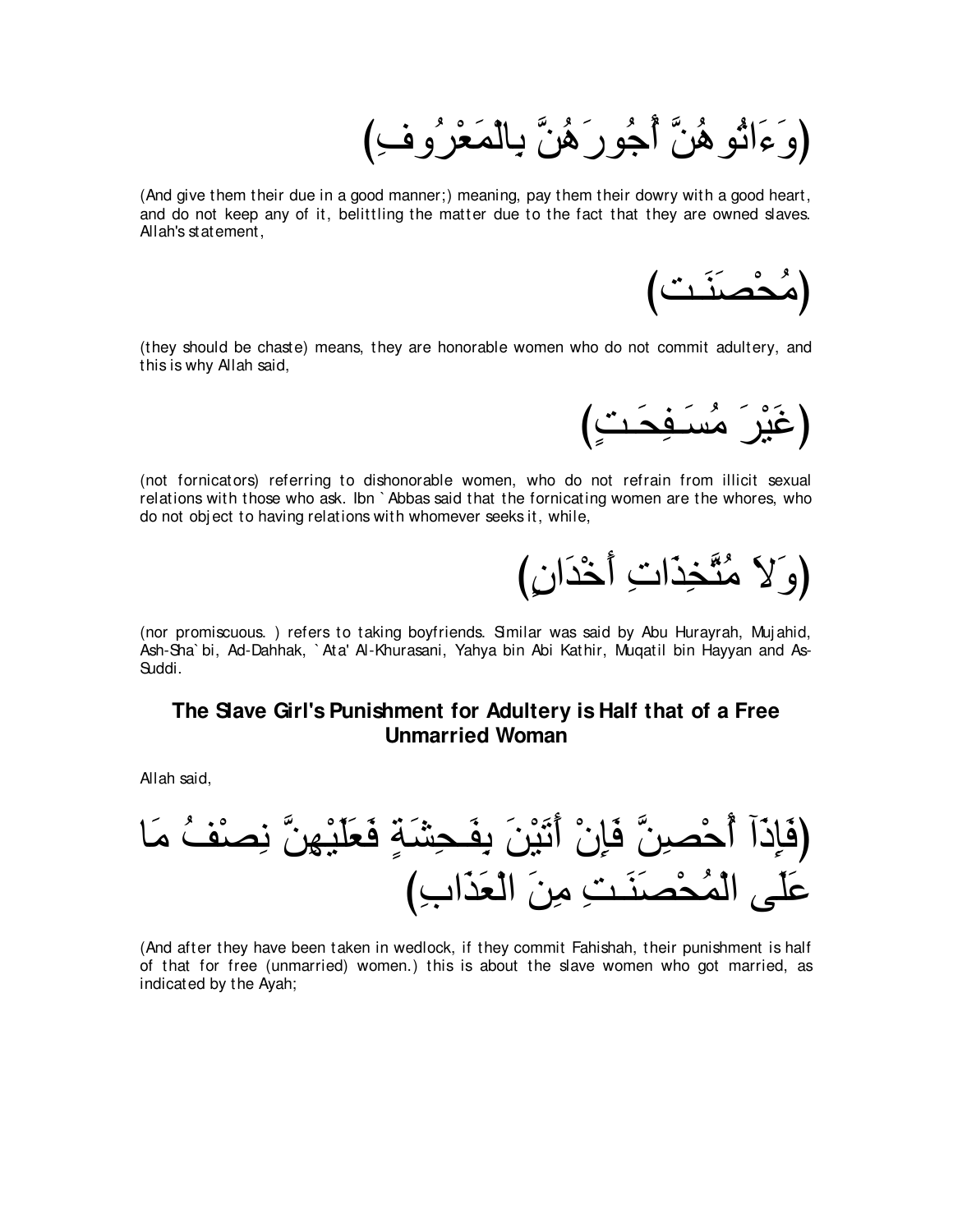(And whoever of you have not the means wherewith to wed free believing women, they may wed believing girls from among those whom your right hands possess,) Therefore, since the honorable Ayah is about believing slave girls, then,

(فَإِذَآ أَحْصشِ)

(And after they have been taken in wedlock,) refers to when they (believing slave girls) get married, as Ibn `Abbas and others have said. Allah's statement.



(their punishment is half of that for free (unmarried) women.) indicates that the type of punishment prescribed here is the one that can be reduced to half, lashes in this case, not stoning to death, and Allah knows best. Allah's statement,

(ذَلِكَ لِمَنْ خَشْبِيَ الْعَنَتَ مِنْكُمْ)

(This is for him among you who is afraid of being harmed in his religion or in his body;) indicates that marrying slave girls, providing one satisfies the required conditions, is for those who fear for their chastity and find it hard to be patient and refrain from sex. In this difficult circumstance, one is allowed to marry a slave girl. However, it is better to refrain from marrying slave girls and to observe patience, for otherwise, the offspring will become slaves to the girl's master. Allah said,

(but it is better for you that you practice self-restraint, and Allah is Oft-Forgiving, Most Merciful.)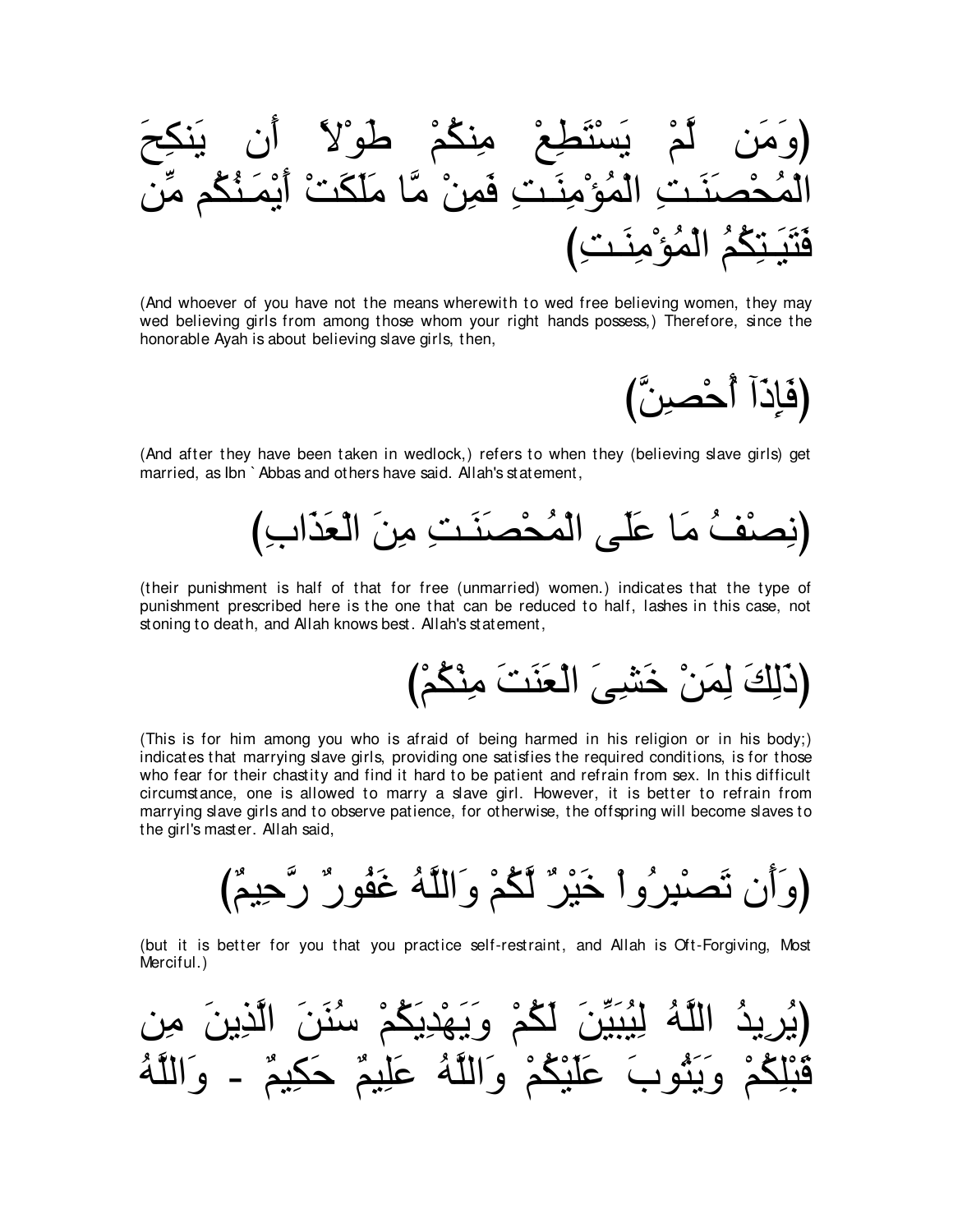عَلَيْكُمْ وِيَر ان بثوب تَمِيلُواْ مَيْلاً عَظِيماً ـ بُرِيدُ اللَّهُ ھَوَنَٽ آن خَفَّفَ عَنْكُمْ وَخُلِقَ الإِنسَنُ ضَعِيفًا

(26. Allah wishes to make clear (what is lawful and what is unlawful) to you, and to show you the ways of those before you, and accept your repentance, and Allah is All-Knower, All-Wise.) (27. Allah wishes to accept your repentance, but those who follow their lusts, wish that you (believers) should deviate tremendously away (from the right path)) (28. Allah wishes to lighten (the burden) for you; and man was created weak.) Allah explains to the believers what He has allowed and prohibited for them in this and other Surahs,

(وَيَهْدِيَكُمْ سُنَنَ الَّذِينَ مِن قَبْلِكُمْ)

(And to show you the ways of those before you,) meaning their righteous ways and how to adhere to the commandments that He likes and is pleased with.

(وَيَثُوبُ عَلَيْكُمْ)

(and accept your repentance) from sin and error,

(وَاللَّهُ عَلِيمٌ حَكِيمٌ)

(and Allah is All-Knower, All-Wise.) in His commands, decrees, actions and statements. Allah's statement,



(but those who follow their lusts, wish that you (believers) should deviate tremendously away from the right path)) indicates that the followers of Shaytan among the Jews, Christians and the adulterous, wish that you would take the horrendous path of falsehood instead of the truth.

(يُرِيدُ اللَّهُ أَن يُخَفَّفَ عَنْكُمْ)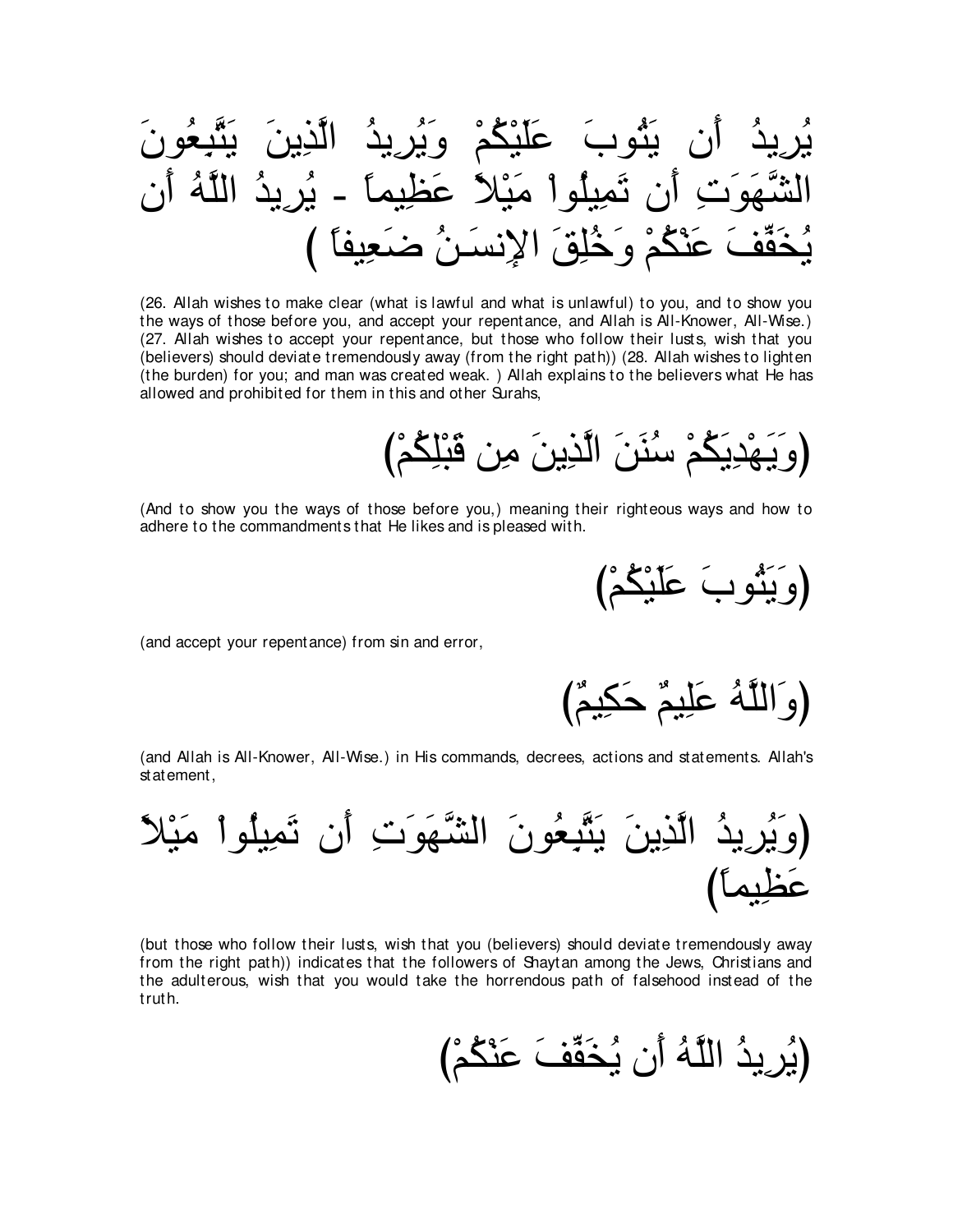(Allah wishes to lighten (the burden) for you") His legislation, orders, what He prohibits and what He decrees for you. This is why Allah has allowed free men to marry slave girls under certain conditions, as Mujahid and others have stated.

(and man was created weak.) and this is why it is suitable in his case that the commands are made easy for him, because of his weakness and feebleness. Ibn Abi Hatim recorded that Tawus said that,

(and man was created weak), "Concerning women". Waki` said, "Man's mind leaves when women are involved."



(29. O you who believe! Eat not up your property among yourselves unjustly except it be a trade amongst you, by mutual consent. And do not kill yourselves (nor kill one another). Surely, Allah is Most Merciful to you.) (30. And whoever commits that through aggression and injustice, We shall cast him into the Fire, and that is easy for Allah.) (31. If you avoid the great sins which you are forbidden to do, We shall remit from you your (small) sins, and admit you to a Noble Entrance (i.e. Paradise).)

#### **Prohibiting Unlawfully Earned Money**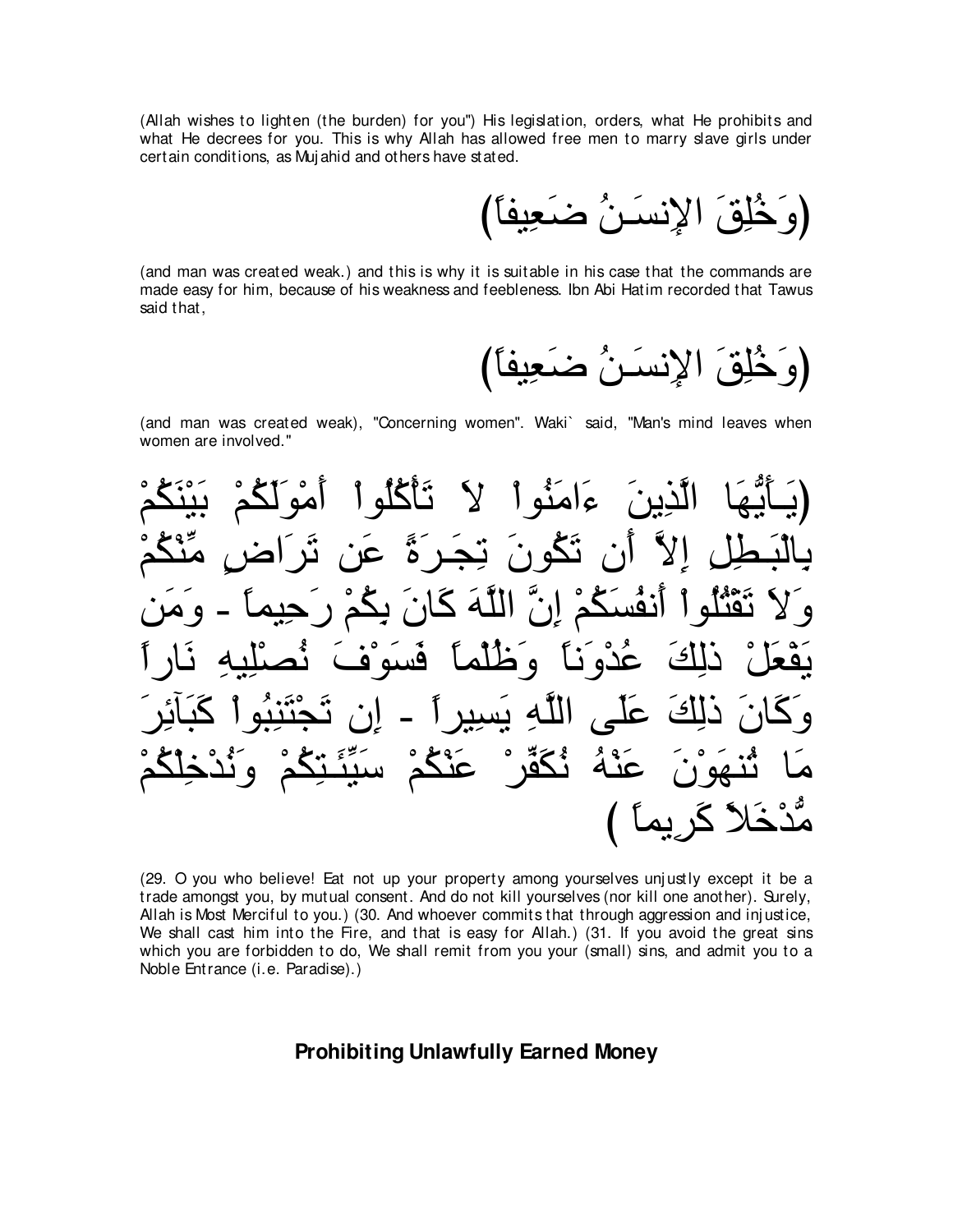Allah, the Exalted and Most Honored, prohibits His believing servants from illegally acquiring each other's property using various dishonest methods such as Riba, gambling and other wicked methods that appear to be legal, but Allah knows that, in reality, those involved seek to deal in interest. Ibn Jarir recorded that Ibn ` Abbas commented on a man who buys a garment, saying that if he likes it he will keep it, or he will return it along with an extra Dirham, "This is what Allah meant, when He said, o

び⌒モ⌒デゅ∠ら∇ャゅ⌒よ ユ⊥ム∠レ∇Β∠よ ∇ユ⊥ム∠ャ∠ヲ∇ョ∠ぺ ∇やヲ⊥ヤ⊥ミ∇ほ∠ゎ ∠Ι∠ヱぴ

(Eat not up your property among yourselves unj ustly.'') ` Ali bin Abi Talhah reported that Ibn Abbas said, "When Allah sent down,



(O you who believe! Eat not up your property among yourselves unj ustly) some Muslims said, ` Allah has forbidden us from eating up each other's property unj ustly, and food is our best property. Therefore, none among us is allowed to eat from anyone else's food.' After that Allah sent down,



(There is no restriction on the blind) (until the end of the Ayah). 24:61 .''' Qatadah said similarly. Allah's statement,

び∇ユ⊥ム∇レあョ ∃チや∠ゲ∠ゎ リ∠ハ ⇔り∠ゲ⇒∠イ⌒ゎ ∠ラヲ⊥ム∠ゎ ラ∠ぺ zΙ⌒まぴ

(except it be a trade amongst you, by mutual consent.) means, do not revert to illegal ways and means to acquire money. However, there is no harm in commercial transactions that transpire between the buyer and the seller with mutual consent, so that money is legally earned from these transactions. Muj ahid said that,

び∇ユ⊥ム∇レあョ ∃チや∠ゲ∠ゎ リ∠ハ ⇔り∠ゲ⇒∠イ⌒ゎ ∠ラヲ⊥ム∠ゎ ラ∠ぺ zΙ⌒まぴ

(except it be a trade amongst you, by mutual consent.) means, "By selling and buying, or giving someone a gift.'' Ibn Jarir recorded this statement.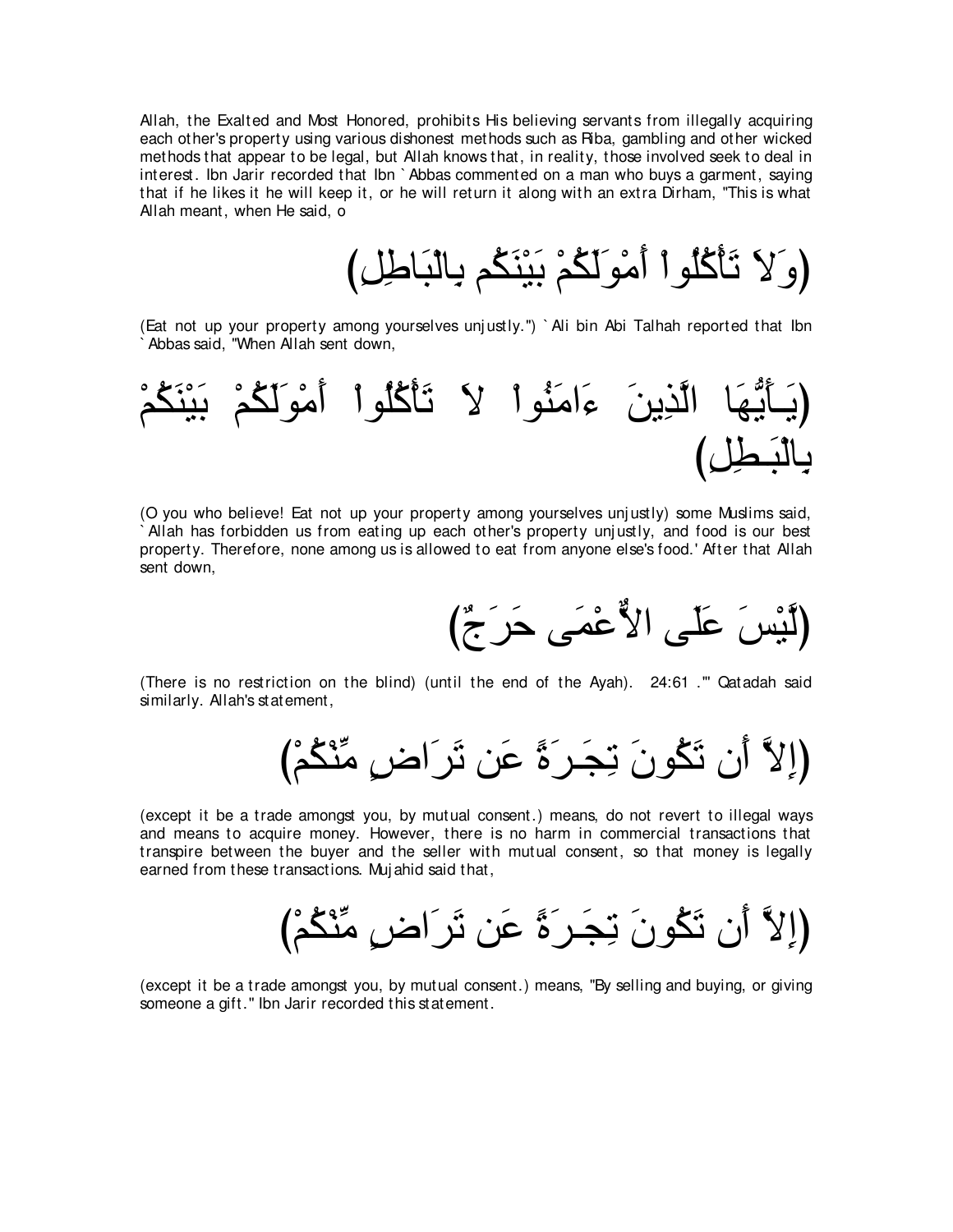## **The Option to Buy or Sell Before Parting, is Part of ` Mutual Consent' in Trading**

Mutual agreement in various transactions is attained when both parties have the right to uphold or dissolve the agreement before they part. In the Two Sahihs, it is recorded that the Messenger of Allah said,

‹‹الْبَيِّعَانِ بِالْخِيَارِ مَالَّمْ يَتَفَرَّقَا››

(The seller and the buyer retain the (right to change their mind) as long as they have not parted.) Al-Bukhari's wording for this Hadith reads,



(When two men conduct a transaction, they retain their (right to change their mind) as long as they have not parted.)

#### **Forbidding Murder and Suicide**

Allah said,

(وَ لاَ نَقْتُلُو اْ أَنفُسَكُمْ)

(And do not kill yourselves.) by committing Allah's prohibitions, falling into sin and eating up each other's property unjustly,

(إِنَّ اللَّهَ كَانَ بِكُمْ رِحِيماً)

(Surely, Allah is Most Merciful to you.) in what He commanded you and prohibited you from. Imam Ahmad recorded that ` Amr bin Al-` As said that when the Prophet sent him for the battle of Dhat As-Salasil, "I had a wet dream during a very cold night and feared that if I bathed, I would die. So I performed Tayammum (with pure earth) and led my company in the Dawn prayer. When I went back to the Messenger of Allah , I mentioned what had happened to me and he said,

«ょ⊥レ⊥ィ ∠ろ∇ル∠ぺ∠ヱ ∠マ⌒よゅ∠エ∇タ∠ほ⌒よ ∠ろ∇Βzヤ∠タ ヱ⊥ゲ∇ヨ∠ハ ゅ∠Α»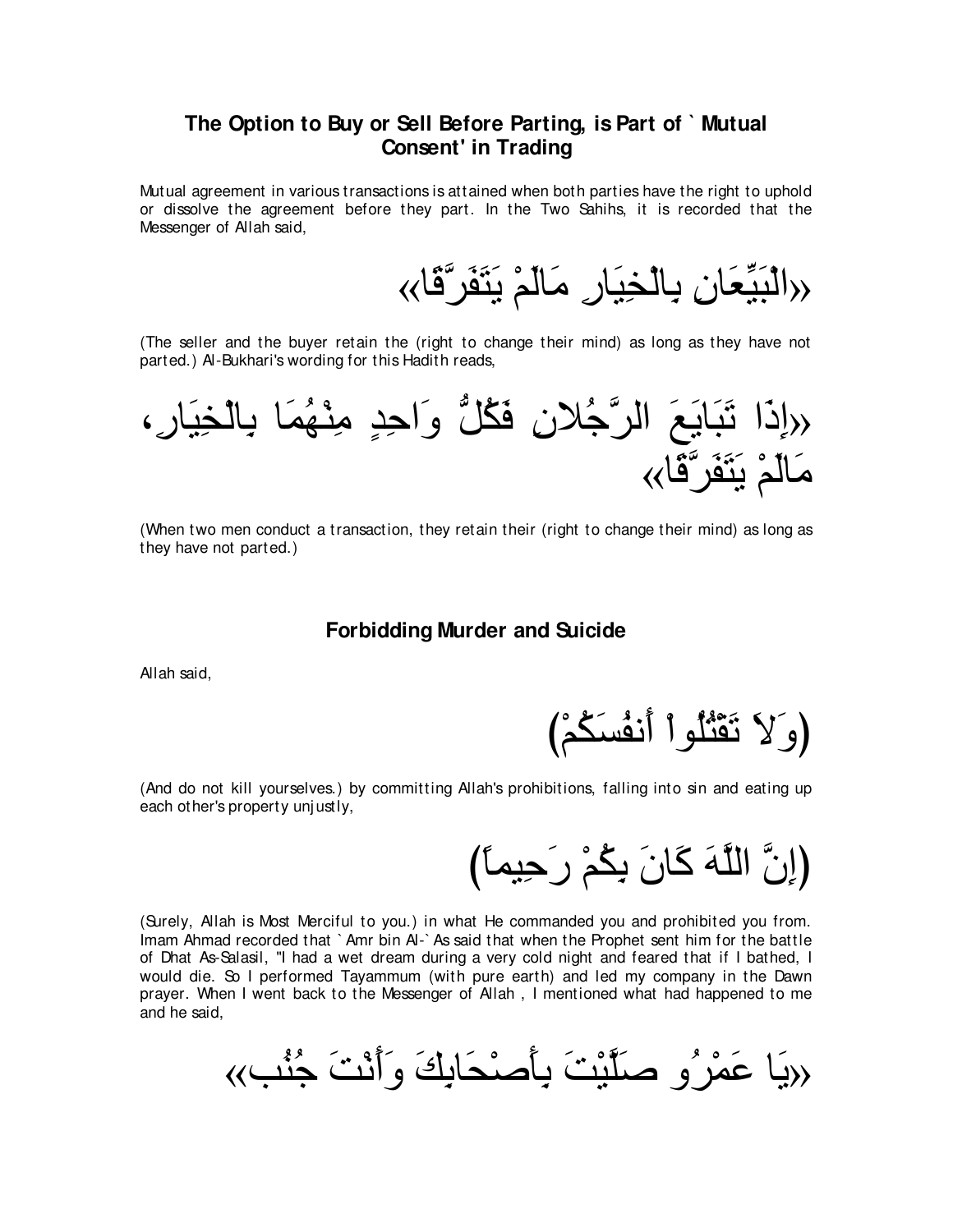(O ` Amr! Have you led your people in prayer while you were in a state of sexual impurity) I said, 'O Messenger of Allah! I had a wet dream on a very cold night and feared that if I bathed I would perish, and I remembered Allah's statement,

(وَ لاَ تَقْتُلُواْ أَنفُسَكُمْ إِنَّ اللَّهَ كَانَ بِكُمْ رَحِيماً)

(And do not kill yourselves. Surely, Allah is Most Merciful to you). So I performed Tayammum and prayed.' The Messenger of Allah smiled and did not say anything.'' This is the narration reported by Abu Dawud. Ibn Marduwyah mentioned this honorable Ayah and then reported that Abu Hurayrah said that the Messenger of Allah said,

√دمَنْ قَتَلَ نَفْسَهُ بَحَدِيدَةٍ، فَحَدِيدَثَّهُ فِي يَدِهِ، يَجَأُ بِهَا بطَّنَهُ يَوْمَ الْقِيَامَةِ فِي نَارٍ جَهَنَّمَ، خَالِدًا مُخَلَّدًا فِيهَا أَبَدًا، ومَنْ قَتَلَ نَقْسَهُ بِسُمَ فَسُمَّهُ فِي يَدِهِ، يَتَحَسَّاهُ فِي نَارٍ جَهَنَّمَ، خَالِدًا مُخَلَّدًا فِيهَا أَبَدًا، وَمَنْ تَرَدَّى مِنْ جَبَلٍ فَقَتْلَ نَقْسَهُ، فَهُوَ مُتَر<sup>َ</sup>دَ فِي نَارِ جَهَنَّمَ، خَالِدًا مُخَلَّدًا فِيهَا أَبَدًا∢

(Whoever kills himself with an iron tool, then his tool will be in his hand and he will keep stabbing himself with it in the Fire of Jahannam, forever and ever. Whoever kills himself with poison, then his poison will be in his hand and he will keep taking it in the Fire of Jahannam forever and ever. Whoever kills himself by throwing himself from a mountain, will keep falling in the Fire of Jahannam forever and ever.) This Hadith was also collected in the Two Sahihs. Abu Qilabah said that Thabit bin Ad-Dahhak said that the Messenger of Allah said,

«る∠ョゅ∠Β⌒ボ∇ャや ∠ュ∇ヲ∠Α ⌒ヮ⌒よ ∠ゆあグ⊥ハ ∩∃¬∇ヶ∠ゼ⌒よ ⊥ヮ∠ジ∇ヘ∠ル ∠モ∠わ∠ホ ∇リ∠ョ»

(Whoever kills himself with an instrument, will be punished with it on the Day of Resurrection.) This Hadith was collected by the Group. This is why Allah said,

び⇔ゅヨ∇ヤ⊥ニ∠ヱ ⇔ゅル∠ヱ∇ギ⊥ハ ∠マ⌒ャク ∇モ∠バ∇ヘ∠Α リ∠ョ∠ヱぴ

(And whoever commits that through aggression and inj ustice, ) meaning, whoever commits what Allah has forbidden for him transgression and inj ustice - while knowing that it is forbidden for him, yet he still dares to commit it,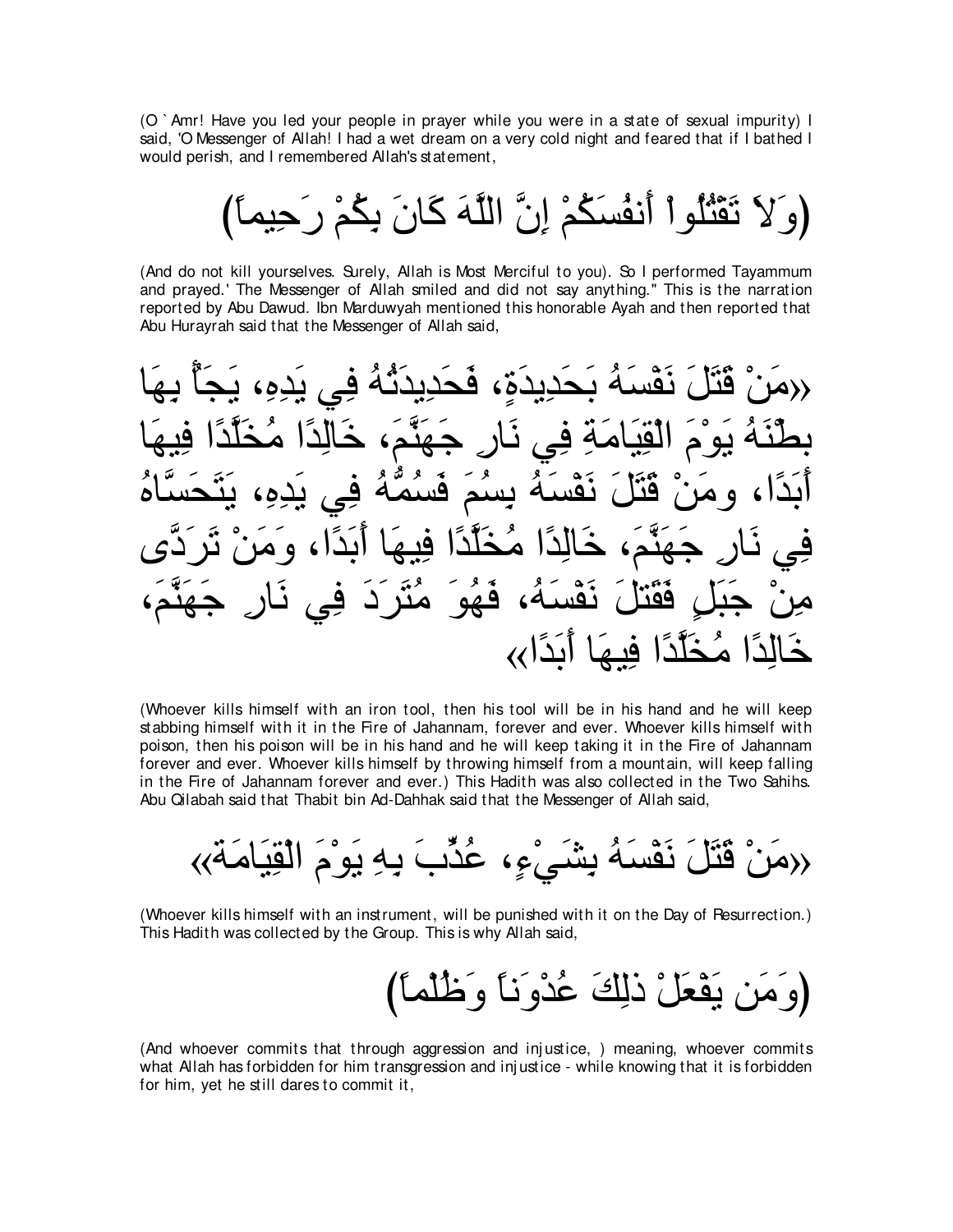ْفَسَو ْفْ نَصْلِلِيهِ نَارٍ أ

(We shall cast him into the Fire,). This Ayah carries a stern warning and a truthful promise. Therefore, every sane person should beware of it, those who hear the speech with full comprehension.

### **Minor Sins Will be Pardoned if One Refrains from Major Sins**

Allah said,



(If you avoid the great sins which you are forbidden to do, We shall remit from you your (small) sins,) meaning, if you avoid the major evil deeds that you were prohibited We will forgive you the minor evil deeds and will admit you into Paradise. This is why Allah said,

び⇔ゅヨΑ⌒ゲ∠ミ ⇔Κ∠カ∇ギぁョ ∇ユ⊥ム∇ヤ⌒カ∇ギ⊥ル∠ヱぴ

(and admit you to a Noble Entrance (i.e. Paradise).) There are several Hadiths on the subject of this honorable Ayah. Imam Ahmad recorded that Salman Al-Farisi said, "The Prophet said to me, ` Do you know what the day of Al-Jumu` ah is' I said, ` It is the day during which Allah brought together the creation of your father (Adam).' He said,

(رلكِنٰ أَدُرِيِ مَا يَوْمُ الُجُمُعَةِ، لَا يَتَطَهَّرُ الرَّجُلُ
$$
\frac{2}{3}
$$
فَيُحُسِنُ لُهُورَهُ، تُمَ يَأَتِيِ الُجُمُعَةَ فَيُنُصِتُ حَتَّى  
يَعُضِيَ الَامَمُ صَلَاتَهُ، إِلَّا كَانَ كَقَارَةَ لَهُ مَا بَيَنَهُ وَبَيْنَ الُجُمُعَةِ المُقَلِّةِ، مَا اجُتُنِتِ المُقَلَّةَ»

(I know what the day of Jumu` ah is. Anyone who takes a bath and cleans himself as much as he can and then proceeds for the Friday prayer and remains quiet until the Imam finishes the prayer, all his sins in between the present and the next Friday will be forgiven, as long as major sins were avoided.)'' Al-Bukhari recorded similar wording from Salman Al-Farisi.

## **The Seven Destructive Sins**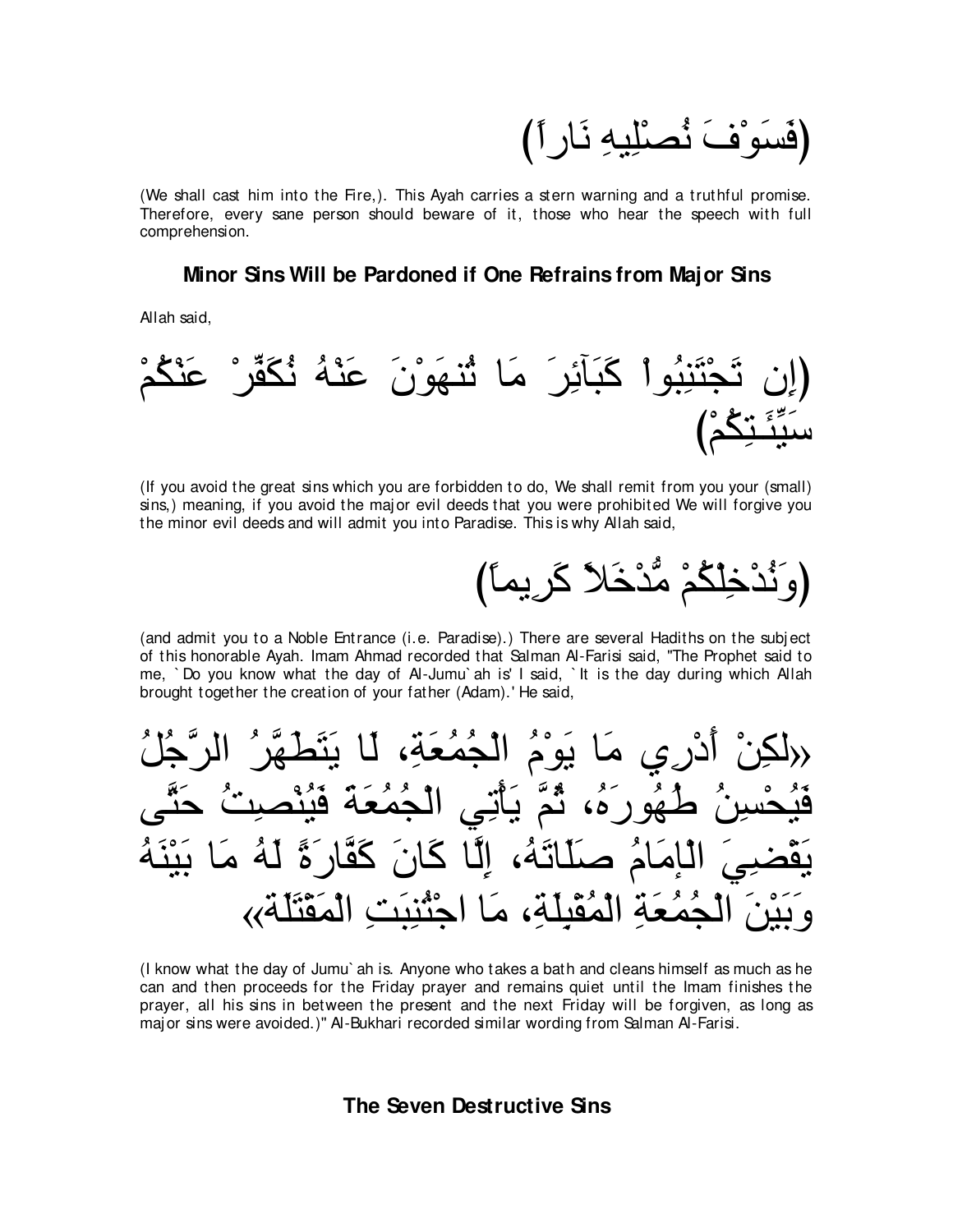What are the Seven Destructive Sins In the Two Sahihs, it is recorded that Abu Hurayrah said that the Messenger of Allah said,

«れゅ∠ボ⌒よヲ⊥ヨ∇ャや ∠ノ∇らzジャや やヲ⊥ら⌒レ∠わ∇ィや»

(Avoid the seven great destructive sins.) The people inquired, 'O Allah's Messenger! What are they' He said,



(To join others in worship along with Allah, to kill the life which Allah has forbidden except for a just cause, magic, to consume Riba, to consume an orphan's wealth, to turn away from the enemy and flee from the battlefield when the battle begins, and to accuse chaste women, who never even think of anything that would tarnish their chastity and are good believers.) Another Hadith that mentions False Witness Imam Ahmad recorded that Anas bin Malik said, "The Messenger of Allah mentioned the maj or sins, or was asked about the maj or sins. He said,

«リ∇Α∠ギ⌒ャや∠ヲ∇ャや ⊥ベヲ⊥ボ⊥ハ∠ヱ ∩⌒ザ∇ヘzレャや ⊥モ∇わ∠ホ∠ヱ ∩⌒ぶゅ⌒よ ⊥ポ∇ゲあゼャや»

(Associating others with Allah in worship, killing the life, and being undutiful to the parents.) He then said,

:

«√أَلَا أَنَبِّئُكُمْ بِأَكْبَرِ ِ الْكَبَائِرِ ؟››

«دِقَوْلُ الزَّوِّرِ ِ أَوْ شَـهَادَةُ الزَّورِ بِ

(Should I tell you about the biggest of the maj or sins The false statement - or the false testimony.)'' Shu` bah - one of the narrators of the Hadith - said, "Most likely, in my opinion, he said, ` False testimony.''' The Two Sahihs recorded this Hadith from Shu` bah from Anas. Another Hadith In the Two Sahihs, it is recorded that ` Abdur-Rahman bin Abi Bakrah said that his father said, "The Prophet said,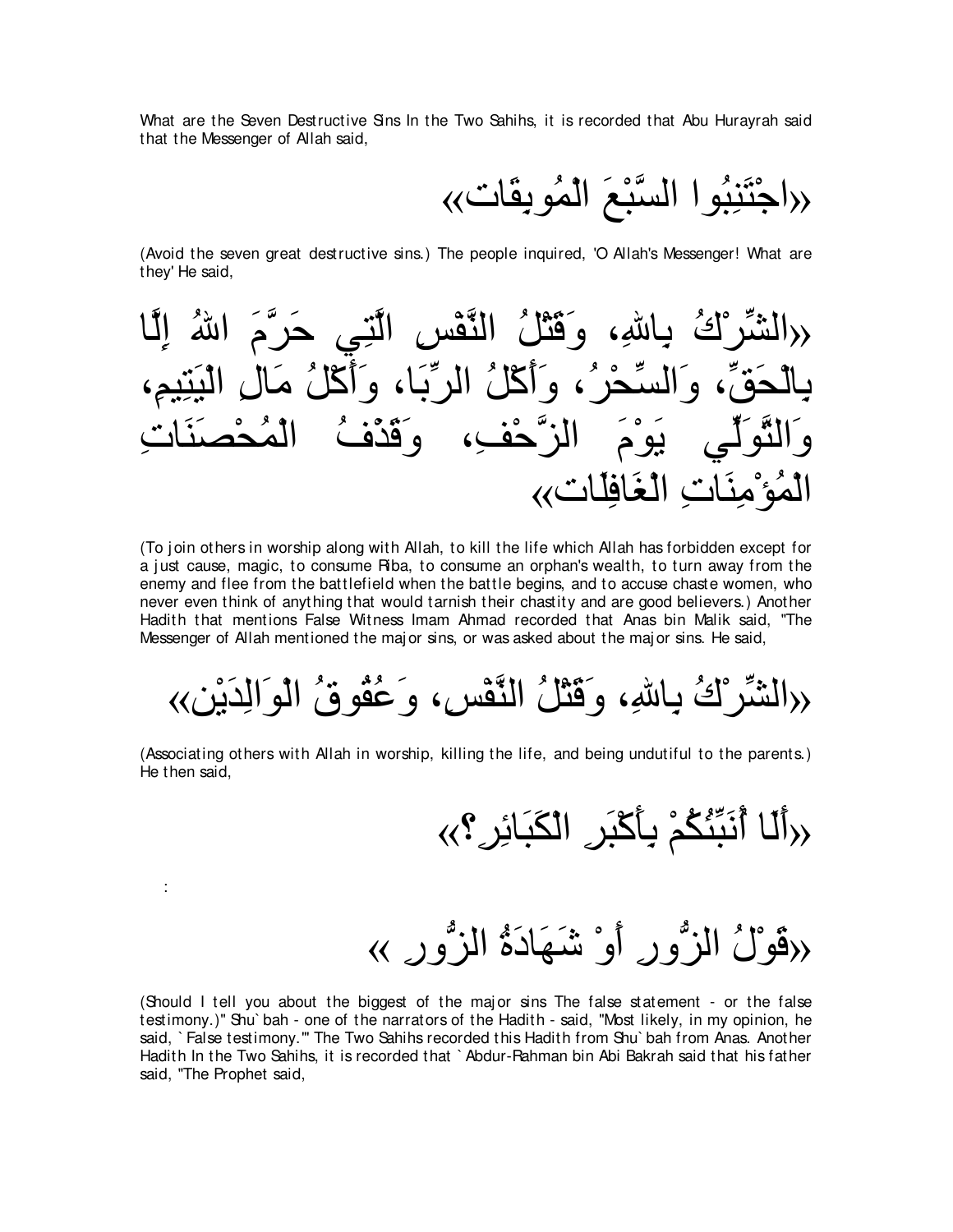# √ِرأَلَـا أَنَبِّئُكُمْ بِأَكْبَرِ الْكَبَائِرِ ؟››

(Should I inform you about the greatest of the great sins) We said, ` Yes, O Allah's Messenger !' He said,

«الْبِاشْرَ اكْ بِـاللهِ، وَعُقُوقُ الْمِرَالِدَيْنِ»

(To join others in worship with Allah and to be undutiful to one's parents.) He was reclining, then he sat up and said;

«رألما وَ شَيَهَادَةُ الزُّورِ ، أَلما وَقَوْلُ الزُّورِ »

(And I warn you against false testimony and false speech.) and he continued repeating it until we wished that he would stop.'' Another Hadith that mentions killing the Offspring In the Two Sahihs, it is recorded that ` Abdullah bin Mas` ud said, "I asked, ` O Allah's Messenger! What is the greatest sin' (in one narration) the biggest sin ' He said,

«マ∠ボ∠ヤ∠カ ∠ヲ⊥ワ∠ヱ や6ギ⌒ル ⌒ぶ ∠モ∠バ∇イ∠ゎ ∇ラ∠ぺ»

(To make a rival for Allah while He Alone created you.) I said, ` Then' He said,

«マ∠バ∠ョ ∠ユ∠バ∇ト∠Α ∇ラ∠ぺ ∠る∠Β∇ゼ∠カ ∠ポ∠ギ∠ャ∠ヱ ∠モ⊥わ∇ボ∠ゎ ∇ラ∠ぺ»

(To kill your offspring for fear that he might share your food with you. ) I said, ` Then' He said,

«ポ⌒ケゅ∠ィ ∠る∠ヤΒ⌒ヤ∠ェ ∠ヶ⌒ルや∠ゴ⊥ゎ ∇ラ∠ぺ»

(To commit adultery with your neighbor's wife.) He then recited,

び∠ゲ∠カや∠¬ ゅ∠ヰ⇒∠ャ⌒ま ⌒ヮzヤャや ∠ノ∠ョ ∠ラヲ⊥ハ∇ギ∠Α ∠Ι ∠リΑ⌒グzャや∠ヱぴ

(And those who invoke not any other god along with Allah), until,

$$
\left(\bigcup_{i=1}^N\tilde{U}_i\right)
$$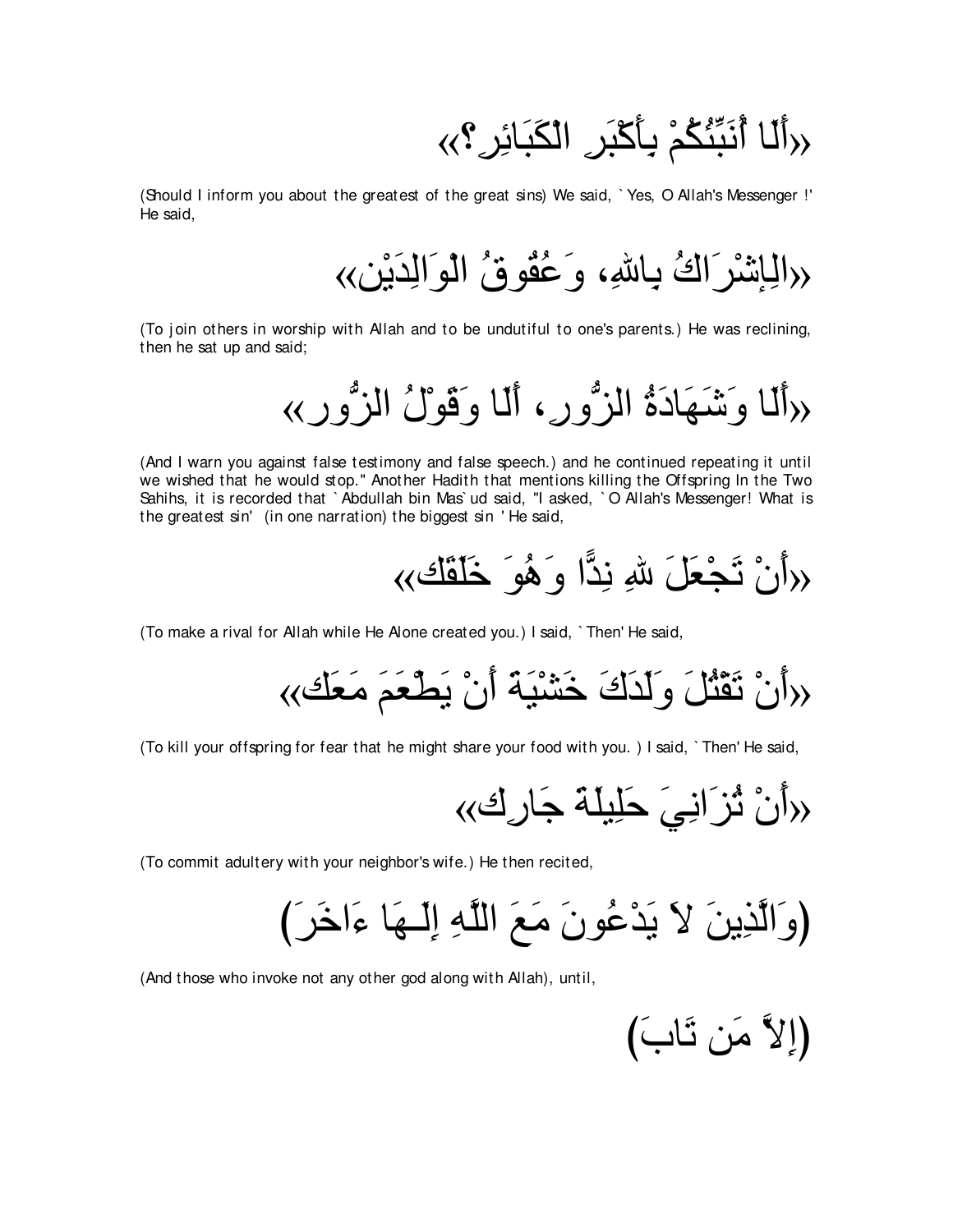(Except those who repent)." Another Hadith from `Abdullah bin `Amr Imam Ahmad recorded that `Abdullah bin `Amr said that the Prophet said,

(The greatest sins are: To join others in worship with Allah, to be undutiful to one's parents - or to take a life) Shu'bah was uncertain of which one - (and the false oath). Recorded by Al-Bukhari, At-Tirmidhi, and An-Nasai. Another Hadith by `Abdullah bin `Amr about Causing one's Parents to be Cursed `Abdullah bin `Amr said that the Messenger of Allah said,

{«إِنَّ مِنْ أَكْبَرِ ِ الْكَبَائِرِ ۖ أَنْ يَلْعَنَ الرَّجُلُ وَالِّدَيْهِ ﴾

(Among the worst of the major sins is for a man to curse his own parents.) They said. "How can one curse his own parents" He said,

(One curses another man's father, and that man curses his father in retaliation, or he curses someone's mother and that man curses his mother.) This is the wording of Muslim. At-Tirmidhi said, "Sahih." It is recorded in the Sahih that the Messenger of Allah said,

(Cursing a Muslim is a sin and fighting him is Kufr.)

(وَلاَ تَتَمَنَّوْاْ مَا فَضَّلَ اللَّهُ بِهِ بَعْضَكُمْ عَلَى بَعْد ال نَصبِيبٌ مِّمَّا اكْتَسَبُو أَ وَ لِلنِّسَآءِ نَصبِيبٌ مِّ سَبْنَ وَاسْأَلُواْ اللَّهَ مِن فَضْلِهِ إِنَّ اللَّهَ كَانَ بِكُلِّ شَّمَىْءِ عَلِيماً )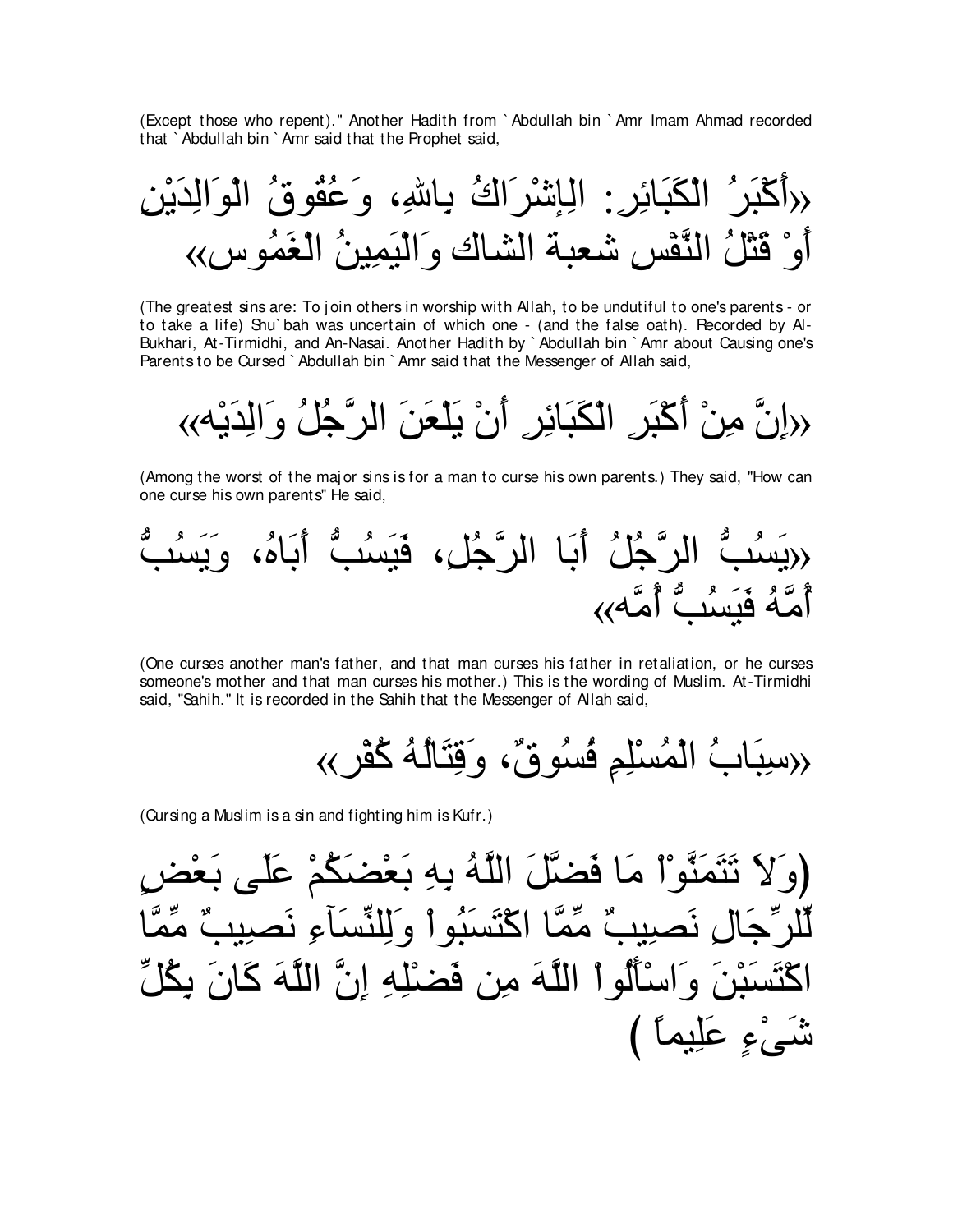(32. And wish not for the things in which Allah has made some of you to excel others. For men there is reward for what they have earned, (and likewise) for women there is reward for what they have earned, and ask Allah of His bounty. Surely, Allah is Ever All-Knower of everything.)

## **Do Not Wish for the Things Which Allah has Made Some Others to Excel In**

Imam Ahmad recorded that Umm Salamah said, "O Messenger of Allah! Men go to battle, but we do not go to battle, and we earn one-half of the inheritance (that men get).'' Allah sent down,



(And wish not for the things in which Allah has made some of you to excel others). At-Tirmidhi also recorded this Hadith. Allah's statement,



(For men there is reward for what they have earned, (and likewise) for women there is reward for what they have earned,) indicates, according to Ibn Jarir, that each person will earn his wages for his works, a reward if his deeds are good, and punishment if his deeds are evil. It was also reported that this Ayah is talking about inheritance, indicating the fact that each person will get his due share of the inheritance, as Al-Walibi reported from Ibn `Abbas. Allah then directed the servants to what benefits them,



(and ask Allah of His Bounty.)Therefore, the Ayah states, "Do not wish for what other people were endowed with over you, for this is a decision that will come to pass, and wishing does not change its decree. However, ask Me of My favor and I will grant it to you, for I Am Most Generous and Most Giving.'' Allah then said,

(إِنَّ اللَّهَ كَانَ بِكُلِّ شَيْءِ عَلِيماً)

(Surely, Allah is Ever All-Knower of everything.) meaning, Allah knows who deserves this life, and so He gives him riches, and whoever deserves poverty, He makes him poor. He also knows who deserves the Hereafter, and He directs him to perform the deeds that will help him to be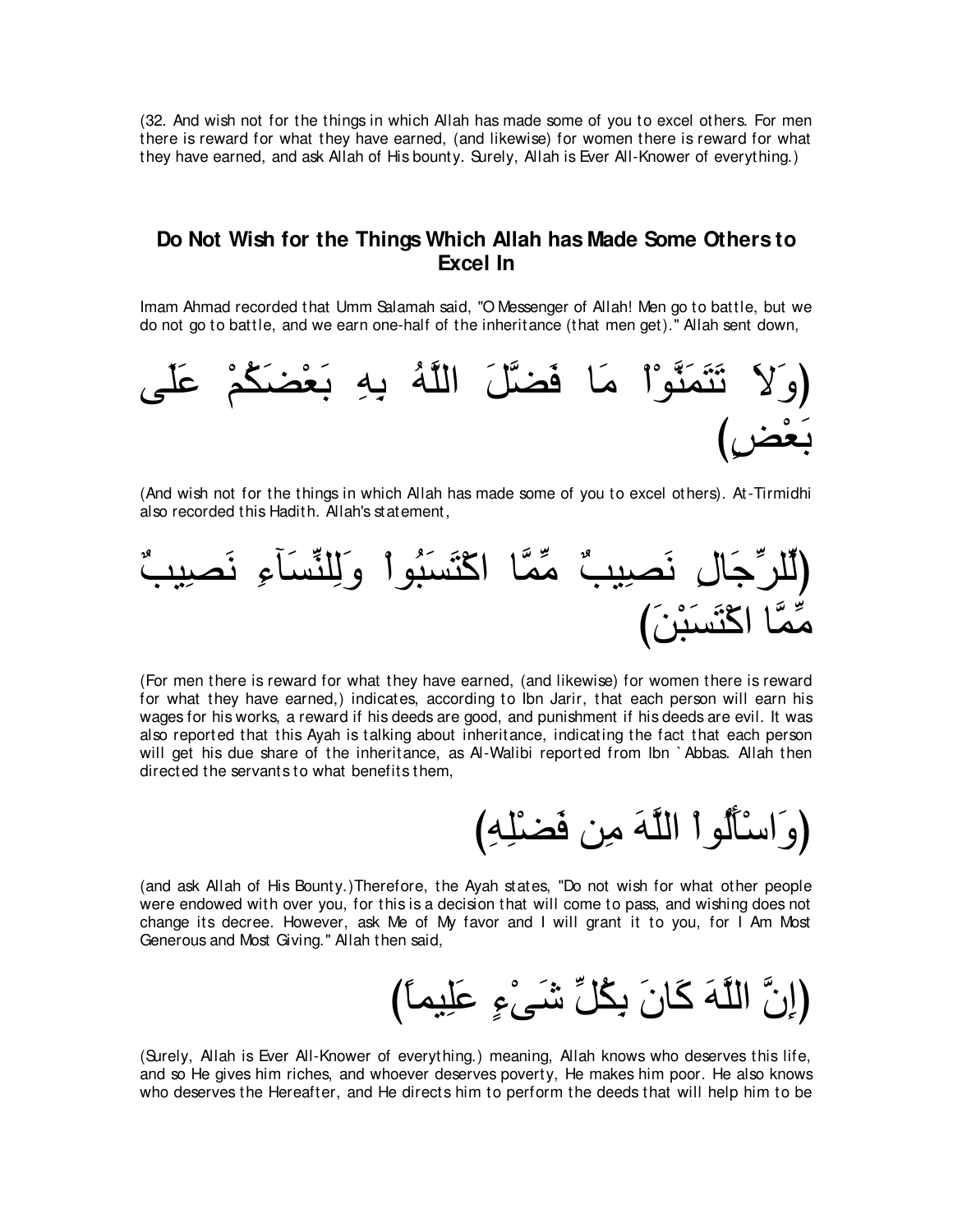sucessful in it, and whoever deserves failure, He prevents him from achieving righteousness and what leads to it. Hence, Allah said, m

(Surely, Allah is Ever All-Knower of everything).

(33. And to evervone. We have appointed Mawali of that left by parents and relatives. To those also with whom you have made a pledge (brotherhood), give them their due portion (by wills). Truly, Allah is Ever a Witness over all things.) Ibn `Abbas, Mujahid, Sa`id bin Jubayr, Abu Salih, Qatadah, Zayd bin Aslam, As-Suddi, Ad-Dahhak, Mugatil bin Hayyan, and others said that Allah's statement,

(وَلِكُلٍّ جَعَلْنَا مَوَالِيَ)

(And to everyone, We have appointed Mawali) means, "Heirs." Ibn `Abbas was also reported to have said that Mawali refers to relatives. Ibn Jarir commented, "The Arabs call the cousin a Mawla." Ibn Jarir continued, "Allah's statement,

(مِّمَّا تَرَكَ الْوَلِدَنِ وَالأُقْرَبُونَ)

(of that (property) left by parents and relatives.) means, from what he inherited from his parents and family members. Therefore, the meaning of the Avah becomes: `To all of you, O people, We appointed relatives (such as children) who will later inherit what you inherited from your own parents and relatives." Allah's statement,

(To those also with whom you have made a pledge (brotherhood), give them their due portion.) means, "Those with whom you have a pledge of brotherhood, give them their share of inheritance, thus fulfilling the ratified pledges that you gave them. Allah has witnessed all of you when you gave these pledges and promises." This practice was followed in the beginning of Islam, but was later on abrogated when Muslims were commanded to fulfill the pledges (brotherhood) they had already given, but to refrain from making any new pledges after that. Al-Bukhari recorded that Ibn `Abbas said,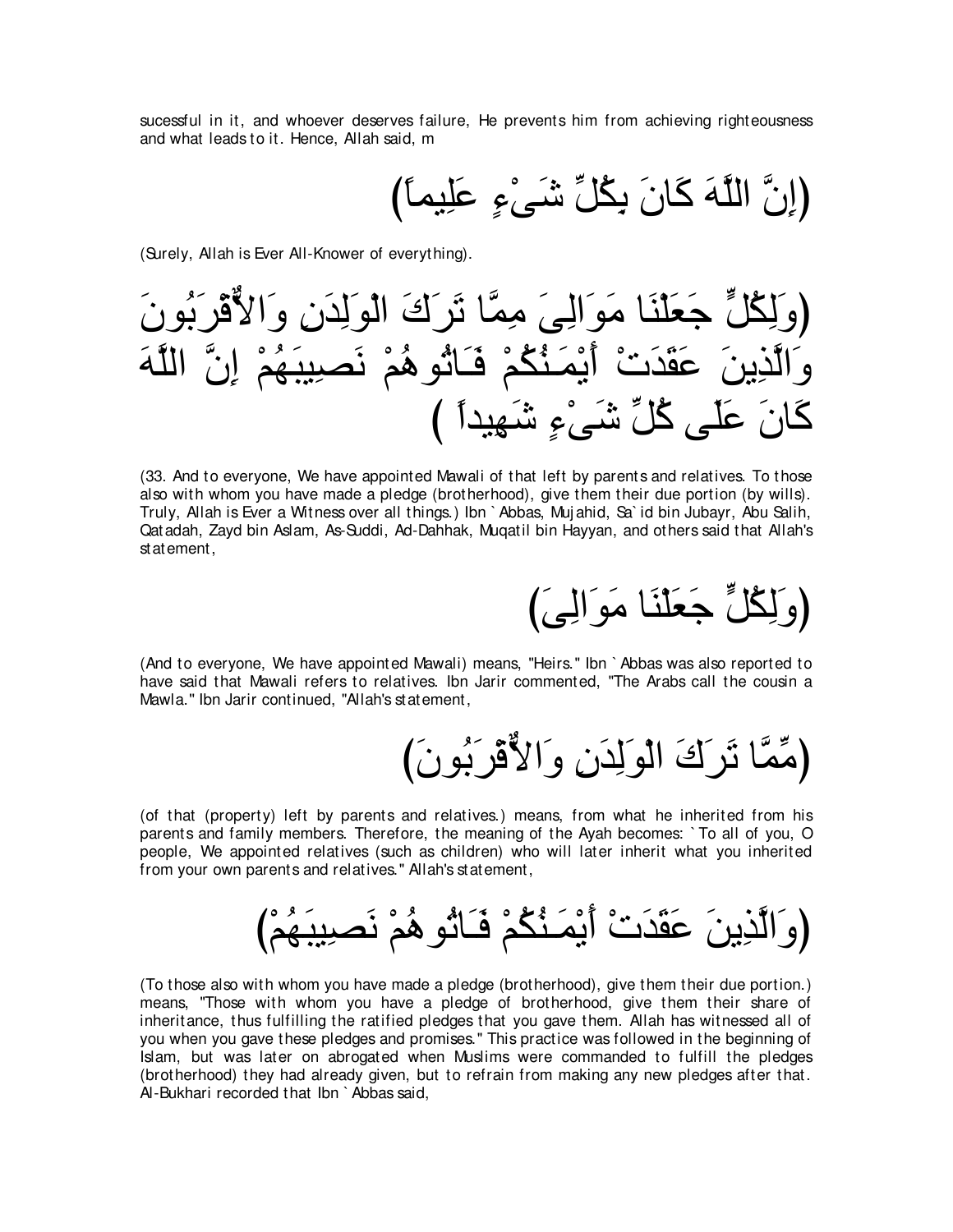(وَ لِكُلٍّ جَعَلْنَا مَوَالِيَ)

(And to everyone, We have appointed Mawali) "meaning, heirs;

(To those also with whom you have made a pledge (brotherhood)) When the emigrants came to Al-Madinah, the emigrant would inherit from the Ansari, while the latter's relatives would not inherit from him because of the bond of brotherhood which the Prophet established between them (the emigrants and the Ansar). When the verse,

(وَلِكُلٍّ جَعَلْنَا مَوَالِيَ)

(And to everyone We have appointed Mawali) was revealed, it cancelled (the pledge of brotherhood regarding inheritance)." Then he said, "The verse,

(To those also with whom you have made a pledge (brotherhood), give them their due portion.) remained valid for cases of co-operation and mutual advice, while the matter of inheritance was excluded and it became permissible to assign something in one's will to the person who had the right of inheriting before."

النَّسَاءِ بِم امُونَ عَلَّ ِ قو ّ ، وو<sub>ه</sub>  $\lambda$ فعظه هزز  $\Delta$ آهو ڪ ് فلا ്ച  $\bullet$ اِنٌ اللَّهَ كَانَ عَلِيّاً كَبِير

(34. Men are the protectors and maintainers of women, because Allah has made one of them to excel the other, and because they spend (to support them) from their means. Therefore the righteous women are Qanitat, and guard in the husband's absence what Allah orders them to guard. As to those women on whose part you see ill conduct, admonish them, and abandon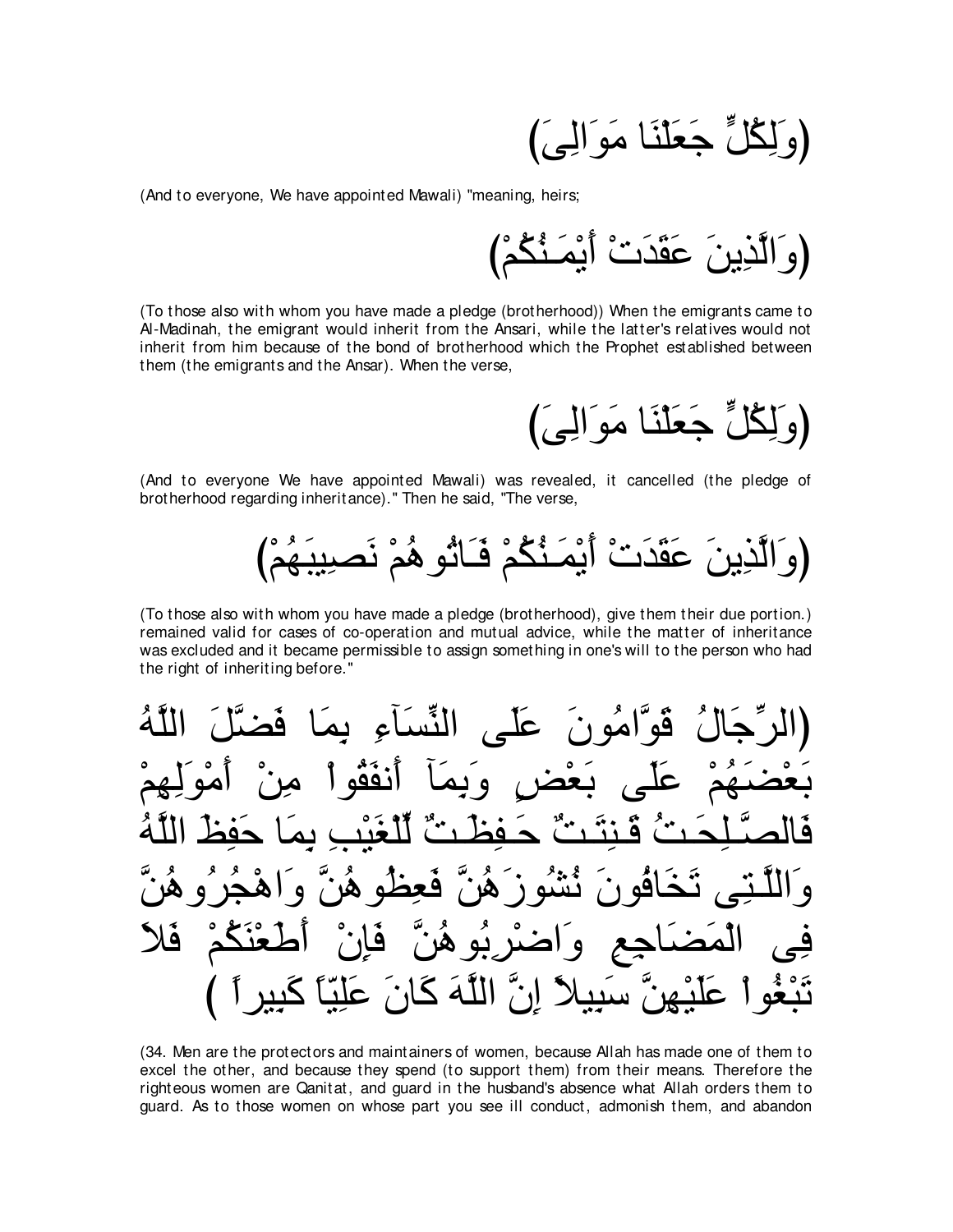them in their beds, and beat them, but if they return to obedience, do not seek a means against them. Surely, Allah is Ever Most High, Most Great.) Allah said,

び⌒¬べ∠ジあレャや ヴ∠ヤ∠ハ ∠ラヲ⊥ョやzヲ∠ホ ⊥メゅ∠ィあゲャやぴ

(Men are the protectors and maintainers of women,) meaning, the man is responsible for the woman, and he is her maintainer, caretaker and leader who disciplines her if she deviates.

(بِمَا فَضَّلَ اللَّهُ بَعْضَـهُمْ عَلَى بَعْض)

(because Allah has made one of them to excel the other,) meaning, because men excel over women and are better than them for certain tasks. This is why prophethood was exclusive of men, as well as other important positions of leadership. The Prophet said,

«دَلَنْ يُقْلِحَ قَوْمٌ وَلَوْا أَمْرَهُمُ امْرَأَةَ»

(People who appoint a woman to be their leader, will never achieve success.) Al-Bukhari recorded this Hadith. Such is the case with appointing women as judges or on other positions of leadership.

(وَيِمَا أَنفَقُواْ مِنْ أَمْوَلِهِمْ)

(and because they spend from their means.) meaning the dowry, expenditures and various expenses that Allah ordained in His Book and the Sunnah of His Messenger for men to spend on women. For these reasons it is suitable that he is appointed her maintainer, just as Allah said,

(وَلِلرِّجَالِ عَلَيْهِنَّ دَرَجَةٌ)

(But men have a degree (of responsibility) over them).

### **Qualities of the Righteous Wife**

Allah said,

$$
\left(\text{if} \ \text{if} \ \text{if} \ \text{if} \ \text{if} \ \text{if} \ \text{if} \ \text{if} \ \text{if} \ \text{if} \ \text{if} \ \text{if} \ \text{if} \ \text{if} \ \text{if} \ \text{if} \ \text{if} \ \text{if} \ \text{if} \ \text{if} \ \text{if} \ \text{if} \ \text{if} \ \text{if} \ \text{if} \ \text{if} \ \text{if} \ \text{if} \ \text{if} \ \text{if} \ \text{if} \ \text{if} \ \text{if} \ \text{if} \ \text{if} \ \text{if} \ \text{if} \ \text{if} \ \text{if} \ \text{if} \ \text{if} \ \text{if} \ \text{if} \ \text{if} \ \text{if} \ \text{if} \ \text{if} \ \text{if} \ \text{if} \ \text{if} \ \text{if} \ \text{if} \ \text{if} \ \text{if} \ \text{if} \ \text{if} \ \text{if} \ \text{if} \ \text{if} \ \text{if} \ \text{if} \ \text{if} \ \text{if} \ \text{if} \ \text{if} \ \text{if} \ \text{if} \ \text{if} \ \text{if} \ \text{if} \ \text{if} \ \text{if} \ \text{if} \ \text{if} \ \text{if} \ \text{if} \ \text{if} \ \text{if} \ \text{if} \ \text{if} \ \text{if} \ \text{if} \ \text{if} \ \text{if} \ \text{if} \ \text{if} \ \text{if} \ \text{if} \ \text{if} \ \text{if} \ \text{if} \ \text{if} \ \text{if} \ \text{if} \ \text{if} \ \text{if} \ \text{if} \ \text{if} \ \text{if} \ \text{if} \ \text{if} \ \text{if} \ \text{if} \ \text{if} \ \text{if} \ \text{if} \ \text{if} \ \text{if} \ \text{if} \ \text{if} \ \text{if} \ \text{if} \ \text{if} \ \text{if} \ \text{if} \ \text{if} \ \text{if} \ \text{if} \ \text{if} \ \text{if} \ \text{if} \ \text{if} \ \text{if} \ \text{if} \ \text{if} \ \text{if} \ \text
$$

(Therefore, the righteous) women,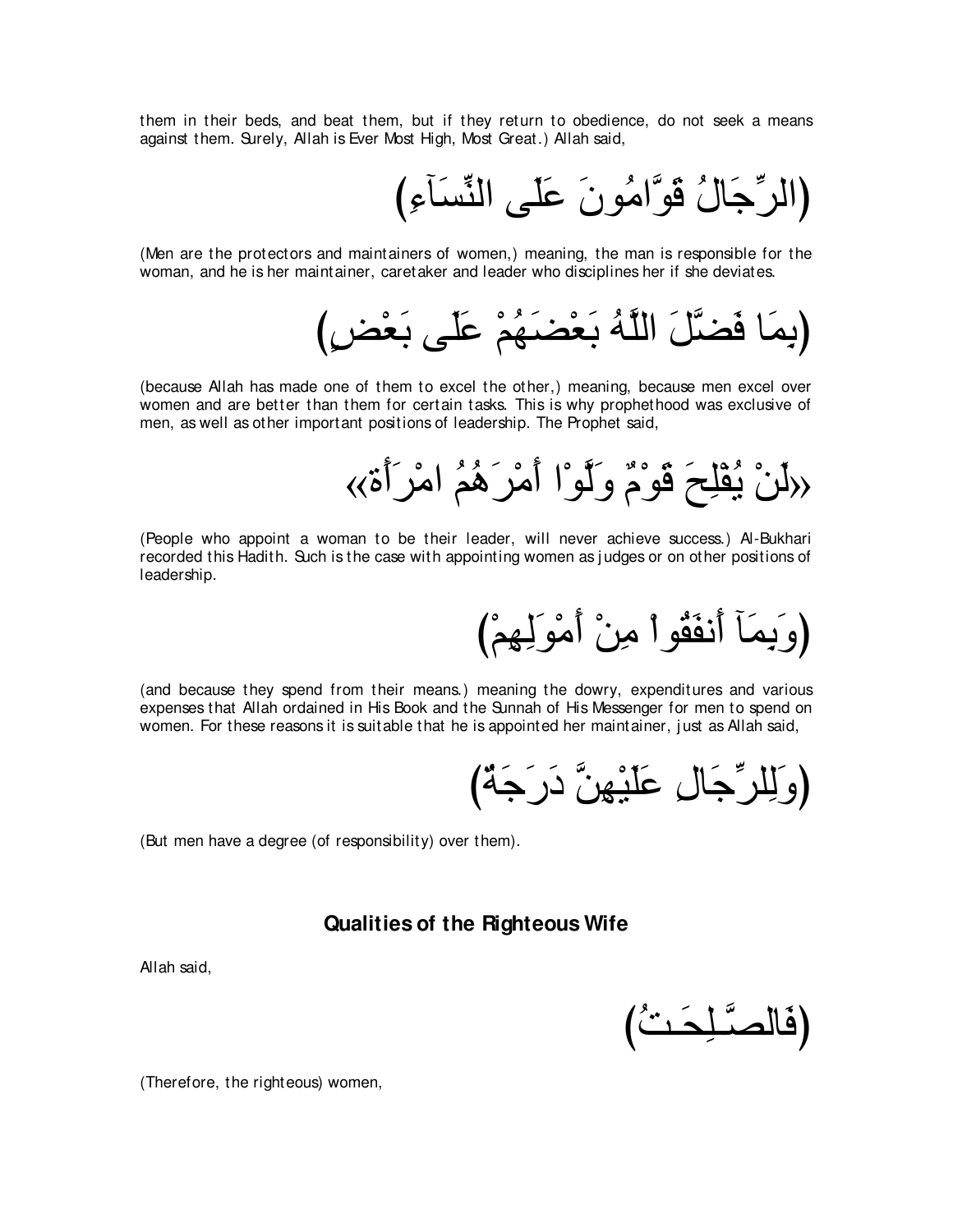$$
\left(\underline{\tilde{e}}\,\underline{\tilde{u}}\,\underline{\tilde{u}}\,\underline{\tilde{v}}\right)
$$

(are Qanitat), obedient to their husbands, as Ibn ` Abbas and others stated.

び⌒ょ∇Β∠ピ∇ヤあャ ∀ろ⇒∠ヌ⌒ヘ⇒∠ェぴ

(and guard in the husband's absence) As-Suddi and others said that it means she protects her honor and her husband's property when he is absent, and Allah's statement,

(بِمَا حَفِظ اللَّهُ)

(what Allah orders them to guard.) means, the protected husband is the one whom Allah protects. Ibn Jarir recorded that Abu Hurayrah said that the Messenger of Allah said,

や∠ク⌒ま∠ヱ ∩∠マ∇ゎzゲ∠シ ゅ∠ヰ∇Β∠ャ⌒ま ∠れ∇ゲ∠ヌ∠ル や∠ク⌒ま ∀り∠ぺ∠ゲ∇ョや ⌒¬ゅ∠ジあレャや ⊥ゲ∇Β∠カ» ヶ⌒プ ∠マ∇わ∠ヌ⌒ヘ∠ェ ゅ∠ヰ∇レ∠ハ ∠ろ∇ら⌒ビ や∠ク⌒ま∠ヱ ∩∠マ∇わ∠ハゅ∠デ∠ぺ ゅ∠ヰ∠ゎ∇ゲ∠ョ∠ぺ «マ⌒ャゅ∠ョ∠ヱ ゅ∠ヰ⌒ジ∇ヘ∠ル

(The best women is she who when you look at her, she pleases you, when you command her she obeys you, and when you are absent, she protects her honor and your property.) Then, the Messenger of Allah recited the Ayah,

び⌒¬べ∠ジあレャや ヴ∠ヤ∠ハ ∠ラヲ⊥ョやzヲ∠ホ ⊥メゅ∠ィあゲャやぴ

(Men are the protectors and maintainers of women, ) until its end. Imam Ahmad recorded that Abdur-Rahman bin 'Awf said that the Messenger of Allah said,

∩ゅ∠ワ∠ゲ∇ヰ∠セ ∇ろ∠ョゅ∠タ∠ヱ ∩ゅ∠ヰ∠ジ∇ヨ∠カ ⊥り∠ぺ∇ゲ∠ヨ∇ャや ⌒ろzヤ∠タ や∠ク⌒ま» :ゅ∠ヰ∠ャ ∠モΒ⌒ホ ∩ゅ∠ヰ∠ィ∇ヱ∠コ ∇ろ∠ハゅ∠デ∠ぺ∠ヱ ∩ゅ∠ヰ∠ィ∇ゲ∠プ ∇ろ∠ヌ⌒ヘ∠ェ∠ヱ «ろ∇ゃ⌒セ ⌒ゆや∠ヲ∇よ∠ほ∇ャや あヵ∠ぺ ∇リ⌒ョ ∠るzレ∠イ∇ャや ヶ⌒ヤ⊥カ∇キや

(If the woman prayed her five daily prayers, fasted her month, protected her chastity and obeyed her husband, she will be told, 'Enter Paradise from any of its doors you wish.')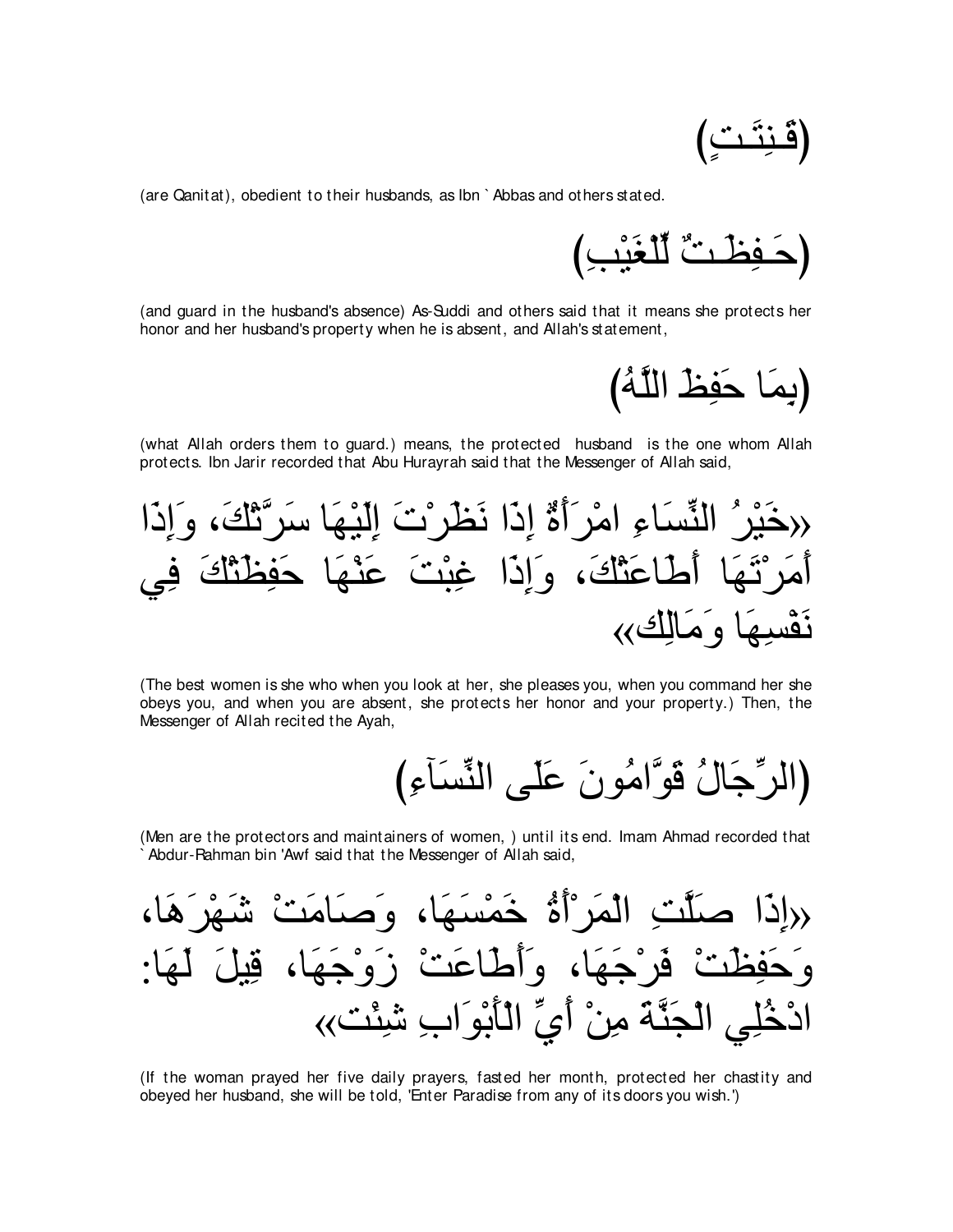#### **Dealing with the Wife's Ill-Conduct**

Allah said,

びzリ⊥ワ∠コヲ⊥ゼ⊥ル ∠ラヲ⊥プゅ∠ガ∠ゎ ヴ⌒わ⇒zヤャや∠ヱぴ

(As to those women on whose part you see ill conduct,) meaning, the woman from whom you see ill conduct with her husband, such as when she acts as if she is above her husband, disobeys him, ignores him, dislikes him, and so forth. When these signs appear in a woman, her husband should advise her and remind her of Allah's torment if she disobeys him. Indeed, Allah ordered the wife to obey her husband and prohibited her from disobeying him, because of the enormity of his rights and all that he does for her. The Messenger of Allah said,

⊥れ∇ゲ∠ョ∠ほ∠ャ ∩∃ギ∠ェ∠ほ⌒ャ ∠ギ⊥イ∇ジ∠Α ∇ラ∠ぺ や⇔ギ∠ェ∠ぺ や⇔ゲ⌒ョへ ⊥ろ∇レ⊥ミ ∇ヲ∠ャ» «ゅ∠ヰ∇Β∠ヤ∠ハ ⌒ヮあボ∠ェ ⌒ユ∠ヌ⌒ハ ∇リ⌒ョ ∩ゅ∠ヰ⌒ィ∇ヱ∠ゴ⌒ャ ∠ギ⊥イ∇ジ∠ゎ ∇ラ∠ぺ ∠り∠ぺ∇ゲ∠ヨ∇ャや

(If I were to command anyone to prostrate before anyone, I would have commanded the wife to prostrate before her husband, because of the enormity of his right upon her.) Al-Bukhari recorded that Abu Hurayrah said that the Messenger of Allah said,

∩⌒ヮ∇Β∠ヤ∠ハ ∇ろ∠よ∠ほ∠プ ⌒ヮ⌒セや∠ゲ⌒プ ヴャ⌒ま ⊥ヮ∠ゎ∠ぺ∠ゲ∇ョや ⊥モ⊥ィzゲャや ゅ∠ハ∠キ や∠ク⌒ま» «ウ⌒ら∇ダ⊥ゎ ヴzわ∠ェ ⊥る∠ム⌒もゅ∠ヤ∠ヨ∇ャや ゅ∠ヰ∇わ∠レ∠バ∠ャ

(If the man asks his wife to come to his bed and she declines, the angels will keep cursing her until the morning.) Muslim recorded it with the wording,

ゅ∠ヰ∇わ∠レ∠バ∠ャ ∩ゅ∠ヰ⌒ィ∇ヱ∠コ ∠スや∠ゲ⌒プ ⇔り∠ゲ⌒ィゅ∠ワ ⊥り∠ぺ∇ゲ∠ヨ∇ャや ⌒ろ∠ゎゅ∠よ や∠ク⌒ま» «ウ⌒ら∇ダ⊥ゎ ヴzわ∠ェ ⊥る∠ム⌒もゅ∠ヤ∠ヨ∇ャや

(If the wife goes to sleep while ignoring her husband's bed, the angels will keep cursing her until the morning.) This is why Allah said,

(وَاللَّتِي تَخَافُونَ نُشُوزَهُنَّ فَعِظُوهُنَّ)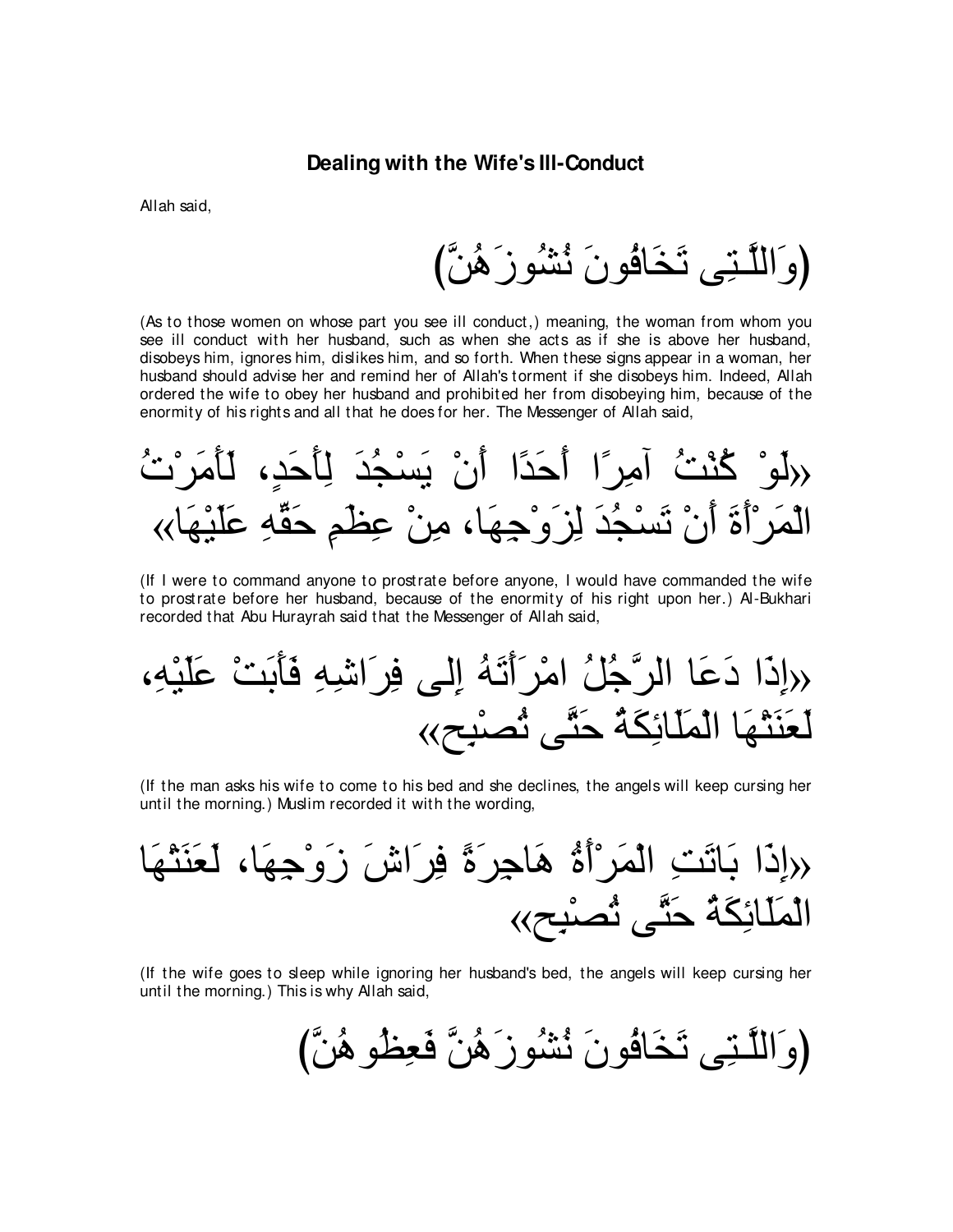(As to those women on whose part you see ill conduct, admonish them (first)). Allah's statement,

び⌒ノ⌒ィゅ∠ツ∠ヨ∇ャや ヴ⌒プ zリ⊥ワヱ⊥ゲ⊥イ∇ワや∠ヱぴ

(abandon them in their beds,) ` Ali bin Abi Talhah reported that Ibn ` Abbas said "The abandonment refers to not having intercourse with her, to lie on her bed with his back to her.'' Several others said similarly. As-Suddi, Ad-Dahhak, ` Ikrimah, and Ibn ` Abbas, in another narration, added, "Not to speak with her or talk to her.'' The Sunan and Musnad compilers recorded that Mu` awiyah bin Haydah Al-Qushayri said, "O Allah's Messenger! What is the right that the wife of one of us has on him'' The Prophet said,

∩∠ろ∇Β∠ジ∠わ∇ミや や∠ク⌒ま ゅ∠ワ∠ヲ⊥ジ∇ム∠ゎ∠ヱ ∩∠ろ∇ヨ⌒バ∠デ や∠ク⌒ま ゅ∠ヰ∠ヨ⌒バ∇ト⊥ゎ ∇ラ∠ぺ» ヶ⌒プ ゅzャ⌒ま ∇ゲ⊥イ∇ヰ∠ゎ ゅ∠ャ∠ヱ ∩∇ウあら∠ボ⊥ゎ ゅ∠ャ∠ヱ ∩∠ヮ∇ィ∠ヲ∇ャや ⌒ゆ⌒ゲ∇ツ∠ゎ ゅ∠ャ∠ヱ «ろ∇Β∠ら∇ャや

(To feed her when you eat, cloth her when you buy clothes for yourself, refrain from striking her face or cursing her, and to not abandon her, except in the house.) Allah's statement,

|و اضرّ*ر*بُو هُنَّ)

(beat them) means, if advice and ignoring her in the bed do not produce the desired results, you are allowed to discipline the wife, without severe beating. Muslim recorded that Jabir said that during the Farewell Hajj, the Prophet said;

حروَاتَّقُوا اللهَ فِي النِّسَاءِ، فَإِنَّهُنَّ عِنْدَكُمْ عَوَانٍ، وَلَكُمْ عَلَيْهِنَّ أَنْ لَـا يُوطِئْنَ فُر′شَكُمْ أَحَدًا تَكْرَ هُونَهُ،فَإِنْ فَعَلْنَ ذَلِكَ فَاضْرْ بُو هُنَّ ضَرَبَّا غَيْرَ مُبَرحٍ، وَلَـهُنَّ عَلَيْكُمْ رِزْقُـهُنَّ وَكِسْوَثُـهُنَّ بالمَعْرُوف››

(Fear Allah regarding women, for they are your assistants. You have the right on them that they do not allow any person whom you dislike to step on your mat. However, if they do that, you are allowed to discipline them lightly. They have a right on you that you provide them with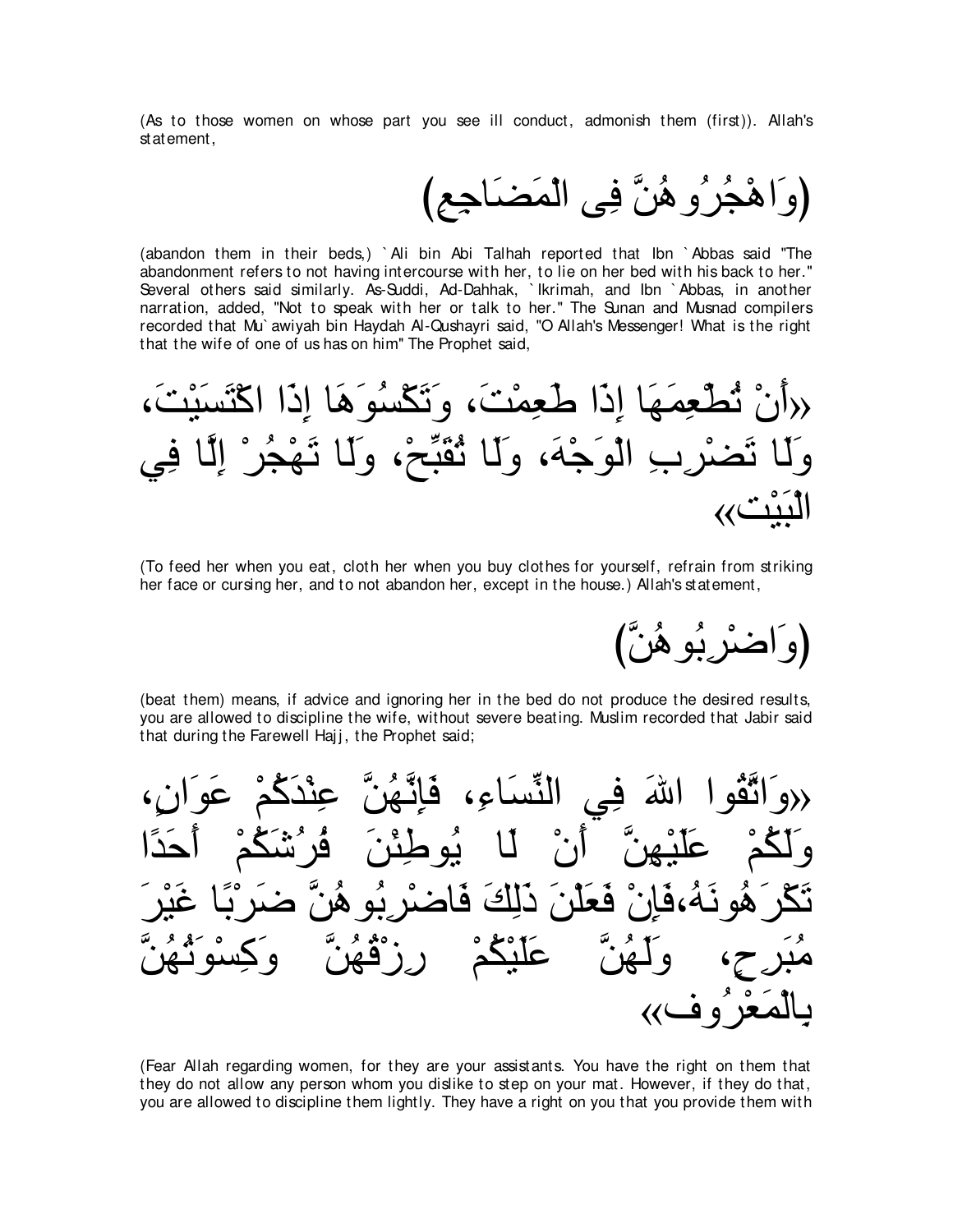their provision and clothes, in a reasonable manner.) Ibn `Abbas and several others said that the Ayah refers to a beating that is not violent. Al-Hasan Al-Basri said that it means, a beating that is not severe.

# When the Wife Obeys Her Husband, Means of Annovance Against Her are Prohibited

Allah said,

(but if they return to obedience, seek not against them means (of annoyance),) meaning, when the wife obeys her husband in all that Allah has allowed, then no means of annoyance from the husband are allowed against his wife. Therefore, in this case, the husband does not have the right to beat her or shun her bed. Allah's statement,

# (إِنَّ اللَّهَ كَانَ عَلِيًّا كَبِيرٍ أَ)

(Surely, Allah is Ever Most High, Most Great.) reminds men that if they transgress against their wives without justification, then Allah, the Ever Most High, Most Great, is their Protector, and He will exert revenge on those who transgress against their wives and deal with them unjustly.



(35. If you fear a breach between the two, appoint (two) arbitrators, one from his family and the other from her's; if they both wish for peace, Allah will cause their reconciliation. Indeed Allah is Ever All-Knower, Well-Acquainted with all things.)

# Appointing Two Arbitrators When the Possibility of Estrangement **Between Husband and Wife Occurs**

Allah first mentioned the case of rebellion on the part of the wife. He then mentioned the case of estrangement and alienation between the two spouses. Allah said,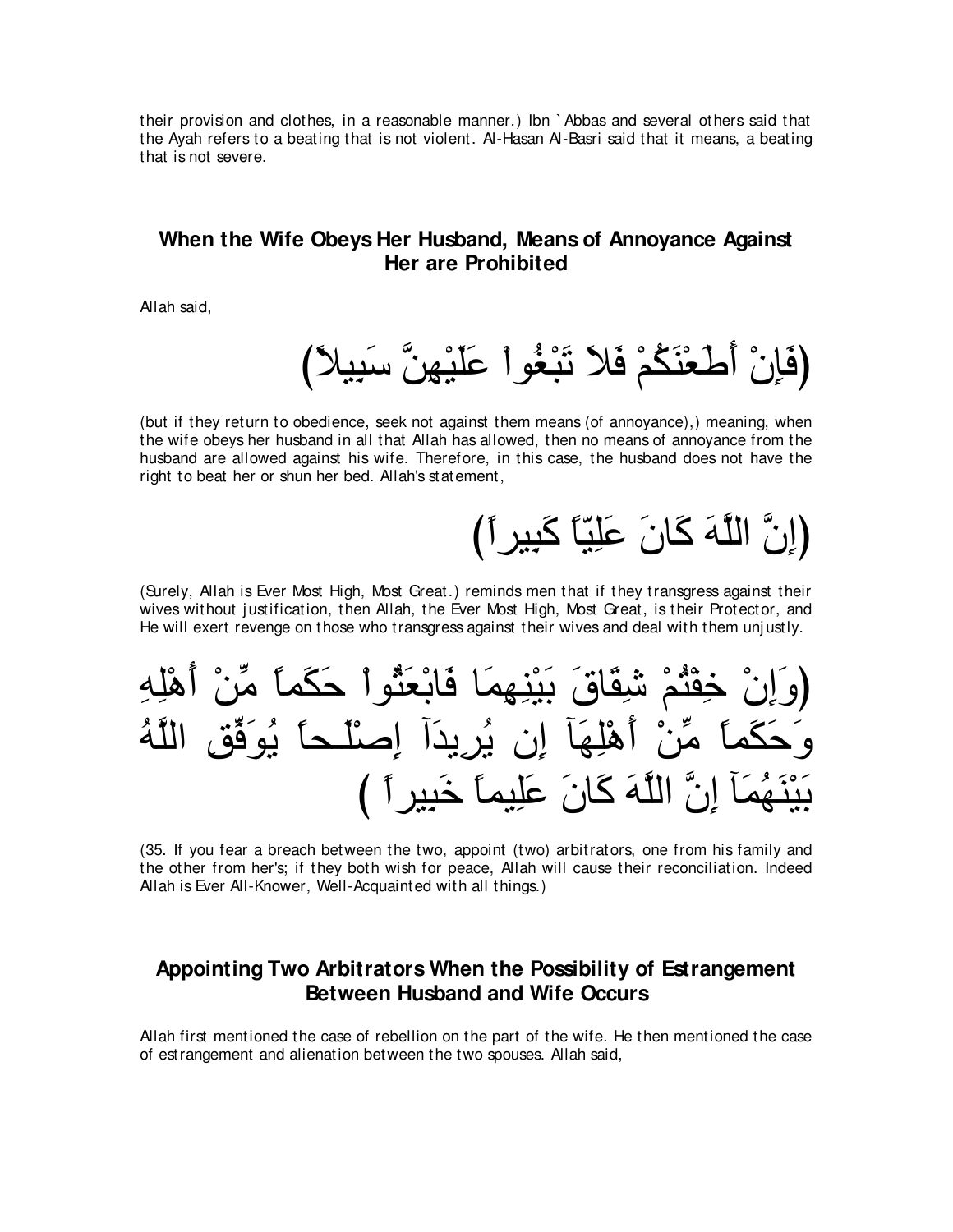# ِ كِنْنِهِمَا فَابْعَثُواْ حَكَماً مِّنْ أَهْلِهِ びべ∠ヰ⌒ヤ∇ワ∠ぺ ∇リあョ ⇔ゅヨ∠ム∠ェ∠ヱ

(If you fear a breach between the two, appoint (two) arbitrators, one from his family). The Fuqaha' (scholars of Fiqh) say that when estrangement occurs between the husband and wife, the judge refers them to a trusted person who examines their case in order to stop any wrongs commited between them. If the matter continues or worsens, the j udge sends a trustworthy person from the woman's family and a trustworthy person from the man's family to meet with them and examine their case to determine whether it is best for them to part or to remain together. Allah gives preference to staying together, and this is why Allah said,

(إن يُرِيدَا إصنَّلـحاً يُوَفِّق اللَّهُ بَيْنَهُمَـ

(if they both wish for peace, Allah will cause their reconciliation.) ` Ali bin Abi Talhah reported that Ibn ` Abbas said, "Allah commands that a righteous man from the husband's side of the family and the wife's side of the family are appointed, so that they find out who among the spouses is in the wrong. If the man is in the wrong, they prevent him from his wife, and he pays some restitution. If the wife is in the wrong, she remains with her husband, and he does not pay any restitution. If the arbitrators decide that the marriage should remain intact or be dissolved, then their decision is upheld. If they decide that the marriage remains intact, but one of the spouses disagrees while the other agrees, and one of them dies, then the one who agreed inherits from the other, while the spouse who did not agree does not inherit from the spouse who agreed.'' This was collected by Ibn Abi Hatim and Ibn Jarir. Shaykh Abu ` Umar bin ` Abdul-Barr said, "The scholars agree that when the two arbitrators disagree, then the opinion that dissolves the marriage will not be adopted. They also agree that the decision of the arbitrators is binding, even if the two spouses did not appoint them as agents. This is the case if it is decided that they should stay together, but they disagree whether it is binding or not when they decide for separation." Then he mentioned that the majority holds the view that the decision is still binding, even if they did not appoint them to make any decision.

⌒リ∇Α∠ギ⌒ャ∠ヲ∇ャゅ⌒よ∠ヱ ⇔ゅゃ∇Β∠セ ⌒ヮ⌒よ ∇やヲ⊥ミ⌒ゲ∇ゼ⊥ゎ ∠Ι∠ヱ ∠ヮzヤャや ∇やヱ⊥ギ⊥ら∇ハや∠ヱぴ إحْسَناً وَبِذِي الْقُرْبَى وَالْيَتَمَى وَالْمَسَكِين وَالْجَارِ ذِي الْقُرْبَى وَالْجَارِ الْجُنُّبِ وَالصَّحِبِ بِالْجَنْبِ وَابْنِ السَّبِيلِ وَمَا مَلْكَتْ أَيْمَـنُّكُمْ إِنَّ اللَّهَ مَن كَانَ مُخْتَالاً فَخُوراً )

(36. Worship Allah and join none with Him in worship, and do good to parents, kinsfolk, orphans, the poor, the neighbor who is near of kin, the neighbor who is a stranger, the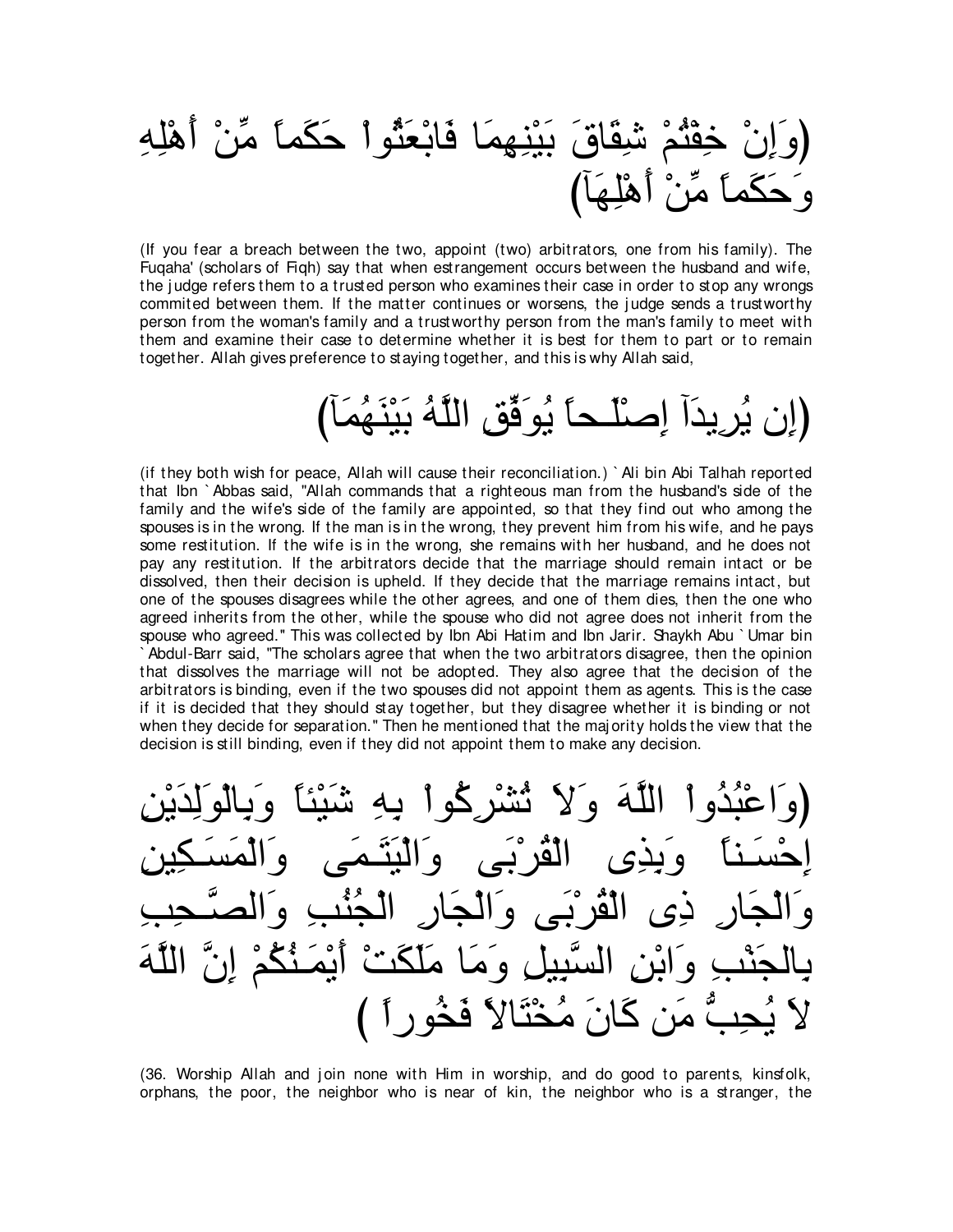companion by your side, the wayfarer (you meet), and those (slaves) whom your right hands possess. Verily, Allah does not like such as are proud and boastful.)

#### **The Order to Worship Allah Alone and to Be Dutiful to Parents**

Allah orders that He be worshipped Alone without partners, because He Alone is the Creator and Sustainer Who sends His favors and bounties on His creation in all situations and instances. Therefore He deserves to be singled out, without associating anything or anyone from His creation with Him in worship. Indeed, the Prophet said to Mu` adh,

«∨⌒キゅ∠ら⌒バ∇ャや ヴ∠ヤ∠ハ ⌒ぶや ぁペ∠ェ ゅ∠ョ ヵ⌒ケ∇ギ∠ゎ∠ぺ»

(Do you know what Allah's right on His servants is) Mu` adh replied, "Allah and His Messenger know better.'' He said,

«ゅ⇔ゃ∇Β∠セ ⌒ヮ⌒よ やヲ⊥ミ⌒ゲ∇ゼ⊥Α ゅ∠ャ∠ヱ ⊥ロヱ⊥ギ⊥ら∇バ∠Α ∇ラぺ»

(That they should worship Him and should not worship any others with Him.) The Prophet then said,

∨∠マ⌒ャ∠ク やヲ⊥ヤ∠バ∠プ や∠ク⌒ま ⌒ぶや ヴ∠ヤ∠ハ ⌒キゅ∠ら⌒バ∇ャや ぁペ∠ェ ゅ∠ョ ヵ⌒ケ∇ギ∠ゎ∠ぺ» «ユ⊥ヰ∠よあグ∠バ⊥Α ゅ∠ャ ∇ラ∠ぺ

(Do you know what the right of the servants on Allah is if they do this He should not punish them.) Allah then commands the servants to be dutiful to their parents, for Allah made parents the reason for the servants to come to existence, after they did not exist. Allah joins the order to worship Him with being dutiful to parents in many places. For example, He said,

び∠マ∇Α∠ギ⌒ャ∠ヲ⌒ャ∠ヱ ヴ⌒ャ ∇ゲ⊥ム∇セや ⌒ラ∠ぺぴ

(give thanks to Me and to your parents), and,

⌒リ∇Α∠ギ⌒ャ∠ヲ∇ャゅ⌒よ∠ヱ ⊥ヮ⇒zΑ⌒ま zΙ⌒ま ∇やヱ⊥ギ⊥ら∇バ∠ゎ zΙ∠ぺ ∠マぁよ∠ケ ヴ∠ツ∠ホ∠ヱぴ び⇔ゅレ⇒∠ジ∇ェ⌒ま

(And your Lord has decreed that you worship none but Him. And that you be dutiful to your parents). After Allah ordained being dutiful to parents, He ordained kind treatment of relatives, males and females. A Hadith states,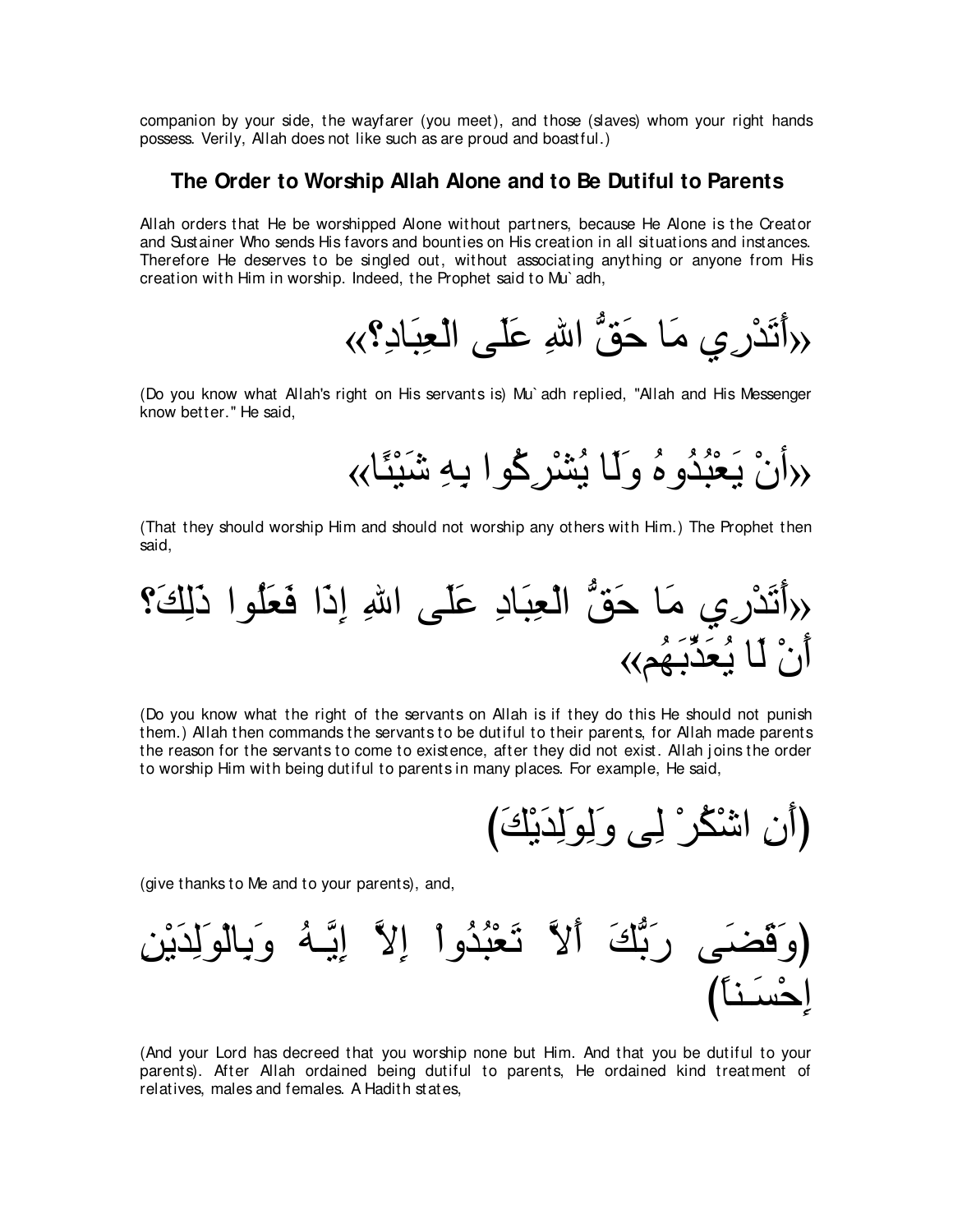ヵ⌒ク ヴヤ∠ハ∠ヱ ∩∀る∠ホ∠ギ∠タ ⌒リΒ⌒ム∇ジ⌒ヨ∇ャや ヴ∠ヤ∠ハ ⊥る∠ホ∠ギzダャや» «る∠ヤ⌒タ∠ヱ ∀る∠ホ∠ギ∠タ ⌒ユ⌒ェzゲャや

(Charity given to the poor is Sadaqah, while charity given to relatives is both Sadaqah and Silah (keeping the relations).) Allah then said,

(وَالْيَتَّمَى)

(orphans), because they lost their caretakers who would spend on them. So Allah commands that the orphans be treated with kindness and compassion. Allah then said,

(وَالْمَسَـكِينُ)

(Al-Masakin (the poor)) who have various needs and cannot find what sustains these needs. Therefore, Allah commands they should be helped in acquiring their needs in a sufficient manner that will end their inadequacy. We will further elaborate on the matter of the destitute and the poor in Surah Bara'h (9:60).

**The Right of the Neighbor**

Allah said,

(وَالْجَارِ ذِي الْقُرْبَى وَالْجَارِ الْجُنْبِ)

(the neighbor who is near of kin, the neighbor who is a stranger) ` Ali bin Abi Talhah said that Ibn ` Abbas said that,

(وَالْجَارِ ذِي الْقُرْبَى)

(the neighbor who is near of kin) means, "The neighbor who is also a relative'', while,

(وَالْجَارِ الْجُنْبِ)

(The neighbor who is a stranger) means, "Who is not a relative.'' It was also reported that ` Ikrimah, Muj ahid, Maymun bin Mihran, Ad-Dahhak, Zayd bin Aslam, Muqatil bin Hayyan and Qatadah said similarly. Muj ahid was also reported to have said that Allah's statement,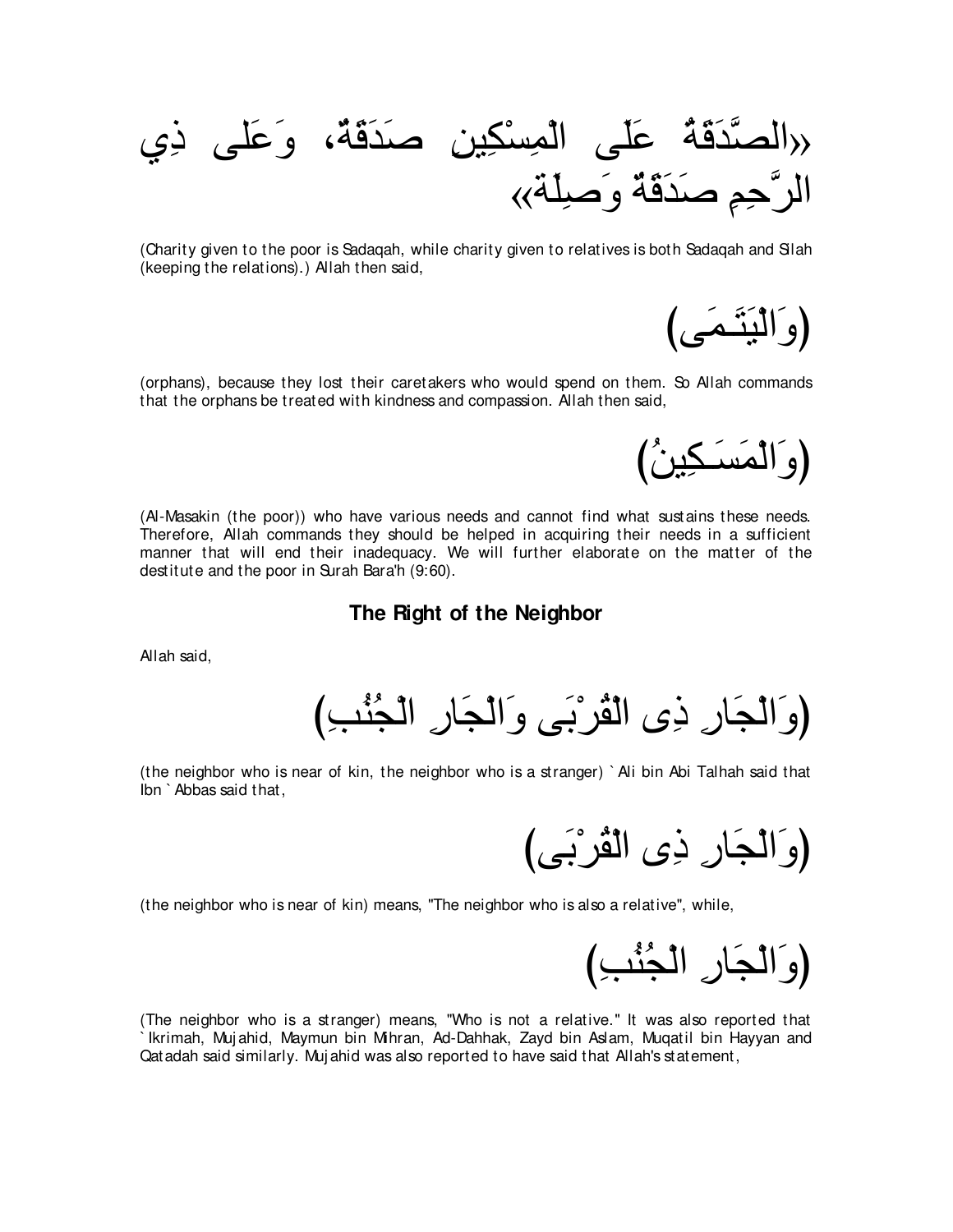

(the neighbor who is a stranger) means, "The companion during travel.'' There are many Hadiths that command kind treatment to the neighbors, and we will mention some of them here with Allah's help. The First Hadith Imam Ahmad recorded that ` Abdullah bin ` Umar said that the Messenger of Allah said,



(Jibril kept reminding of the neighbor's right, until I thought that he was going to give him a share of the inheritance.) The Two Sahihs recorded this Hadith. The Second Hadith Imam Ahmad recorded that ` Abdullah bin ` Amr said that the Messenger of Allah said,



(Jibril kept reminding me of the neighbor's right, until I thought he was going to appoint a share of the inheritance for him.) Abu Dawud and At-Tirmidhi recorded this Hadith, which At-Tirmidhi said was "Hasan Gharib through this route.'' The Third Hadith Imam Ahmad recorded that ` Abdullah bin ` Amr bin Al-` As said that the Prophet said,

∩⌒ヮ⌒ら⌒ェゅ∠ダ⌒ャ ∇ユ⊥ワ⊥ゲ∇Β∠カ ⌒ぶや ∠ギ∇レ⌒ハ ⌒ゆゅ∠エ∇タ∠ほ∇ャや ⊥ゲ∇Β∠カ» «ロ⌒ケゅ∠イ⌒ャ ∇ユ⊥ワ⊥ゲ∇Β∠カ ⌒ぶや ∠ギ∇レ⌒ハ ⌒ラや∠ゲΒ⌒イ∇ャや ⊥ゲ∇Β∠カ∠ヱ

(The best companions according to Allah are those who are the best with their friends, and the best neighbors according to Allah are the best with their neighbors.) At-Tirmidhi recorded this Hadith and said, "Hasan Gharib''. The Fourth Hadith Imam Ahmad recorded that Al-Miqdad bin Al-Aswad said that the Messenger of Allah asked his Companions,

«∨ゅ∠ルあゴャや ヶ⌒プ ∠ラヲ⊥ャヲ⊥ボ∠ゎ ゅ∠ョ»

(What do you say about adultery) They said, "It is prohibited, for Allah and His Messenger have prohibited it. So it is forbidden until the Day of Resurrection.'' The Messenger of Allah said,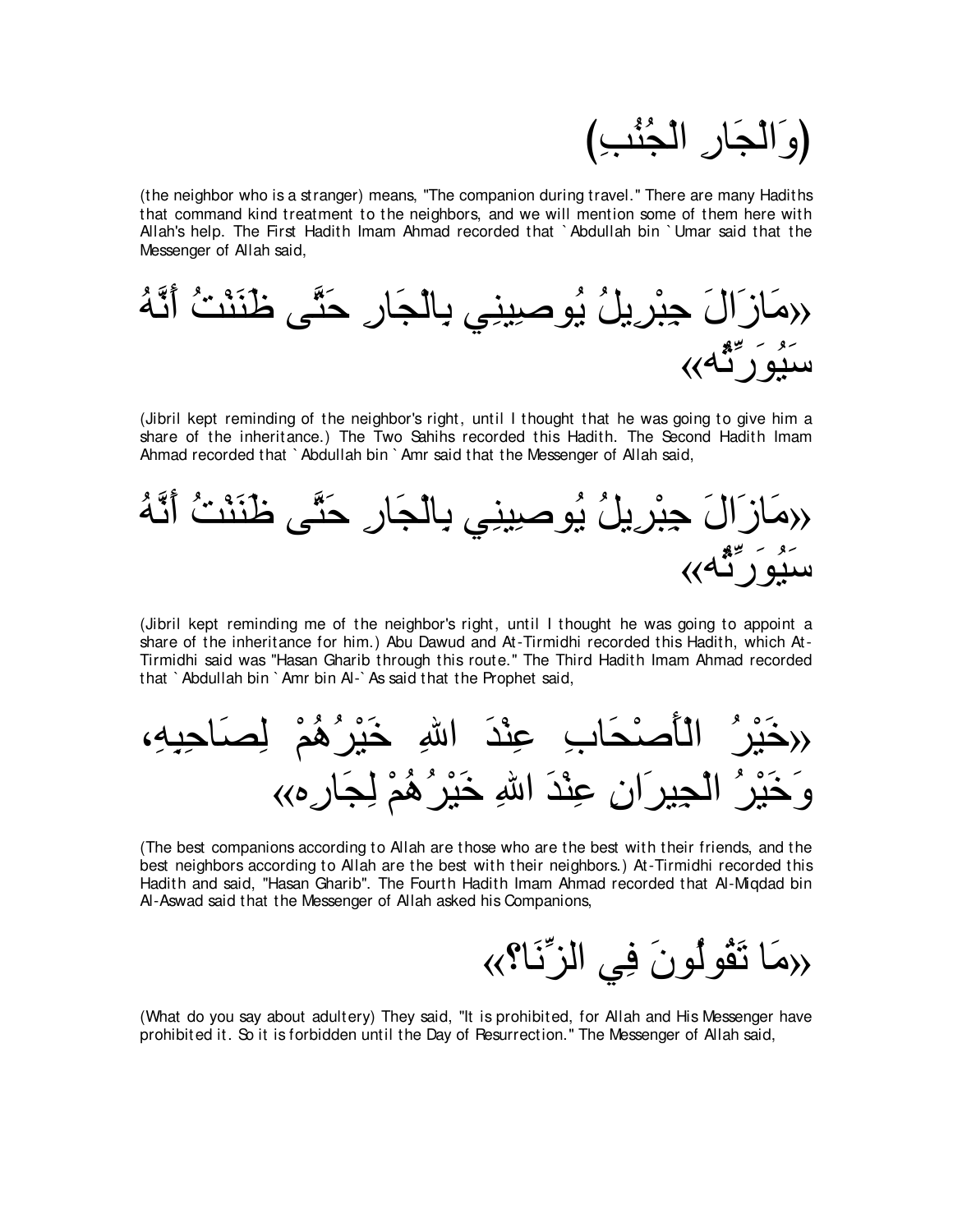∇リ⌒ョ ⌒ヮ∇Β∠ヤ∠ハ ⊥ゲ∠ジ∇Α∠ぺ ∩∃り∠ヲ∇ジ⌒ル ⌒ゲ∇ゼ∠バ⌒よ ⊥モ⊥ィzゲャや ∠ヶ⌒ル∇ゴ∠Α ∇ラ∠ほ∠ャ» «ロ⌒ケゅ∠ィ ⌒り∠ぺ∠ゲ∇ョゅ⌒よ ∠ヶ⌒ル∇ゴ∠Α ∇ラ∠ぺ

(For a man to commit adultery with his neighbor's wife is worse than if he commits adultery with ten women.) He then said,

«مَا تَقُولُونَ فِي السَّرِقَةِ؟»

(What do you say about theft) They said, "It is prohibited, for Allah and His Messenger prohibited it.'' He said,

⊥ゲ∠ジ∇Α∠ぺ ∩∃れゅ∠Β∇よ∠ぺ ⌒り∠ゲ∇ゼ∠ハ ∇リ⌒ョ ⊥モ⊥ィzゲャや ∠ベ⌒ゲ∇ジ∠Α ∇ラ∠ほ∠ャ» «ロ⌒ケゅ∠ィ ∇リ⌒ョ ∠ベ⌒ゲ∇ジ∠Α ∇ラ∠ぺ ∇リ⌒ョ ⌒ヮ∇Β∠ヤ∠ハ

(If a man steals from his neighbor, it is worse for him than stealing from ten homes.) Only Ahmad recorded this Hadith. A similar Hadith is recorded in the Two Sahihs, Ibn Mas` ud said, "I asked, ` O Allah's Messenger! What is the greatest sin' He said,

«マ∠ボ∠ヤ∠カ ∠ヲ⊥ワ∠ヱ や6ギ⌒ル ⌒ぶ ∠モ∠バ∇イ∠ゎ ∇ラ∠ぺ»

(To make a rival for Allah while He Alone created you.) I said, ` Then' He said,

«マ∠バ∠ョ ∠ユ∠バ∇ト∠Α ∇ラ∠ぺ ∠る∠Β∇ゼ∠カ ∠ポ∠ギ∠ャ∠ヱ ∠モ⊥わ∇ボ∠ゎ ∇ラ∠ぺ»

(To kill your offspring for fear that he might share your food with you.) I said, ` Then' He said,

«ポ⌒ケゅ∠ィ ∠る∠ヤΒ⌒ヤ∠ェ ∠ヶ⌒ルや∠ゴ⊥ゎ ∇ラ∠ぺ»

(To commit adultery with your neighbor's wife.)'' The Fifth Hadith Imam Ahmad recorded that ` A'ishah asked the Messenger of Allah, "I have two neighbors, so whom among them should I give my gift'' He said,

«راِلِّي أَقْر َبِيهِمَا مِنْكِ بَابًا»)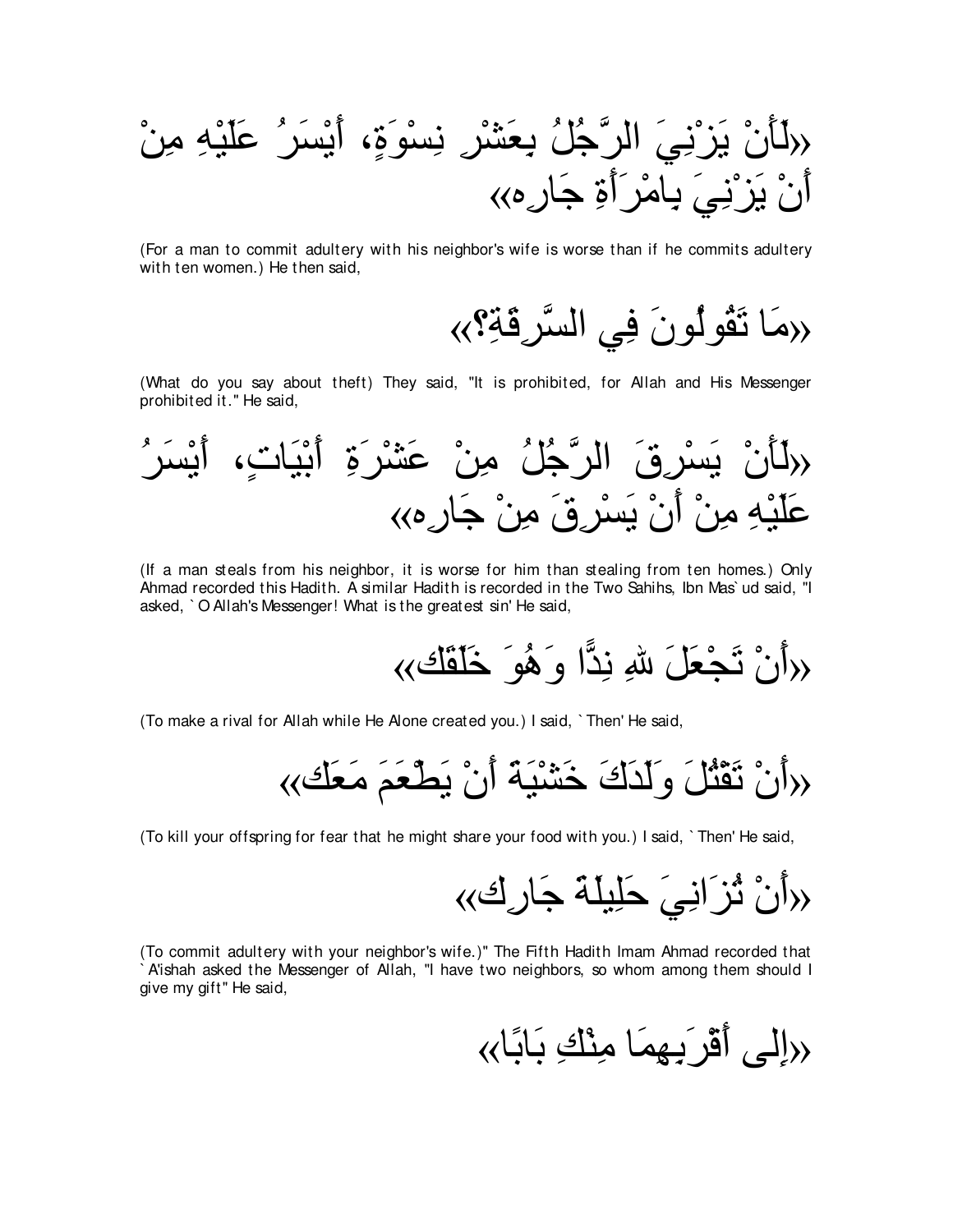(The neighbor whose door is the closest to you.) Al-Bukhari narrated this Hadith We will elaborate on this subj ect in the Tafsir of Surah Bara'h, Allah willing and upon Him we depend.

### **Being Kind to Slaves and Servants**

Allah said,

(وَ مَا مَلَكَتْ أَيْمَـنٌكُمْ)

(and those (slaves) whom your right hands possess,) this is an order to be kind to them because they are weak, being held as captives by others. An authentic Hadith records that during the illness that preceded his death, the Messenger of Allah continued advising his Ummah:

«الصَّلَاةَ الصَّلَاةَ، و<sup>َ</sup>مَا مَلَكَتْ أَيْمَانُكُم»

((Protect) the prayer, (protect) the prayer, and (those slaves) whom your hands possess.) He was repeating it until his tongue was still. Imam Ahmad recorded that Al-Miqdam bin Ma` dykarib said that the Messenger of Allah said,

√(هَا أَطْعَمْتَ نَقْسَكَ فَهُوَ لَكَ صَدَقَةٌ، وَمَا أَطْعَمْتَ وَلَدَكَ فَهُوَ لَكَ صَدَقَةٌ، وَمَا أَطْعَمْتَ زَوْ. لَكَ صدَفَةٌ، ومَا أَطْعَمْتَ خَادِمَكَ فَهُوَ لَكَ ص

(What you feed yourself is a Sadaqah (charity) for you, what you feed your children is Sadaqah for you, what you feed your wife is Sadaqah for you and what you feed your servant is Sadaqah for you.) An-Nasa'i recorded this Hadith which has an authentic chain of narration, all the thanks are due to Allah. ` Abdullah bin ` Amr said to a caretaker of his, "Did you give the slaves their food yet'' He said, "No.'' Ibn ` Amr said, "Go and give it to them, for the Messenger of Allah said,

«كَفَى بِالْمَرِ°ءِ إِنَّمَا أَنْ يَحْبِسَ عَمَّنْ يَمْلِكُ ڤُو تَهُم»

(It is enough sin for someone to prevent whomever he is responsible for from getting their food. )'' Muslim recorded this Hadith. Abu Hurayrah narrated that the Prophet said,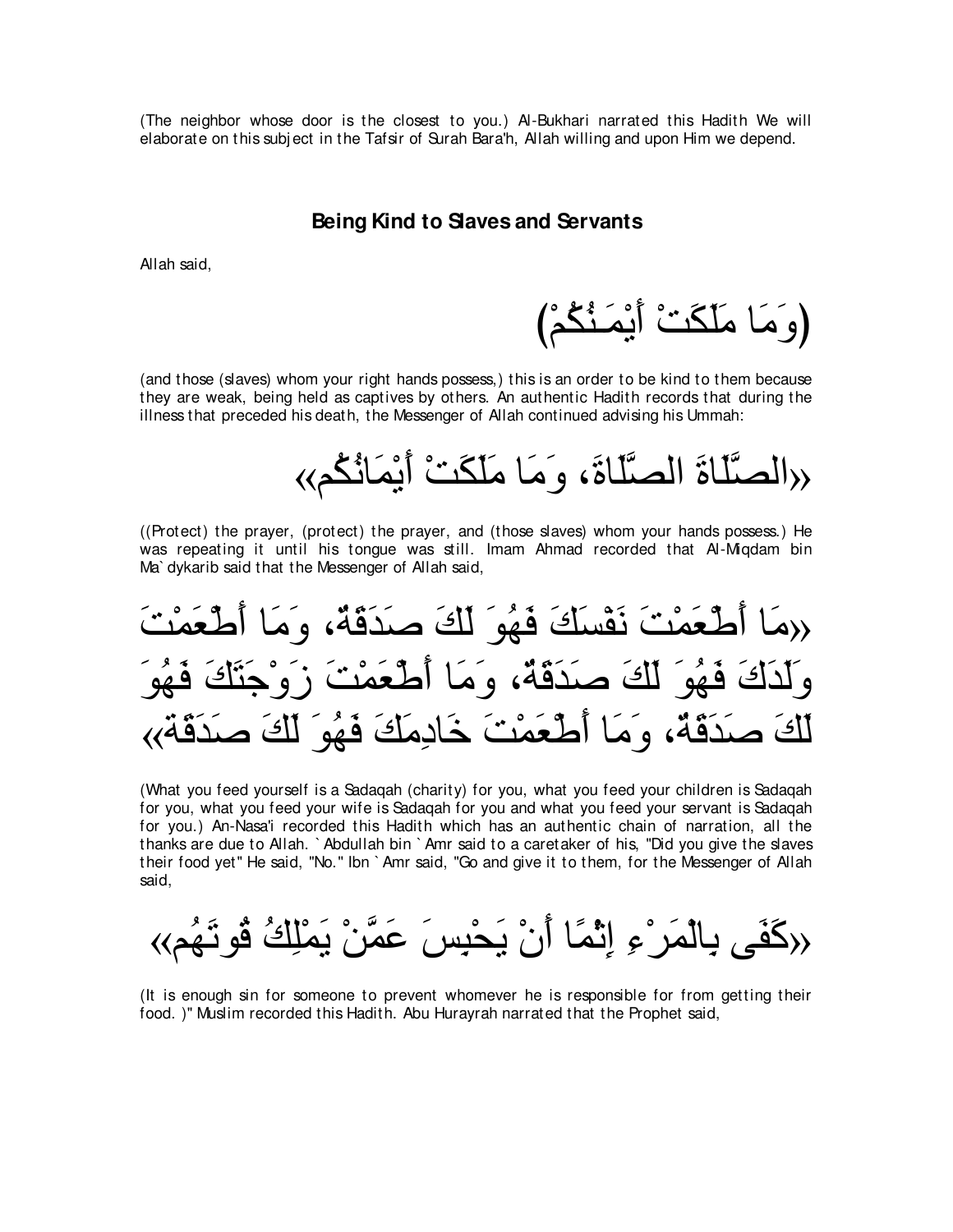# حديث على الك⊃مين من الكتاب كية علي) دون التوكي∨مين بن بن التوكين<br>مركز المصري التي يون التي يون التوكي الًا مَا بُطِبق»

(The slave has the right to have food, clothing and to only be required to perform what he can bear of work.) Muslim also recorded this Hadith. Abu Hurayrah narrated that the Prophet said,



(When your servant brings meals to one of you, if he does not let him sit and share the meal, then he should at least give him a mouthful or two mouthfuls of that meal or a meal or two, for he has prepared it.) This is the wording collected by Al-Bukhari.

**Allah Does Not Like the Arrogant**

Allah said,

(إِنَّ اللَّهَ لا يُحِبُّ مَنِ كَانَ مُخْتَالاً فَخُو رِ أَ)

(Verily, Allah does not like such as are proud and boastful.) meaning, one who is proud and arrogant, insolent and boasts to others. He thinks that he is better than other people, thus thinking high of himself, even though he is insignificant to Allah and hated by people. Muj ahid said that Allah's statement,

(إِنَّ اللَّهَ لاَ يُحِبُّ مَنِ كَانَ مُخْتَالاً فَخُو رِ أَ)

(Verily, Allah does not like such as are proud) means arrogant, while,

(فَخُوراً)

(boastful) means boasting about what he has, while he does not thank Allah. This Ayah indicates that such a person boasts with people about the bounty that Allah has given him, but he is actually ungrateful to Allah for this bounty. Ibn Jarir recorded that ` Abdullah bin Waqid Abu Raja' Al-Harawi said, "You will find that those who are mean are also proud and boasting. He then recited,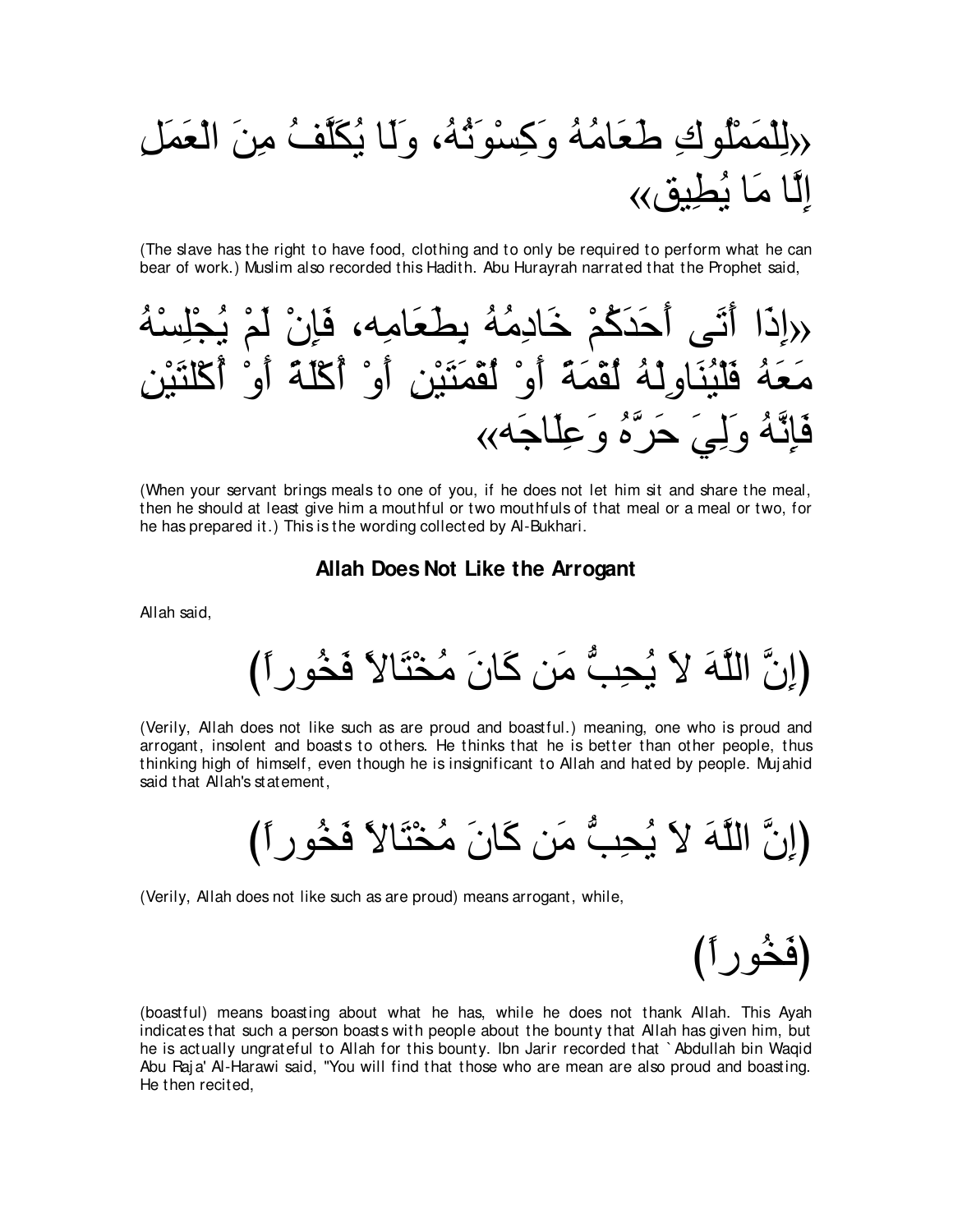(وَ مَا مَلَّكَتْ أَيْمَنْكُمْ)

(and those (slaves) whom your right hands possess,) You will find that he who is undutiful (to parents) is also arrogant, and deprived. He then recited,

(And dutiful to my mother, and made me not arrogant, deprived.) Once a man asked the Prophet, "O Messenger of Allah, advise me.' The Prophet said,

(Avoid lengthening the dress (below the ankles), for this practice is from arrogance. Verily, Allah does not like arrogance.)"

بِبَخْلُونَ وَيَأْمُرُ وِنَ النَّاسِ َ بِالنُّخَا **Vic** فض  $\boldsymbol{\mathsf{d}}$ <u>مہ</u>  $\overline{\bullet}$  $\overline{\phantom{a}}$ ئه د  $\bullet$  $\mathbf{A}$  $\mathbf{A}$ الأخر وأنفقو بو ج اللَّهُ وَكَانَ اللَّهُ بِهِم عَلِيماً )

(37. Those who are stingy and encourage people to be stingy and hide what Allah has bestowed upon them of His bounties. And We have prepared for the disbelievers a disgraceful torment.) (38. And (also) those who spend of their wealth to be seen of men, and believe not in Allah and the Last Day, and whoever takes Shaytan as an intimate; then what a dreadful intimate he has!) (39. And what loss have they if they had believed in Allah and in the Last Day, and they spend out of what Allah has given them for sustenamce And Allah is Ever All-Knower of them.)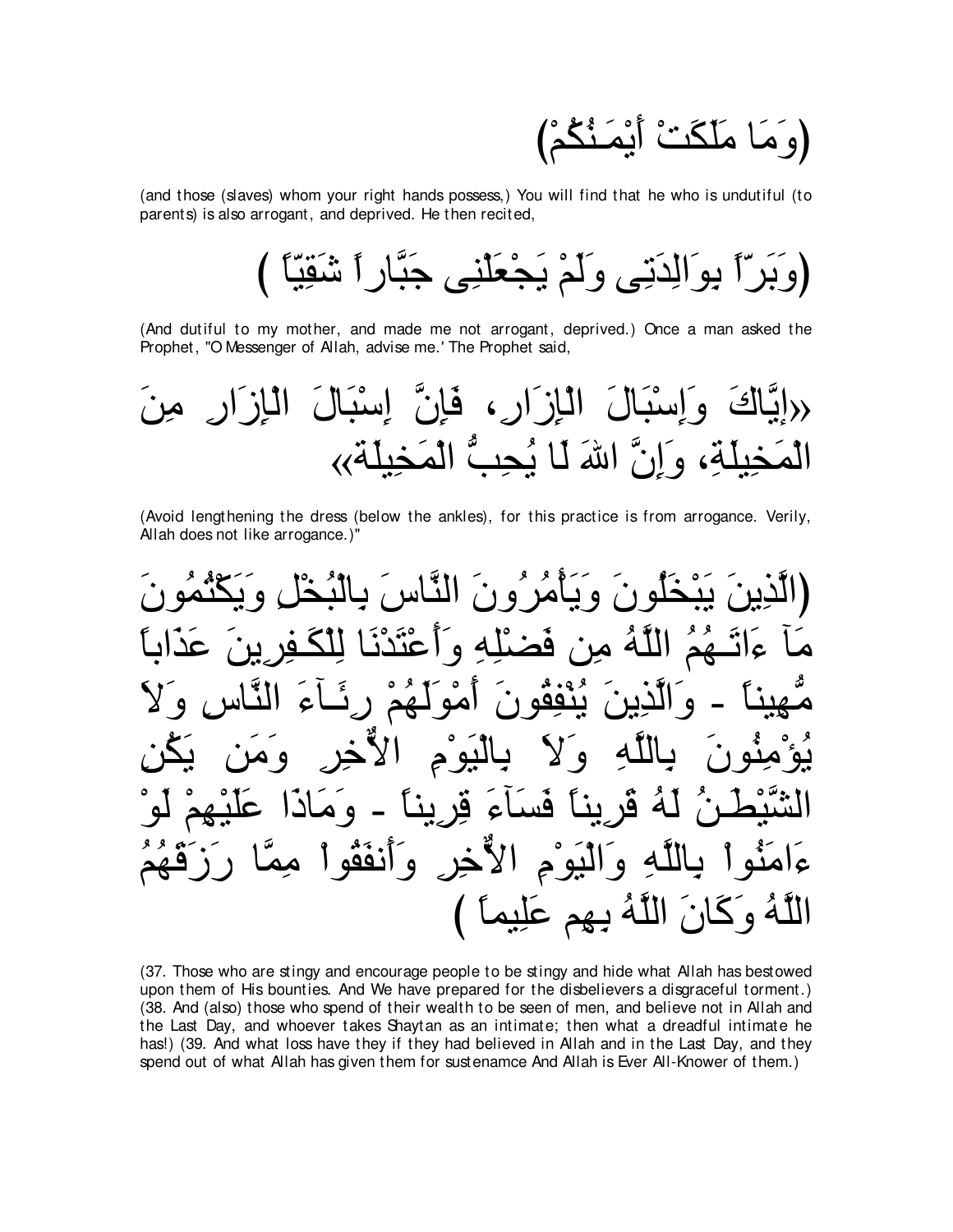#### **The Censure of Stingy Behavior**

Allah chastises the stingy behavior of those who refuse to spend their money for what Allah ordered them, such as being kind to parents and compassionate to relatives, orphans, the poor, the relative who is also a neighbor, the companion during travel, the needy wayfarer, the slaves and servants. Such people do not give Allah's right from their wealth, and they assist in the spread of stingy behavior. The Messenger of Allah said,

«モ∇ガ⊥ら∇ャや ∠リ⌒ョ ⊥ぺ∠ヱ∇キ∠ぺ ∃¬や∠キ ぁヵ∠ぺ∠ヱ»

(What disease is more serious than being stingy) He also said,

∇ユ⊥ワ∠ゲ∠ョ∠ぺ ∩∇ユ⊥ム∠ヤ∇ら∠ホ ∠ラゅ∠ミ ∇リ∠ョ ∠マ∠ヤ∇ワ∠ぺ ⊥ヮzル⌒み∠プ ∩zウぁゼャや∠ヱ ∇ユ⊥ミゅzΑ⌒ま» «やヱ⊥ゲ∠イ∠ヘ∠プ ⌒ケヲ⊥イ⊥ヘ∇ャゅ⌒よ ∇ユ⊥ワ∠ゲ∠ョ∠ぺ∠ヱ ∩やヲ⊥バ∠ト∠ボ∠プ ⌒る∠バ∇Β⌒ト∠ボ∇ャゅ⌒よ

(Beware of being stingy, for it destroyed those who were before you, as it encouraged them to cut their relations and they did, and it encouraged them to commit sin and they did.) Allah said,

(وَيَكْثُمُونَ مَأْ ءَاتَـهُمُ اللَّهُ مِن فَضْلِهِ)

(and hide what Allah has bestowed upon them of His bounties,) Therefore, the miser is ungrateful for Allah's favor, for its effect does not appear on him, whether in his food, clothes or what he gives. Similarly, Allah said,

∀ギΒ⌒ヰ∠ゼ∠ャ ∠マ⌒ャ∠ク ヴ∠ヤ∠ハ ⊥ヮzル⌒ま∠ヱ - ∀キヲ⊥レ∠ム∠ャ ⌒ヮあよ∠ゲ⌒ャ ∠リ⇒∠ジル⌒Ηや zラ⌒まぴ び

(Verily, man is ungrateful to his Lord. And to that he bears witness.) by his manners and conduct,

び ∀ギΑ⌒ギ∠ゼ∠ャ ⌒ゲ∇Β∠ガ∇ャや あょ⊥エ⌒ャ ⊥ヮzル⌒ま∠ヱぴ

(And verily, he is violent in the love of wealth.) Allah said,

び⌒ヮ⌒ヤ∇ツ∠プ リ⌒ョ ⊥ヮzヤャや ⊥ユ⊥ヰ⇒∠ゎや∠¬ べ∠ョ ∠ラヲ⊥ヨ⊥わ∇ム∠Α∠ヱぴ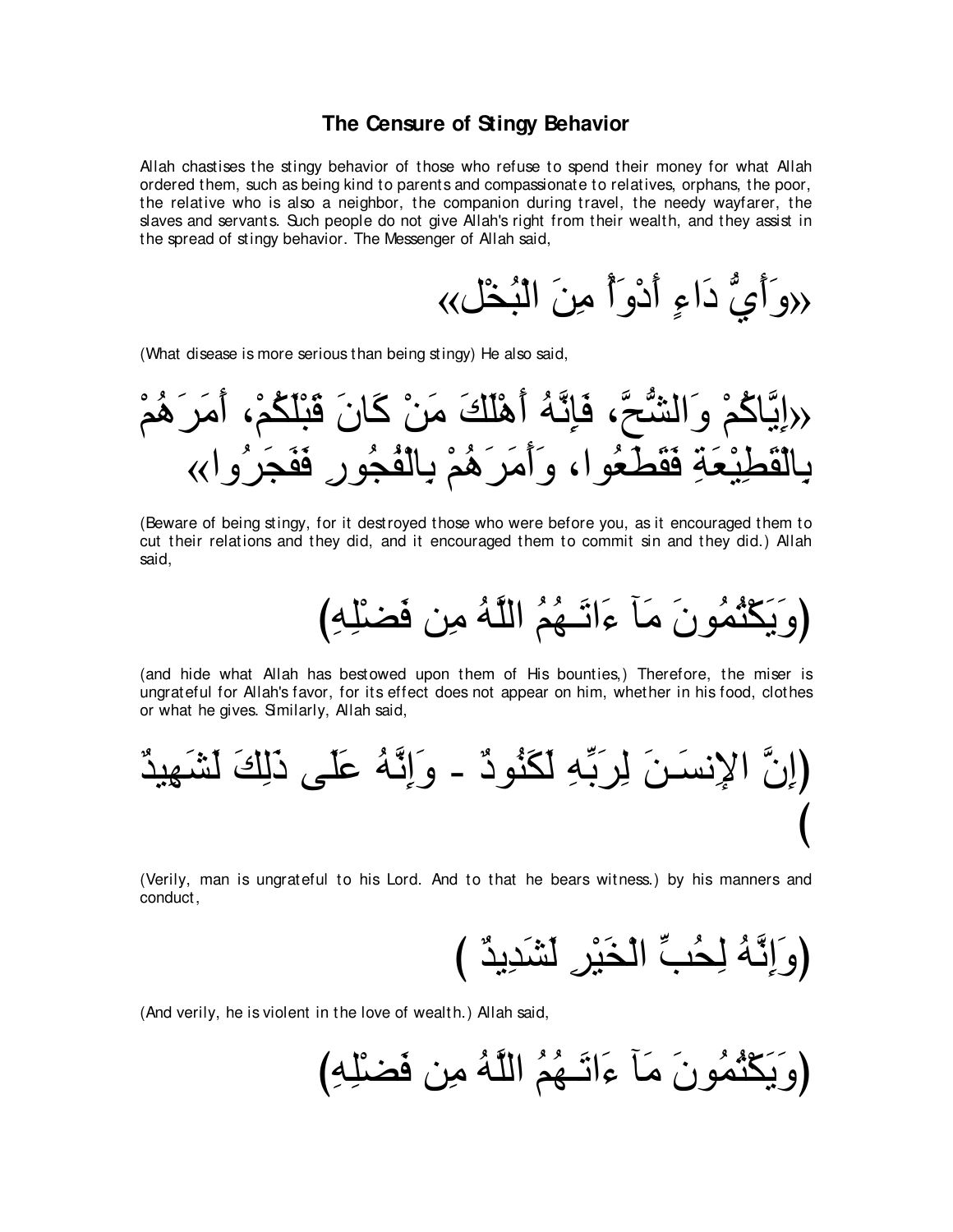(and hide what Allah has bestowed upon them of His bounties) and this is why He threatened them,

# (و َأَعْتَدْنَا لِلْكَـفِرِينَ عَذَاباً مُّهِيناً)

(And We have prepared for the disbelievers a disgraceful torment.) Kufr means to cover something. Therefore, the Bakhil (miser) covers the favors that Allah has blessed him with, meaning he does not spread those favors. So he is described by the term Kafir (ungrateful) regarding the favors that Allah granted him. A Hadith states that,



(When Allah grants a servant a favor, He likes that its effect appears on him.) Some of the Salaf stated that this Ayah 4:37 is describing the Jews who hid the knowledge they had about the description of Muhammad, and there is no doubt that the general meaning of the Ayah includes this. The apparent wording for this Ayah indicates that it is talking about being stingy with money, even though miserly conduct with knowledge is also included. The Ayah talks about spending on relatives and the weak, just as the Ayah after it.

# (وَ الَّذِينَ يُنْفِقُونَ أَمْوَلَهُمْ رِئَـآءَ النَّاسِ)

(And (also) those who spend of their wealth to be seen of men, ) Allah first mentions the punished misers who do not spend, then He mentions those who spend to show off to gain the reputation that they are generous, not for the Face of Allah. A Hadith states that the first three persons on whom the fire will feed are a scholar, a fighter and a spender who shows off with their actions. For instance,



(The wealthy will say, "I did not leave any area that You like to be spent on, but I spent on it in Your cause." Allah will say, "You lie, you only did that so that it is said, `He is generous.' And it was said...'') meaning you acquired your reward in the life, and this is indeed what you sought with your action. This is why Allah said,

び⌒ゲ⌒カxΙや ⌒ュ∇ヲ∠Β∇ャゅ⌒よ ∠Ι∠ヱ ⌒ヮzヤャゅ⌒よ ∠ラヲ⊥レ⌒ョ∇ぽ⊥Α ∠Ι∠ヱぴ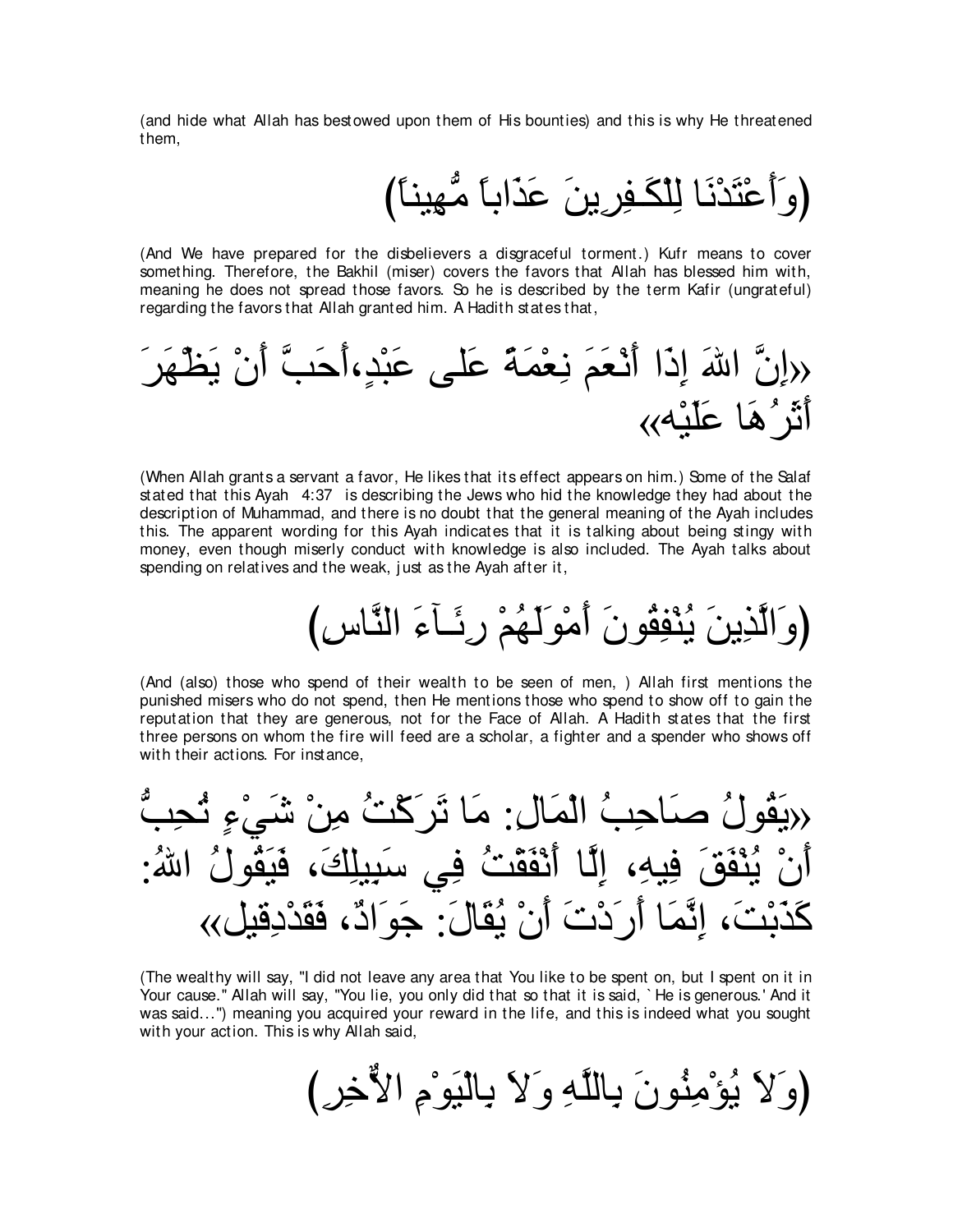(and believe not in Allah and the Last Day,) meaning, it is Shaytan who lured them to commit this evil action, instead of performing the good deed as it should be performed. Shaytan encouraged, excited and lured them by making the evil appear good,

(وَ مَن يَكُنِ الشَّيْطُـنُ لَهُ قَرِيناً فَسَأَءَ قِرِيناً)

(And whoever takes Shaytan as an intimate; then what a dreadful intimate he has!) Allah then said,

(And what loss have they if they had believed in Allah and in the Last Day, and they spend out of what Allah has given them for sustenance) This Ayah means, what harm would it cause them if they believe in Allah, go on the righteous path, replace showing off with sincerity, have faith in Allah, and await His promise in the Hereafter, for those who do good and spend what He has given them on what He likes and is pleased with. Allah's statement:

(وَكَانَ اللَّهُ بِهِم عَلِيماً)

(And Allah is Ever All-Knower of them.) means, He has perfect knowledge of their intentions, whether good or evil. Indeed, Allah knows those who deserve success, and He grants them success and guidance, directing them to perform righteous actions that will earn them His pleasure. He also knows those who deserve failure and expulsion from His great mercy, which amounts to utter failure in this life and the Hereafter for them, we seek refuge in Allah from this evil end.

در ة و مثقال أذنه  $\boldsymbol{d}$ لدى ئِدَ ہو دَ نه م ُ لَوْ تَسْوَّى بِهِمَ الْأَرْضُ وَلَا يَكْتُمُور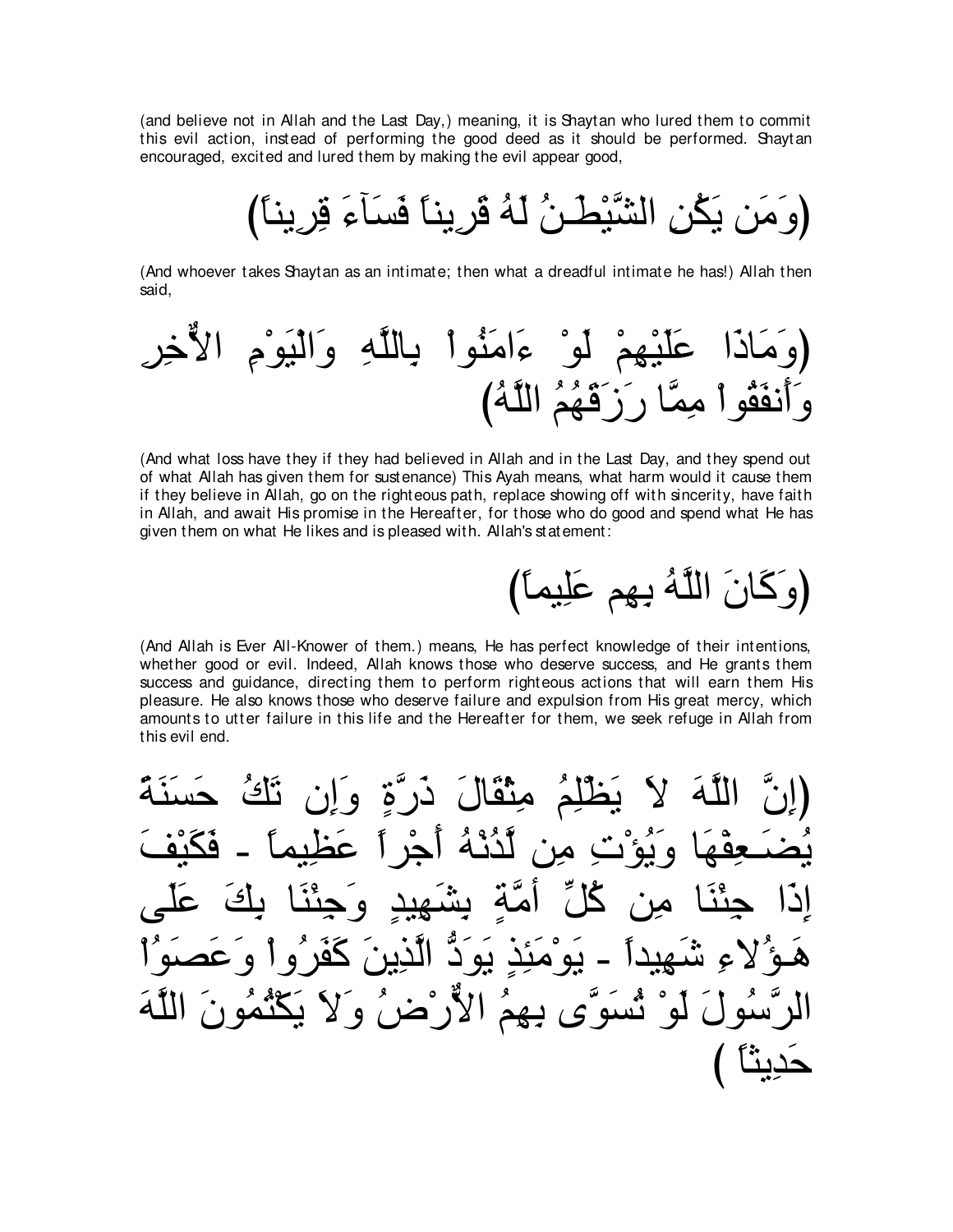(40. Surely! Allah wrongs not even of the weight of a speck of dust, but if there is any good (done), He doubles it, and gives from Him a great reward.) (41. How (will it be) then, when We bring from each nation a witness and We bring you (O Muhammad) as a witness against these people) (42. On that day those who disbelieved and disobeyed the Messenger will wish that they were buried in the earth, but they will never be able to hide a single fact from Allah.)

#### **Allah Wrongs Not Even the Weight of a Speck of Dust**

Allah states that He does not treat any of His servants with injustice on the Day of Resurrection, be it the weight of a mustard seed or a speck of dust. Rather, Allah shall reward them for this action and multiply it, if it were a good deed. For instance, Allah said,

(وَنَضَعُ الْمَوَزِينَ الْقِسْطُ)

(And We shall set up balances of justice) Allah said that Luqman said,

ヴ⌒プ ∇リ⊥ム∠わ∠プ ∃メ∠キ∇ゲ∠カ ∇リあョ ∃るzら∠ェ ∠メゅ∠ボ∇ん⌒ョ ⊥マ∠ゎ ラ⌒ま べ∠ヰzル⌒ま zヴ∠レ⊥らΑぴ ゅ∠ヰ⌒よ ⌒れ∇ほ∠Α ⌒チ∇ケxΙや ヴ⌒プ ∇ヱ∠ぺ ⌒れ∠ヲ⇒∠ヨzジャや ヴ⌒プ ∇ヱ∠ぺ ∃り∠ゲ∇ガ∠タ び⊥ヮzヤャや

(O my son! If it be (anything) equal to the weight of a mustard seed, and though it be in a rock, or in the heavens or in the earth, Allah will bring it forth). Allah said,

 - ∇ユ⊥ヰ∠ヤ⇒∠ヨ∇ハ∠ぺ ∇や∇ヱ∠ゲ⊥Βあャ ⇔ゅゎゅ∠わ∇セ∠ぺ ⊥サゅzレャや ⊥ケ⊥ギ∇ダ∠Α ∃グ⌒ゃ∠ョ∇ヲ∠Αぴ ∇モ∠ヨ⇒∇バ∠Α リ∠ョ∠ヱ - ⊥ロ∠ゲ∠Α ⇔やゲ∇Β∠カ ∃りzケ∠ク ∠メゅ∠ボ∇ん⌒ョ ∇モ∠ヨ∇バ∠Α リ∠ヨ∠プ び ⊥ロ∠ゲ∠Α ⇔や∂ゲ∠セ ∃りzケ∠ク ∠メゅ∠ボ∇ん⌒ョ

(That Day mankind will proceed in scattered groups that they may be shown their deeds. So whosoever does good equal to the weight of a speck of dust shall see it. And whosoever does evil equal to the weight of a speck of dust shall see it.) The Two Sahihs recorded the long Hadith about the intercession that Abu Sa` id Al-Khudri narrated, and in which the Messenger of Allah said,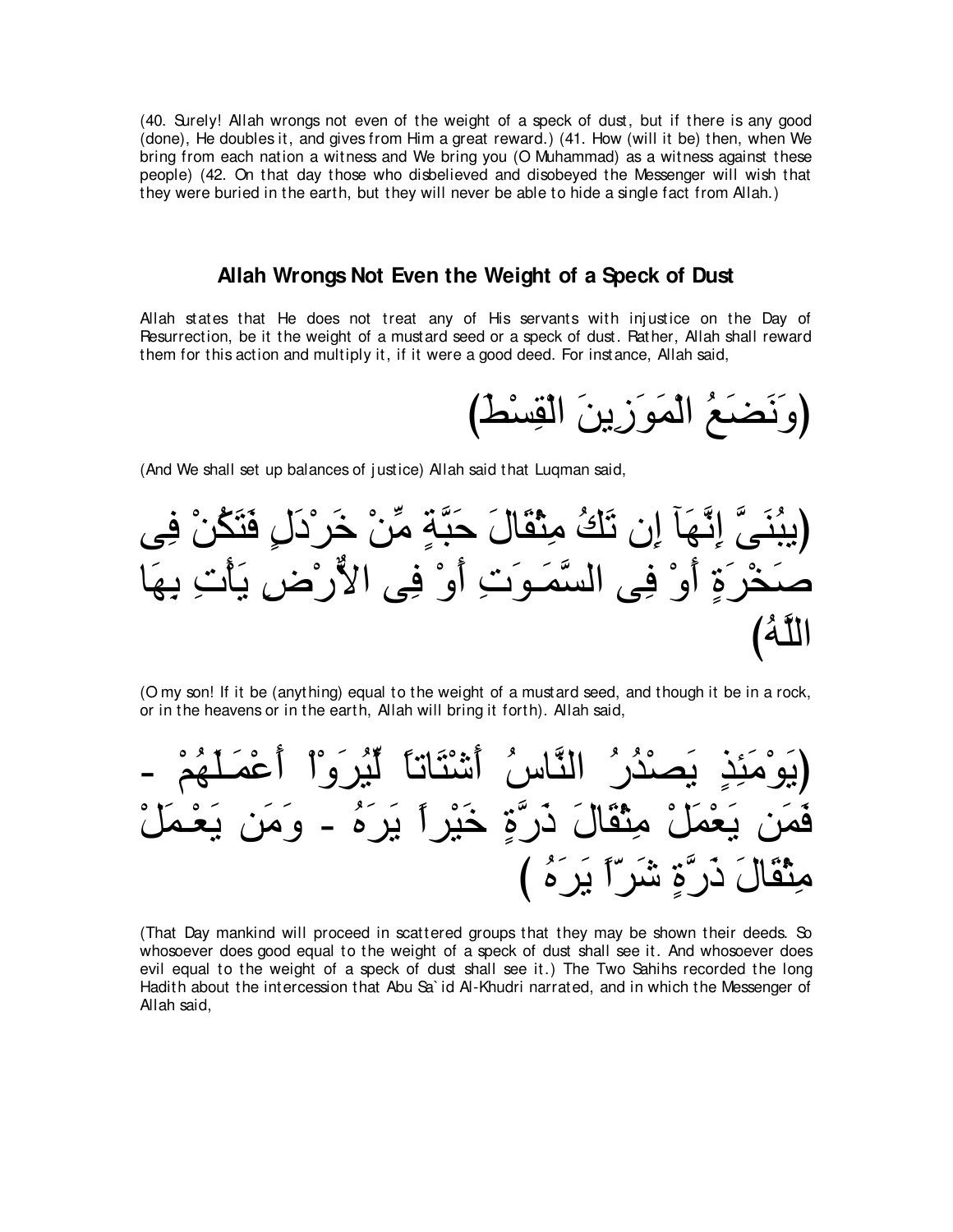

(Allah then says, "Go back, and take out of the Fire everyone in whose heart you find the weight of a mustard seed of faith") In another narration, Allah says,



("Whosoever had the least, least, least speck of faith, take him out of the Fire,'' and they will take out many people.) Abu Sa` id then said, "Read, if you will,

び∃りzケ∠ク ∠メゅ∠ボ∇ん⌒ョ ⊥ユ⌒ヤ∇ヌ∠Α ∠Ι ∠ヮzヤャや zラ⌒まぴ

(Surely! Allah wrongs not even of the weight of a speck of dust).''

#### **Will Punishment be Diminished for the Disbelievers**

Sa` id bin Jubayr commented about Allah's statement,

びゅ∠ヰ∇ヘ⌒バ⇒∠ツ⊥Α ⇔る∠レ∠ジ∠ェ ⊥マ∠ゎ ラ⌒ま∠ヱぴ

(but if there is any good (done), He doubles it,) "As for the disbeliever, his punishment will be lessened for him on the Day of Resurrection, but he will never depart the Fire.'' He used as evidence the authentic Hadith in which Al-` Abbas said, "O Messenger of Allah! Your uncle Abu Talib used to protect and support you, did you benefit him at all'' The Messenger said,

∠ラゅ∠ム∠ャ ∩ゅ∠ル∠ぺ ゅ∠ャ∇ヲ∠ャ∠ヱ ∩∃ケゅ∠ル ∇リ⌒ョ ∃ゥゅ∠ツ∇エ∠ッ ヶ⌒プ ∠ヲ⊥ワ ∇ユ∠バ∠ル» «ケゅzレャや ∠リ⌒ョ ⌒モ∠ヘ∇シ∠ほ∇ャや ⌒ポ∇ケzギャや ヶ⌒プ

(Yes. He is in a shallow area in Hell-fire, and were it not for me, he would have been in the deepest depths of the Fire.) However, this Hadith only applies to Abu Talib, not the rest of the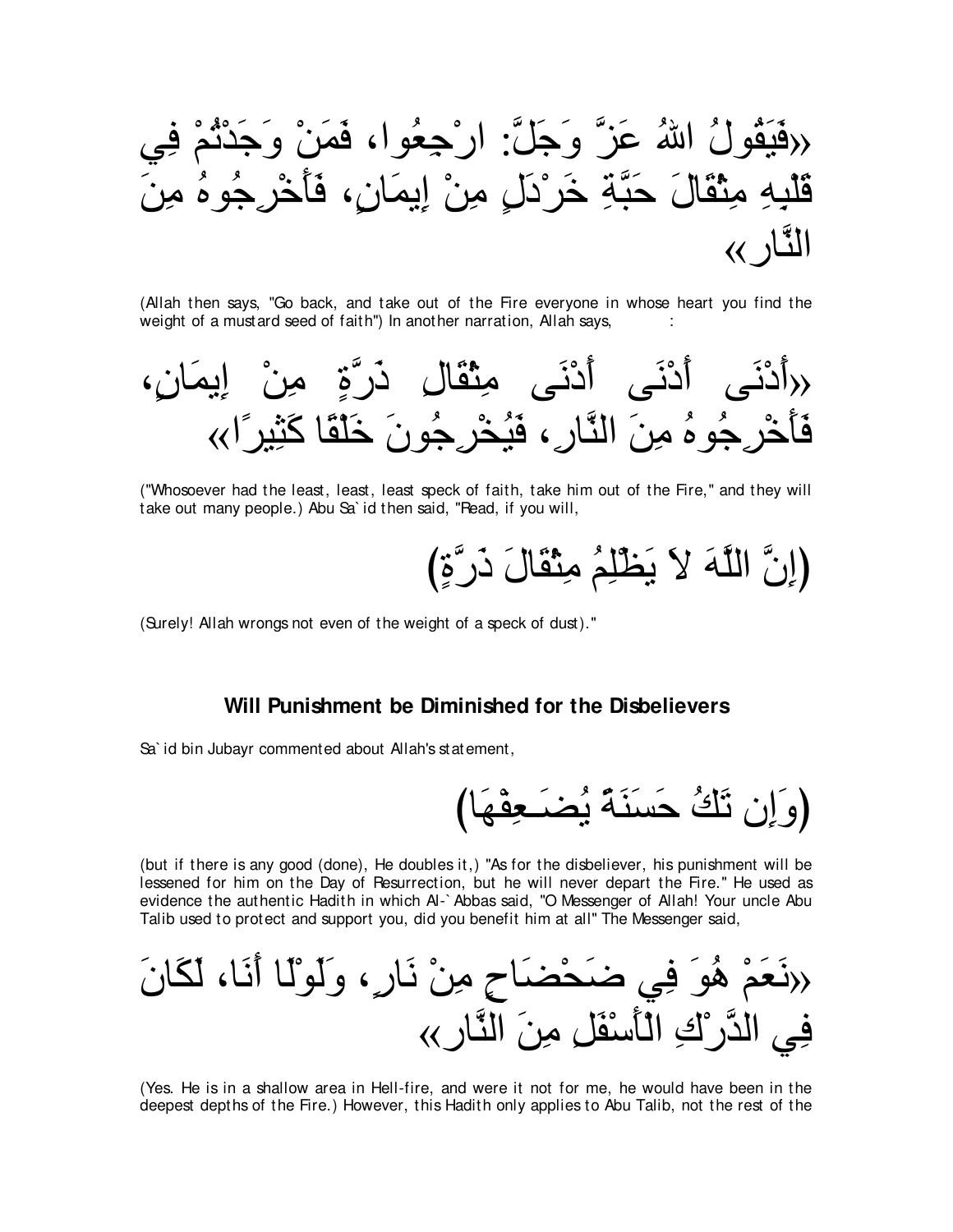disbelievers. To support this, we mention what Abu Dawud At-Tayalisi recorded in his Musnad that Anas said that the Messenger of Allah said,



(Allah does not wrong the faithful even concerning one good action, for he will be rewarded for it by provision in this life and awarded for it in the Hereafter. As for the disbeliever, he will be provided provision in this life for his good action, and on the Day of Resurrection, he will not have any good deed.)

### **What Does ` Great Reward' Mean**

Abu Hurayrah, ` Ikrimah, Sa` id bin Jubayr, Al-Hasan, Qatadah and Ad-Dahhak said that Allah's statement,

(وَ يُوْ`تِ مِن لَّدُنْهُ أَجْرٍ أَ عَظِيماً)

(and gives from Him a great reward.) refers to Paradise. We ask Allah for His pleasure and Paradise. Ibn Abi Hatim recorded that Abu ` Uthman An-Nahdi said, "No other person accompanied Abu Hurayrah more than I. One year, he went to Hajj before me, and I found the people of Al-Basrah saying that he narrated that he heard the Messenger of Allah saying,

ِاللهَ بُصْبَاعِفُ الْحَسِنَةِ الِّفَ اَلْف حَسَنَة»

(Allah rewards the good deed with a million deeds.) So I said, ` Woe to you! No person accompanied Abu Hurayrah more than I, and I never heard him narrate this Hadith!' When I wanted to meet him, I found that he had left for Hajj so I followed him to Hajj to ask him about this Hadith.'' Ibn Abi Hatim also recorded this Hadith using another chain of narration leading to Abu ` Uthman. In this narration, Abu ` Uthman said, "I said, ` O Abu Hurayrah! I heard my brethren in Al-Basrah claim that you narrated that you heard the Messenger of Allah saying,

«る∠レ∠ジ∠ェ ⌒ブ∇ャ∠ぺ ∠ブ∇ャ∠ぺ ⌒る∠レ∠ジ∠エ∇ャゅ⌒よ ヵ⌒ゴ∇イ∠Α ∠ぶや zラ⌒ま»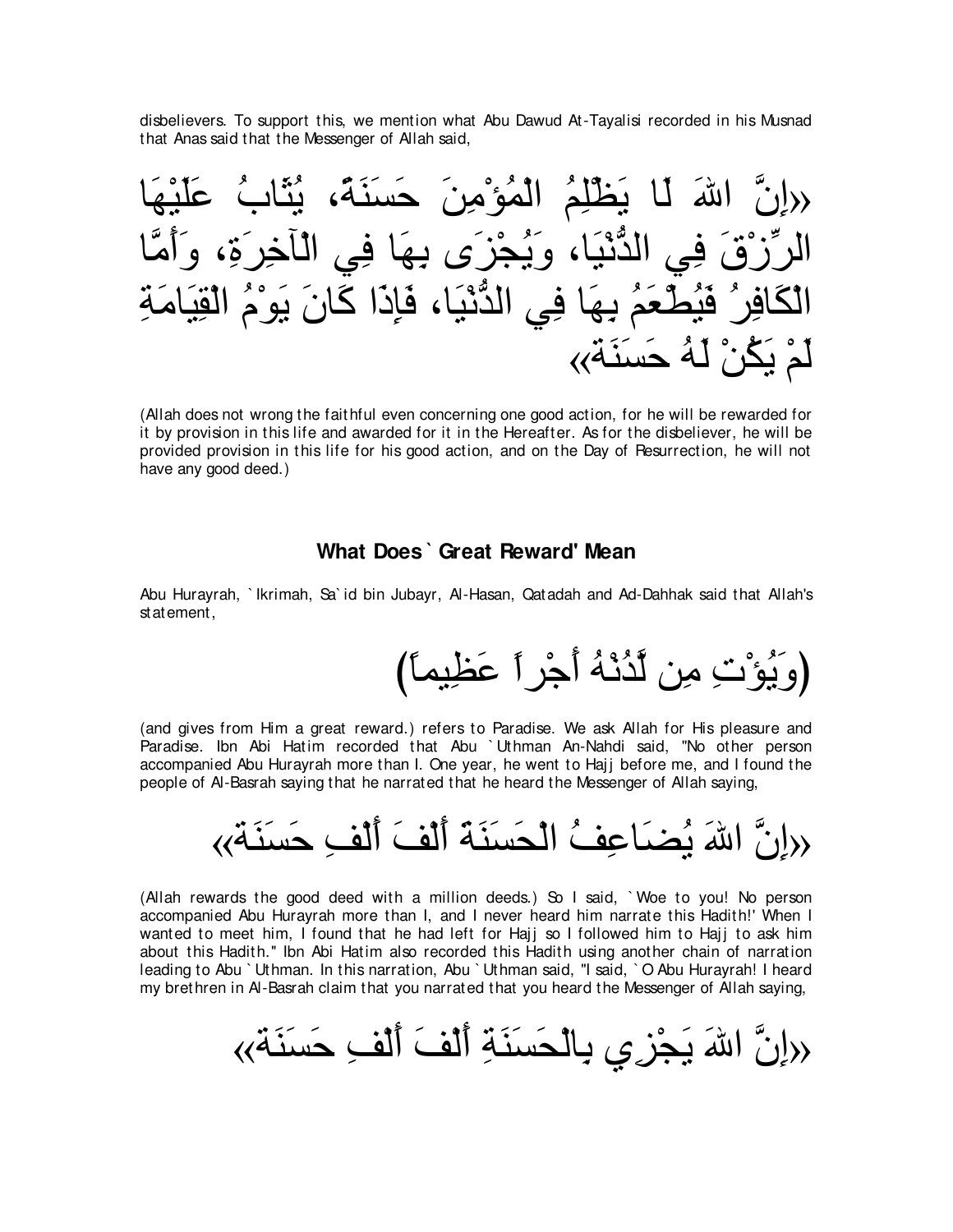(Allah rewards the good deed with a million deeds.) Abu Hurayrah said, `By Allah! I heard the Messenger of Allah saying.

(Allah rewards the good deed with two million deeds.) He then recited this Ayah,

(But little is the enjoyment of the life of this world as compared to the Hereafter)."

# Our Prophet will be a Witness Against, or For his Ummah on the Day of Resurrection, When the Disbelievers Will Wish for Death

Allah said,

(How (will it be) then, when We bring from each nation a witness and We bring you (O Muhammad) as a witness against these people) Allah describes the horrors, hardships and difficulties of the Day of Resurrection, saying, how would it be on that Day when there will be a witness from every nation, meaning the Prophets, just as Allah said;

(And the earth will shine with the light of its Lord, and the Book will be placed (open); and the Prophets and the witnesses will be brought forward), and,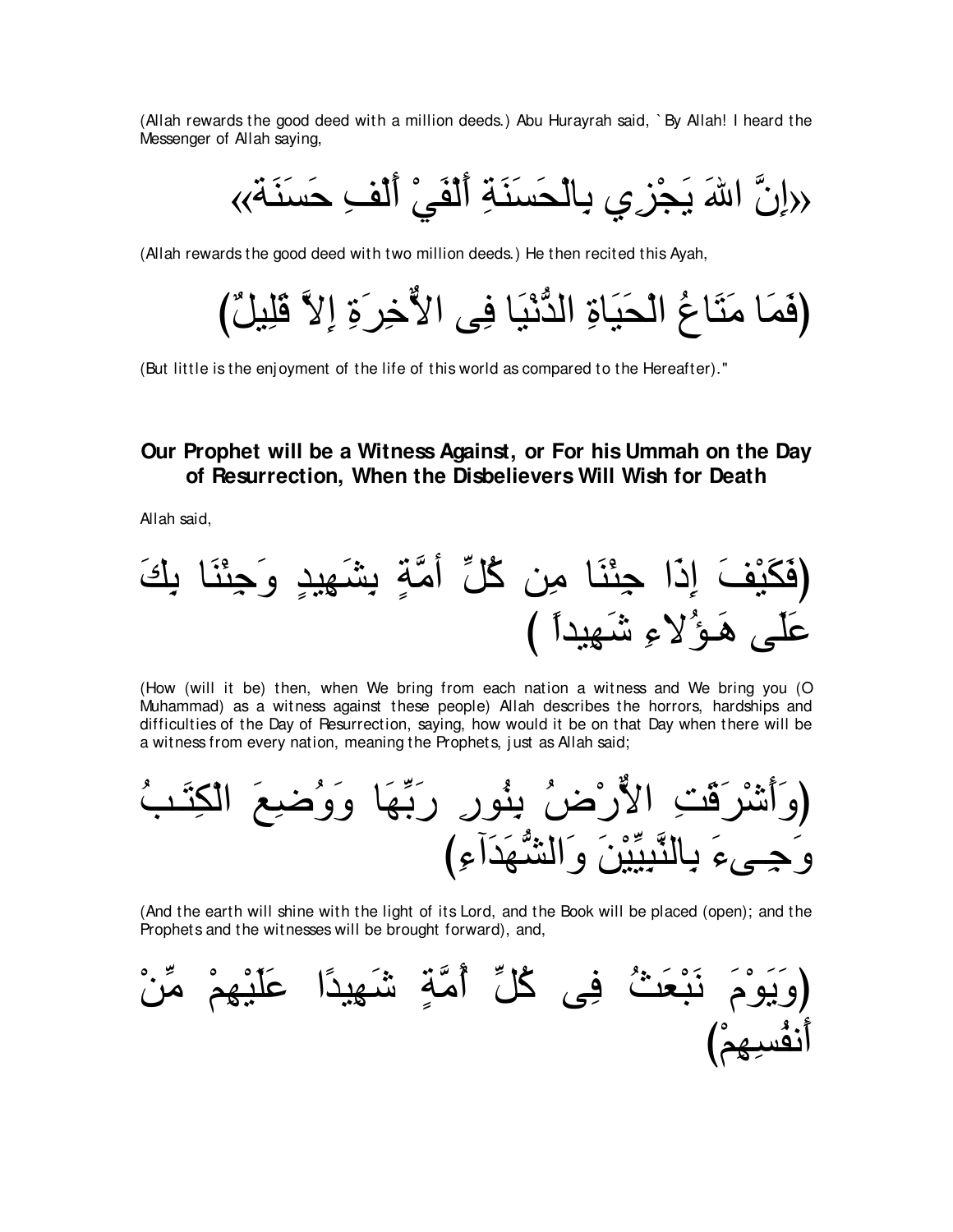(And (remember) the Day when We shall raise up from every nation a witness against them from amongst themselves). Al-Bukhari recorded that ` Abdullah bin Mas` ud said, "The Messenger of Allah said to me, ` Recite to me.' I said, ` O Messenger of Allah! Should I recite (the Qur'an) to you, while it was revealed to you' He said, ` Yes, for I like to hear it from other people.' I recited Surat An-Nisa' until I reached this Ayah,

∠マ⌒よ ゅ∠レ∇ゃ⌒ィ∠ヱ ∃ギΒ⌒ヰ∠ゼ⌒よ ∃るzョぺ あモ⊥ミ リ⌒ョ ゅ∠レ∇ゃ⌒ィ や∠ク⌒ま ∠ブ∇Β∠ム∠プぴ び ⇔やギΒ⌒ヰ∠セ ⌒¬Ι⊥ぽ⇒∠ワ ヴ∠ヤ∠ハ

(How (will it be) then, when We bring from each nation a witness and We bring you (O Muhammad) as a witness against these people) He then said, `Stop now.' I found that his eyes were tearful.'' Allah's statement,

∇ヲ∠ャ ∠メヲ⊥シzゲャや ∇や⊥ヲ∠ダ∠ハ∠ヱ ∇やヱ⊥ゲ∠ヘ∠ミ ∠リΑ⌒グzャや ぁキ∠ヲ∠Α ∃グ⌒ゃ∠ョ∇ヲ∠Αぴ び ⇔ゅんΑ⌒ギ∠ェ ∠ヮzヤャや ∠ラヲ⊥ヨ⊥わ∇ム∠Α ∠Ι∠ヱ ⊥チ∇ケxΙや ⊥ユ⌒ヰ⌒よ ンzヲ∠ジ⊥ゎ

(On that day those who disbelieved and disobeyed the Messenger will wish that they were buried in the earth, but they will never be able to hide a single fact from Allah.) means, they will wish that the earth would open up and swallow them because of the horror of the gathering place and the disgrace, dishonor and humiliation they will suffer on that Day. This is similar to Allah's statement,

び⊥ロや∠ギ∠Α ∇ろ∠ョzギ∠ホ ゅ∠ョ ⊥¬∇ゲ∠ヨ∇ャや ⊥ゲ⊥ヌレ∠Α ∠ュ∇ヲ∠Αぴ

(The Day when man will see that (the deeds) which his hands have sent forth) Allah then said,

び⇔ゅんΑ⌒ギ∠ェ ∠ヮzヤャや ∠ラヲ⊥ヨ⊥わ∇ム∠Α ∠Ι∠ヱぴ

(but they will never be able to hide a single fact from Allah.) indicating that they will admit to everything they did and will not hide any of it. ` Abdur-Razzaq recorded that Sa` id bin Jubayr said, "A man came to Ibn ` Abbas and said to him, ` There are things that confuse me in the Qur'an.' Ibn ` Abbas said, ` What things do you have doubts about in the Qur'an' He said, ` Not doubts, but rather confusing things.' Ibn ` Abbas said, ` Tell me what caused you confusion.' He said, I hear Allah's statement,

ゅzレ⊥ミ ゅ∠ョ ゅ∠レあよ∠ケ ⌒ヮzヤャや∠ヱ ∇やヲ⊥ャゅ∠ホ ラ∠ぺ zΙ⌒ま ∇ユ⊥ヰ⊥わ∠レ∇わ⌒プ ∇リ⊥ム∠ゎ ∇ユ∠ャ zユ⊥をぴ び ∠リΒ⌒ミ⌒ゲ∇ゼ⊥ョ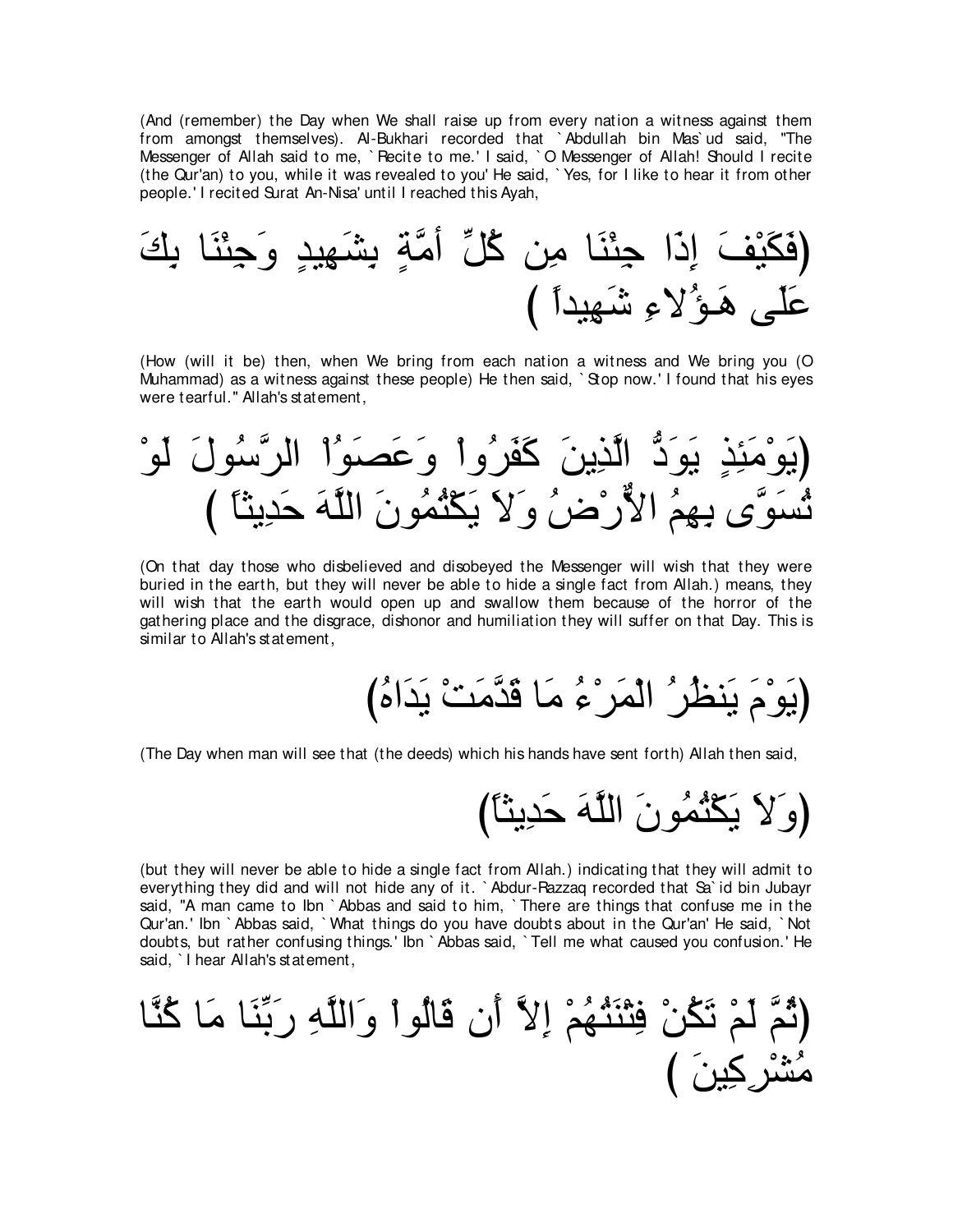(There will then be no test for them but to say: "By Allah, our Lord, we were not those who joined others in worship with Allah.") but He also says.

(وَلاَ يَكْثُمُونَ اللَّهَ حَدِينًا)

(but they will never be able to hide a single fact from Allah.) They have indeed hid something.' Ibn `Abbas said, `As for Allah's statement,

(There will then be no test for them but to say: "By Allah, our Lord, we were not those who joined others in worship with Allah."), when they see that on the Day of Resurrection that Allah does not forgive, except for the people of Islam, and that He forgives the sins, no matter how big they are, except Shirk, then the Mushriks will lie. They will say,

("By Allah, our Lord, we were not those who joined others in worship with Allah."), hoping that Allah will forgive them. However, Allah will then seal their mouths, and their hands and feet will disclose what they used to do. Then,

(those who disbelieved and disobeved the Messenger will wish that they were buried in the earth, but they will never be able to hide a single fact from Allah.)"